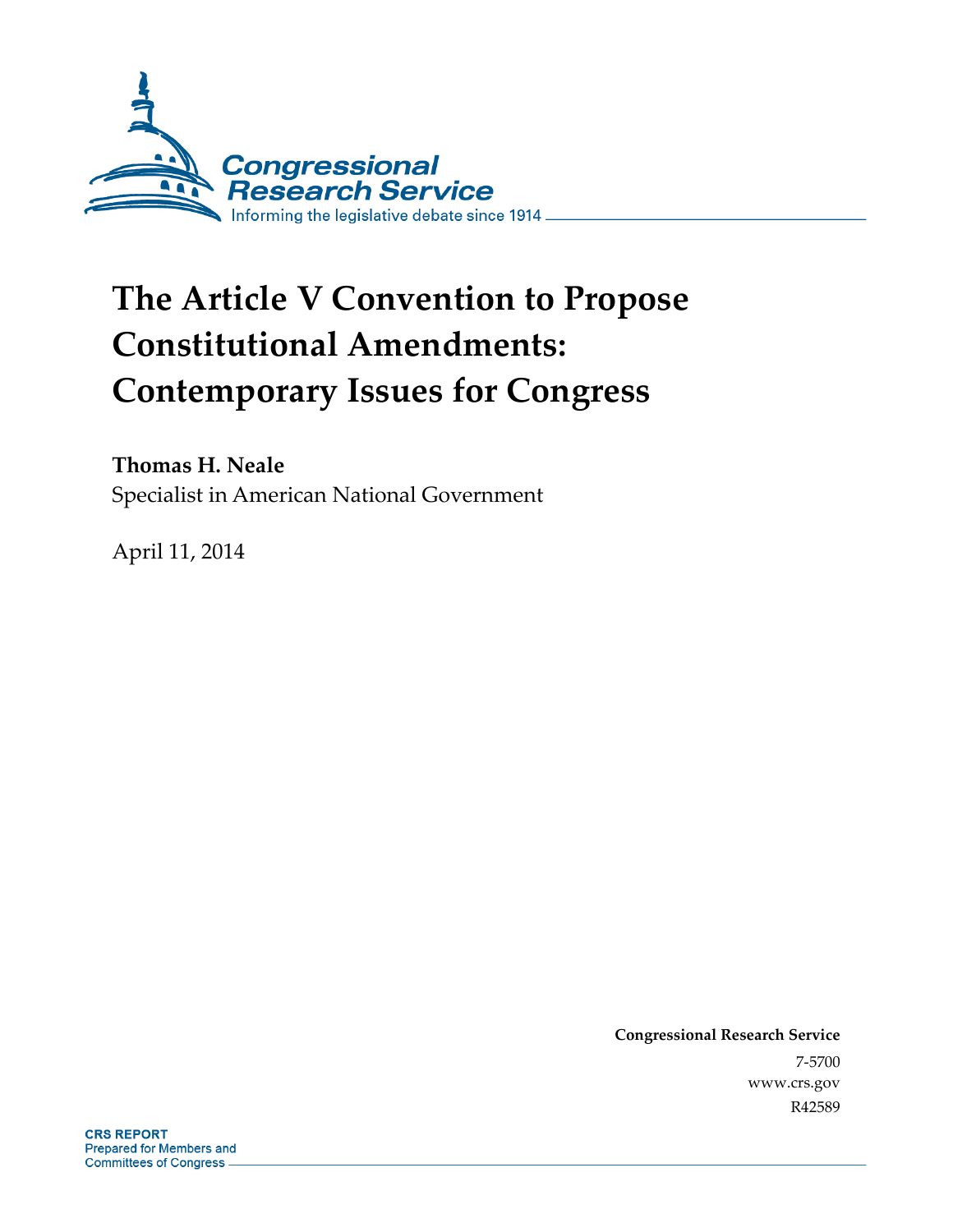## **Summary**

Article V of the U.S. Constitution provides two ways of amending the nation's fundamental charter. Congress, by a two-thirds vote of both houses, may propose amendments to the states for ratification, a procedure used for all 27 current amendments. Alternatively, if the legislatures of two-thirds of the states apply, 34 at present, Congress "shall call a Convention for proposing Amendments...." This alternative, known as an Article V Convention, has yet to be implemented. This report examines the Article V Convention, focusing on contemporary issues for Congress. CRS Report R42592, *The Article V Convention for Proposing Constitutional Amendments: Historical Perspectives for Congress* examines the procedure's constitutional origins and history and provides an analysis of related state procedures.

Significant developments in this issue have occurred recently: in March 2014, the Georgia Legislature applied for a convention to consider a balanced federal budget amendment, revoking its rescission of an earlier application; in April 2014, Tennessee took similar action. While both applications are valid, they may revive questions as to the constitutionality of rescissions of state applications for an Article V Convention and whether convention applications are valid indefinitely. Either issue could have an impact on the prospects for a convention. In other recent actions, the legislatures of Ohio, in November 2013, and Michigan, in March 2014, applied to Congress for an Article V Convention to consider a balanced federal budget amendment; these are the first new state applications since 1982 and are also the  $33<sup>rd</sup>$  and  $34<sup>th</sup>$  applications for the balanced budget amendment convention. If all 32 previous related state applications are valid, it is arguable that the constitutional requirement for requests from two-thirds of the states has been met, and that Congress should consider calling a convention.

Internet- and social media-driven public policy campaigns have also embraced the Article V Convention as an alternative to perceived policy deadlock at the federal level. In 2011, the "Conference on a Constitutional Convention," drew participants ranging from conservative libertarians to progressives together to discuss and promote a convention. In December 2013, a meeting of state legislators advocated a convention, while the "Convention of States" called for a convention to offer amendments to "impose fiscal restraints and limit the power of the federal government." Also in 2013, the advocacy group Compact for America proposed the "Compact for a Balanced Budget," an interstate compact that would provide a "turn-key" application, by which, with a single vote, states could join the compact; call for a convention; agree to its format, membership, and duration; adopt and propose a specific balanced budget amendment; and prospectively commit themselves to ratify the amendment.

Congress would face a range of questions if an Article V Convention seemed likely, including the following. What constitutes a legitimate state application? Does Congress have discretion as to whether it must call a convention? What vehicle does it use to call a convention? Could a convention consider any issue, or must it be limited to a specific issue? Could a "runaway" convention propose amendments outside its mandate? Could Congress choose *not* to propose a convention-approved amendment to the states? What role would Congress have in defining a convention, including issues such as rules of procedure and voting, number and apportionment of delegates, funding and duration, service by Members of Congress, and other questions. Under these circumstances, Congress could consult a range of information resources in fashioning its response. These include the record of the founders' original intent, scholarly works cited in this report and elsewhere, historical examples and precedents, and relevant hearings, reports, and bills produced by Congress from the 1970s through the 1990s.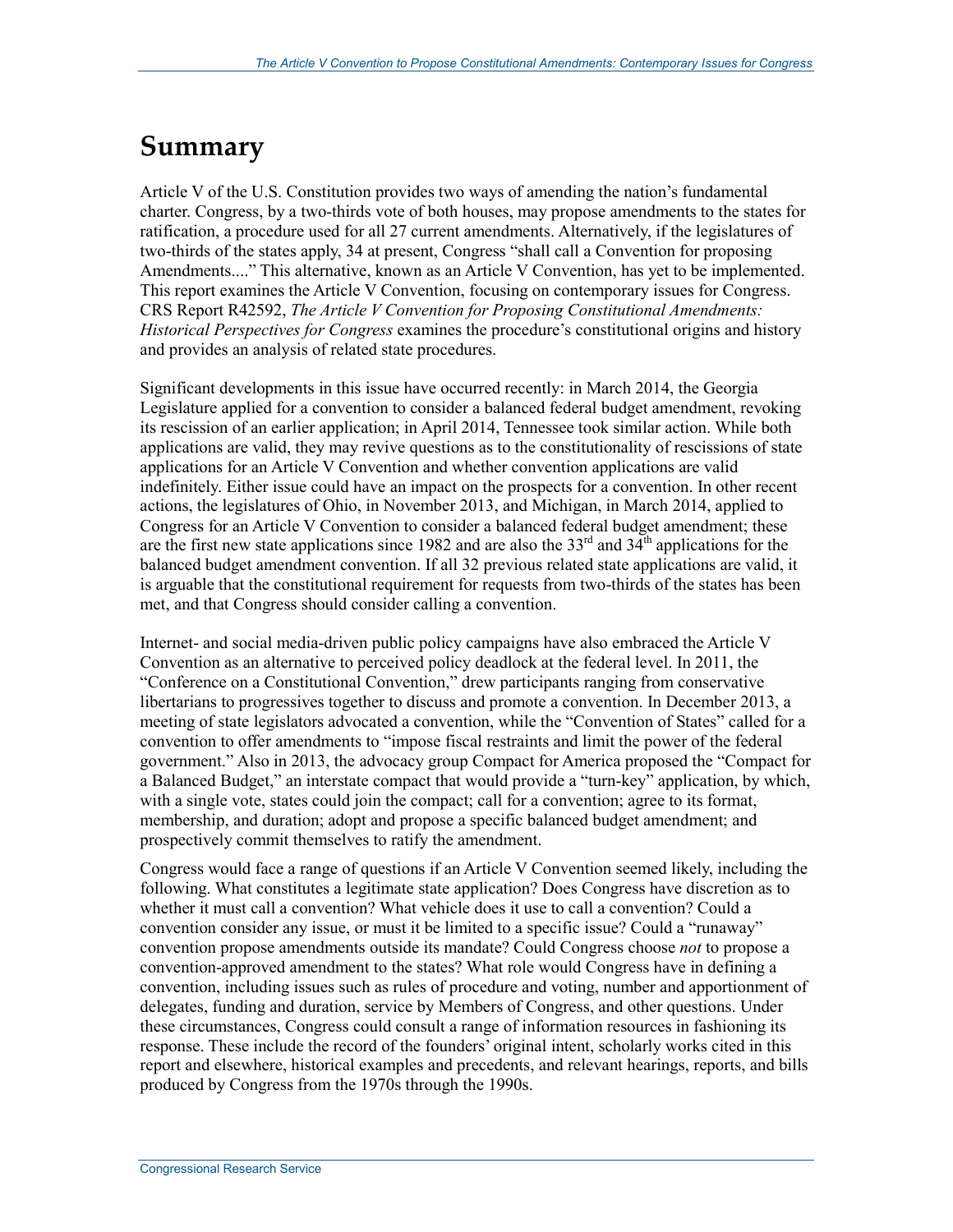## **Contents**

| Emergence of Technology-Driven Issue Advocacy-A Model for Contemporary                                                                           |  |
|--------------------------------------------------------------------------------------------------------------------------------------------------|--|
|                                                                                                                                                  |  |
| Georgia (March 2014) and Tennessee (April 2014) Apply for an Article V                                                                           |  |
| Convention to Consider a Balanced Federal Budget Amendment, Reversing                                                                            |  |
|                                                                                                                                                  |  |
| Ohio (November 2013) and Michigan (March 2014) Pass First-Time Applications<br>for an Article V Convention to Consider a Balanced Federal Budget |  |
|                                                                                                                                                  |  |
|                                                                                                                                                  |  |
|                                                                                                                                                  |  |
|                                                                                                                                                  |  |
|                                                                                                                                                  |  |
|                                                                                                                                                  |  |
|                                                                                                                                                  |  |
|                                                                                                                                                  |  |
| An Article V Convention Limited to the Consideration of a Specifically Worded                                                                    |  |
| Is Congress Required to Propose Ratification of Amendments Approved by a                                                                         |  |
|                                                                                                                                                  |  |
|                                                                                                                                                  |  |
|                                                                                                                                                  |  |
|                                                                                                                                                  |  |
| Details of the Article V Convention Process—Is Congress a Clerk or                                                                               |  |
|                                                                                                                                                  |  |
| Providing a Framework: The Precedent of Congressional Proposals to Shape an                                                                      |  |
|                                                                                                                                                  |  |
| What Are the Current Procedures for Receipt and Processing of State                                                                              |  |
|                                                                                                                                                  |  |
| Could Senators and Representatives Serve as Delegates to an                                                                                      |  |
|                                                                                                                                                  |  |
|                                                                                                                                                  |  |
|                                                                                                                                                  |  |

### **Contacts**

|--|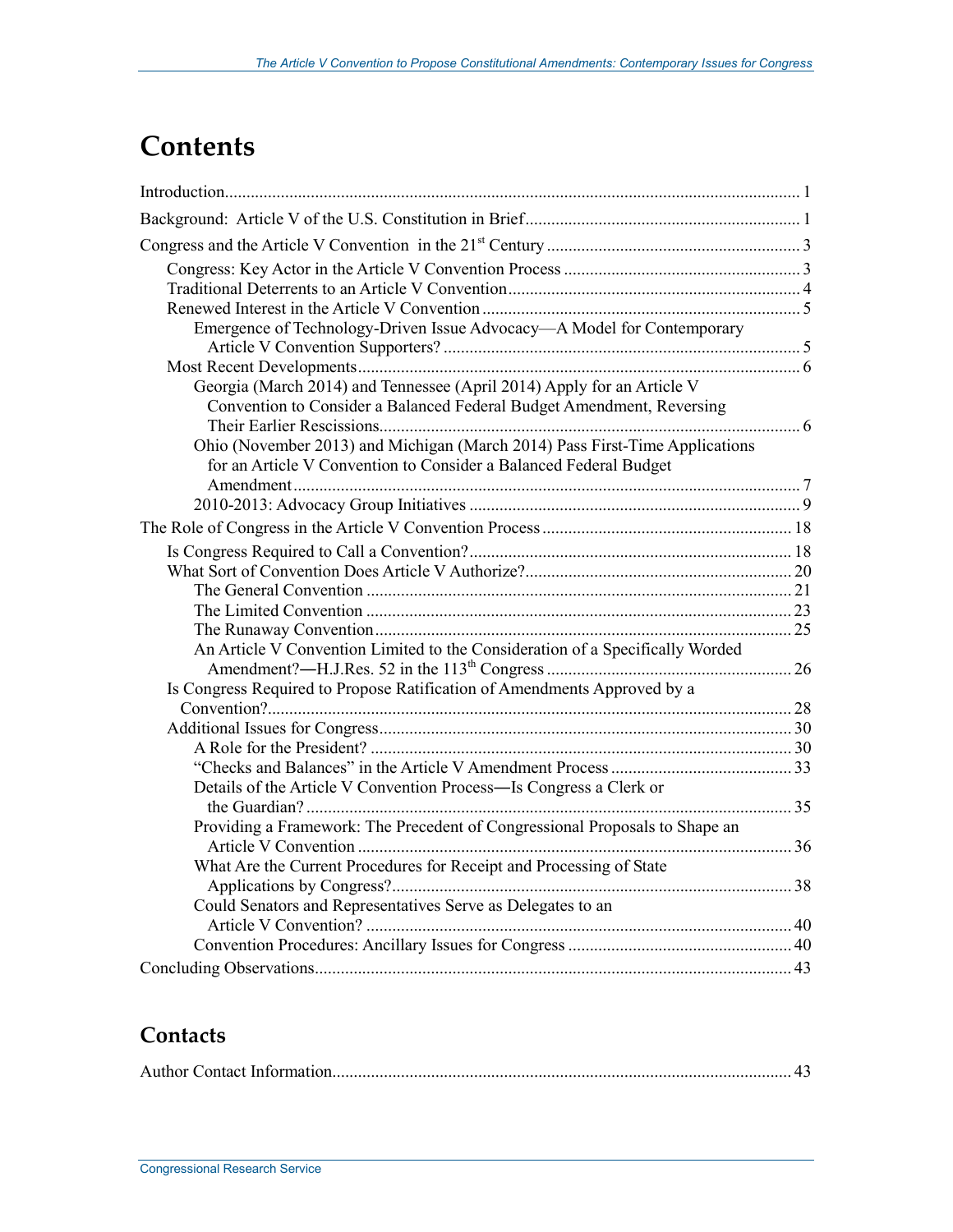## **Introduction**

Article V of the U.S. Constitution provides two methods by which the nation's founding charter may be amended. The first, Amendment by Congressional Proposal, requires the adoption of an amendment or amendments by a two-thirds vote in both houses of Congress; the second, generally referred to as the "Article V Convention" method, authorizes the states to apply to Congress for a convention for proposing an amendment or amendments. If the legislatures of two-thirds of the states, 34 at present, do, in fact, apply for a convention, Congress is obliged to convene one. Both methods then require the approval of three-fourths of the states, 38 at present, in order to become part of the Constitution.

While the Article V Convention option was largely dormant for more than two decades after the early 1980s, there is evidence of revived interest both in new constitutional amendment proposals and in the use of the Article V method as a grass-roots or state-driven alternative that could empower a convention to propose amendments without securing a two-thirds majority in both chambers of Congress. Indeed, the evidence of the founder's actions at the 1787 Constitutional Convention suggests that they intended the Article V Convention as a "way around" a Congress unwilling to consider an amendment or amendments that enjoyed broad support. Whether current efforts to promote an Article V Convention enjoy sufficiently broad support to make serious progress toward their goal remains to be seen.

In the past, the need to mobilize public support, coupled with the measured pace of state legislative action, guaranteed that an organized movement for an Article V Convention would take considerable time to develop public awareness and support and move the application process forward. Over the past 15 years, however, extraordinary advances in communications technology may have altered this calculation. The swift rise of Internet- and social media-driven policy campaigns suggests that the time-consuming organization and development once considered prerequisite to an effective Article V Convention advocacy movement could be greatly compressed in the contemporary context, and that much of the infrastructure previously thought necessary for such a campaign might be avoided altogether.

This report opens with a brief overview of the provisions of Article V of the U.S. Constitution, which established the alternative procedures for proposing amendments to the states. A companion report, CRS Report R42592, *The Article V Convention for Proposing Constitutional Amendments: Historical Perspectives for Congress*, provides more comprehensive information on the Article V Convention mechanism, including a detailed examination of constitutional and statutory provisions, constitutional origins and original intent, case studies of major campaigns for an Article V Convention, and a review of the role of the states in the process.

## **Background: Article V of the U.S. Constitution in Brief**

Article V of the U.S. Constitution provides two methods for amending the nation's fundamental charter. The first, or "Congressional" method, authorizes proposal of amendments by Congress:

The Congress, whenever two thirds of both Houses shall deem it necessary, shall propose Amendments to this Constitution, ... which ... shall be valid to all Intents and Purposes, as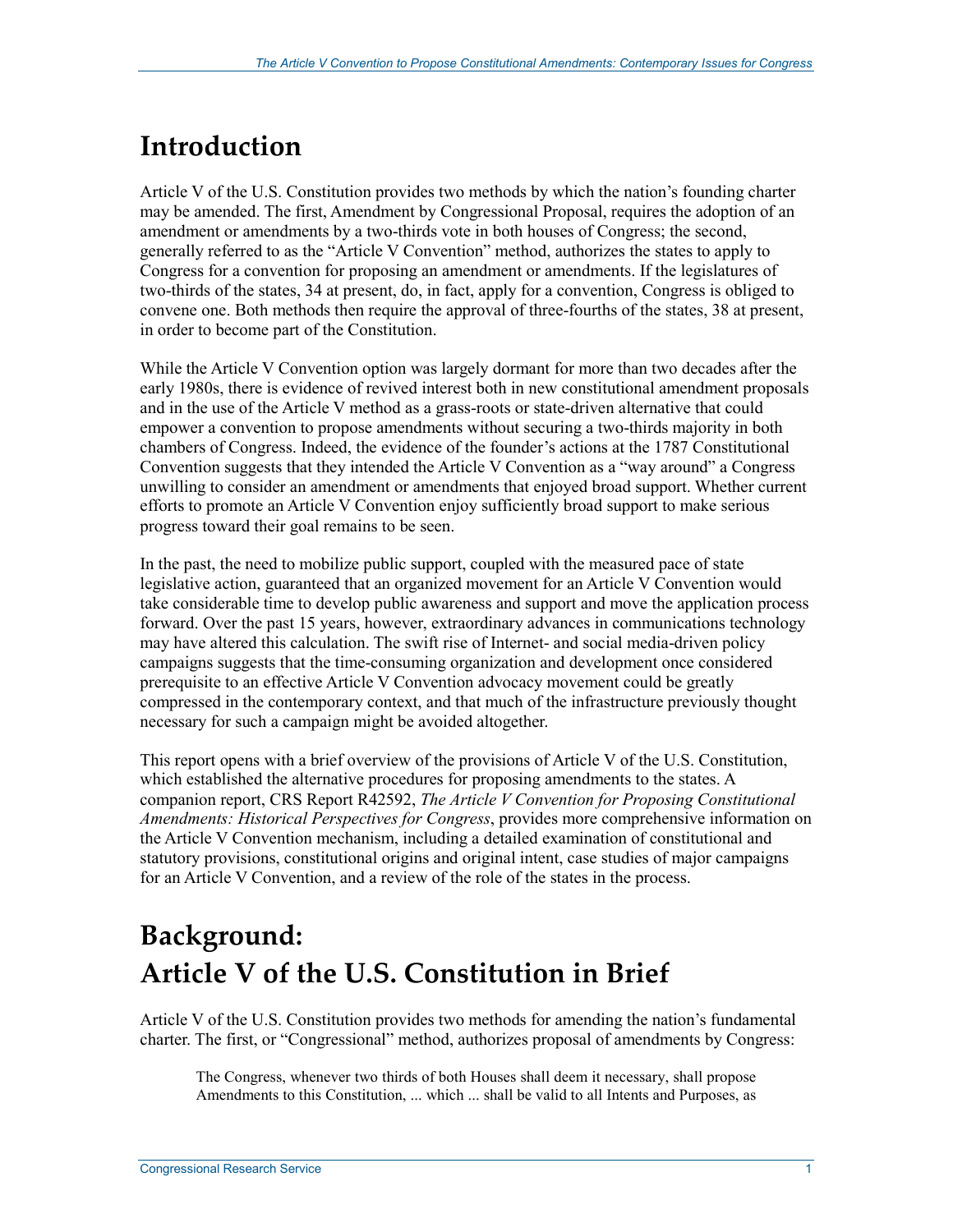Part of this Constitution, when ratified by the Legislatures of three fourths of the several States, or by Conventions in three fourths thereof, as the one or the other Mode of Ratification may be proposed by the Congress....<sup>1</sup>

The second, or "Article V Convention" method, requires Congress, "on the Application of the Legislatures of two thirds of the several States," 34 of 50 at present, to call "a Convention for proposing Amendments...."

Amendments ratified by the states under either procedure are indistinguishable and have equal force; they are both "valid to all Intents and Purposes, as Part of this Constitution...."<sup>2</sup> Both modes of amendment share key constitutional requirements:

- Amendments proposed either by Congress or an Article V Convention must be ratified by three-fourths of the states, 38 at present.
- Congress is authorized to choose the method of ratification in the states. The options are ratification by ad hoc *conventions* called by the states for the specific purpose of considering the ratification, or ratification by the legislatures of the states. The three-fourths requirement applies in both instances.

In addition, three elements not included in the Constitution have also become "standard procedure" when Congress proposes amendments. As precedents, they would also likely be followed for an amendment or amendments proposed by an Article V Convention.<sup>4</sup>

- First, amendments are not incorporated into the existing text of the Constitution as adopted in 1788, but rather, are included as supplementary articles.<sup>5</sup>
- Second, Congress may set a time limit on the ratification process. Beginning with the  $18<sup>th</sup>$  Amendment, proposed in 1917, and continuing with the  $20<sup>th</sup>$  through  $26<sup>th</sup>$ Amendments,<sup>6</sup> Congress specified that amendments must be ratified within seven years after being proposed in order to become effective.<sup>7</sup>

<sup>5</sup> James Madison, sponsor in the House of Representatives of the amendments now known as the Bill of Rights, suggested they should be incorporated in the body of the Constitution. The House decided instead to add them to the end of the Constitution as additional articles, a precedent followed for all subsequent amendments.

 $6$  The  $27<sup>th</sup>$  Amendment, the most recently ratified, was proposed to the states in 1789 *without* a seven-year time limit on ratification. It requires that congressional salary increases can take effect only after an intervening election. Despite having been pending for 203 years, this amendment was revived, ratified by more states, and was ultimately declared to have been ratified in 1992.

 1 U.S. Constitution, Article V.

 $<sup>2</sup>$  Ibid.</sup>

 $3$  To date, Congress has specified ratification by ad hoc state convention for only one amendment, the  $21<sup>st</sup>$ , which repealed the 18<sup>th</sup> "prohibition" amendment. This is discussed at greater length later in this memorandum.

<sup>4</sup> A fourth element applies to amendments proposed by Congress: the congressional vote must be by *two-thirds vote of the Members present and voting, a quorum being present* in both the House and Senate, in order to propose an amendment. This practice was endorsed by the Supreme Court in the *National Prohibition Cases*, of 1920 (253 U.S. 350, 386 (1920)).

<sup>&</sup>lt;sup>7</sup> The seven-year requirement was incorporated in the body of the amendment in the 18<sup>th</sup> and 20<sup>th</sup> through 22<sup>nd</sup> Amendments. For subsequent amendments, Congress concluded that incorporating the time limit in the amendment itself "cluttered up" the amendment. Consequently, the 23<sup>rd</sup> through  $26<sup>th</sup>$  Amendments placed the limit in the authorizing resolution, rather than in the body of the amendment. (See "Article V: Ratification" in U.S. Congress, Senate, *The Constitution of the United States, Analysis and Interpretation*, 108<sup>th</sup> Congress, Senate Document 108-17 (Washington: GPO, 2004), available at http://www.gpoaccess.gov/constitution/pdf2002/015.pdf.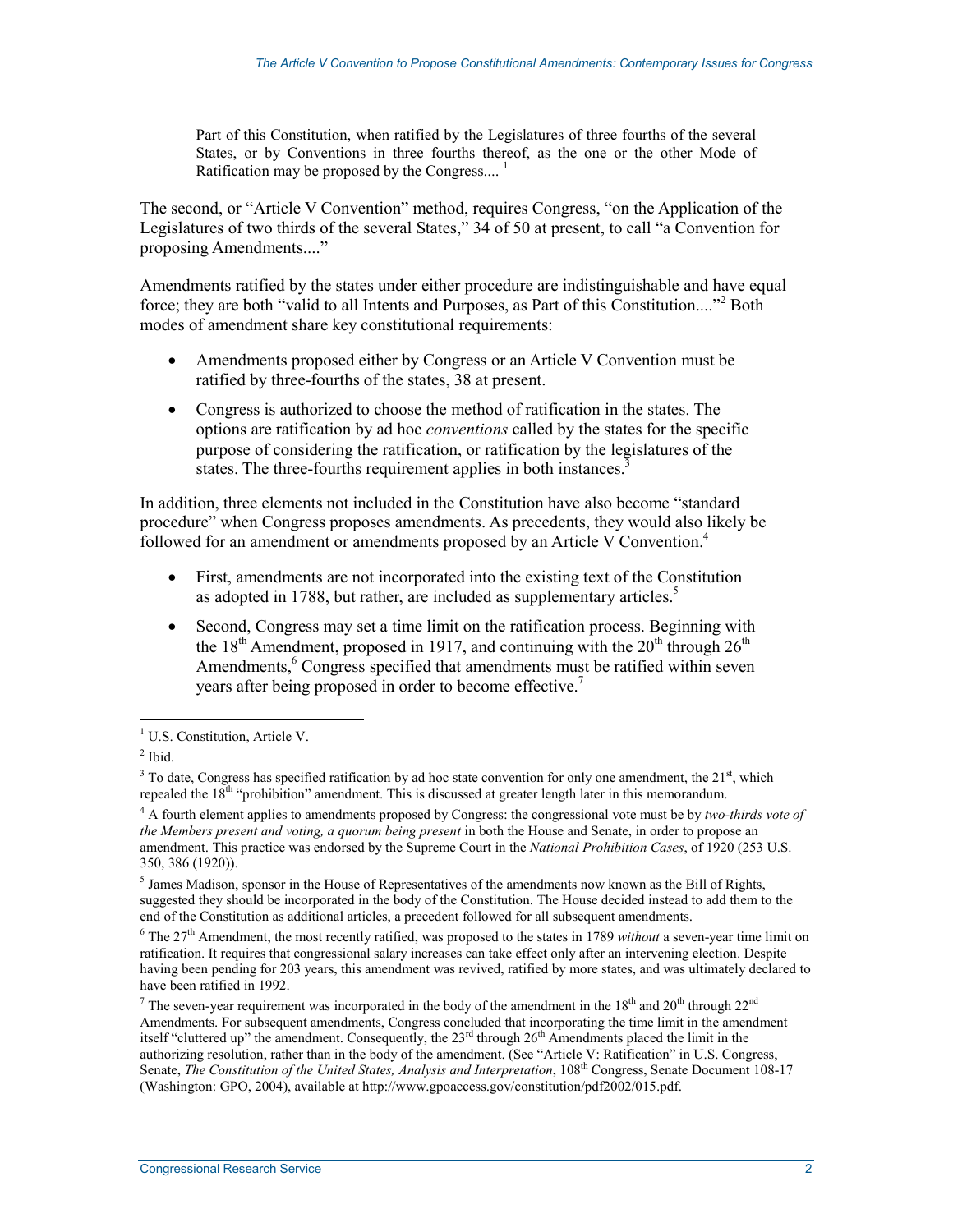• Finally, the Constitution does not require approval of proposed amendments by the President, who has no official function in the process of proposing an amendment to the states. The chief executive's approval or signature has no bearing on the process, and he or she cannot veto or pocket veto a proposed amendment that has been approved by the requisite congressional majorities, or proposed by an Article V Convention.<sup>8</sup>

The first method has been used by Congress to submit 33 amendments to the states, beginning with the Bill of Rights in 1789. Of these, 27 amendments were approved by the states; 26 of them are currently in effect, while one, the 18<sup>th</sup> Amendment that prohibited the "manufacture, sale, or transportation of intoxicating liquor," was ultimately repealed by the  $21<sup>st</sup>$  Amendment.

The Article V Convention option has yet to be successfully invoked, although not for lack of activity in the states. Three times in the  $20<sup>th</sup>$  century, concerted efforts were undertaken by proponents of particular amendments to secure the number of applications necessary to summon an Article V Convention. These included conventions to consider amendments to (1) provide for popular election of U.S. Senators; (2) permit the states to include factors other than equality of population in drawing state legislative district boundaries; and (3) to propose an amendment requiring the U.S. budget to be balanced under most circumstances.<sup>9</sup> The campaign for a popularly elected Senate is frequently credited with "prodding" the Senate to join the House of Representatives in proposing what became the  $17<sup>th</sup>$  Amendment to the states in 1912, while the latter two campaigns came very close to meeting the two-thirds for an Article V Convention in the 1960s and 1980s, respectively.<sup>10</sup>

## **Congress and the Article V Convention in the 21st Century**

Three decades have passed since the high-water mark of the balanced budget amendment convention campaign in the 1980s. Few current Members of either chamber have experienced the prospect of an Article V Convention. After 30 years of relative inactivity, however, there is evidence of renewed public interest in the convention alternative.

## **Congress: Key Actor in the Article V Convention Process**

What compelling interest, among the many competing demands for its time and energy, does Congress have in the Article V Convention mechanism? There is little to command its interest if the Article V Convention remains, as it has for the past three decades, a constitutional footnote. In the event of revived pubic interest in this issue, however, Congress might choose to reexamine its constitutional duties under Article V.

 8 This issue was determined as part of a 1798 Supreme Court decision, *Hollingsworth v. Virginia*, 3 Dall. (3 U.S.) 378 (1798).

<sup>&</sup>lt;sup>9</sup> For more detailed information on the origins and history of the Article V Amendment process, please consult the companion report, CRS Report R42592, *The Article V Convention for Proposing Constitutional Amendments: Historical Perspectives for Congress* , by Thomas H. Neale.

 $^{10}$  By 1969, 33 states had applied for a convention to consider amendments related to state legislative reapportionment. Between 1975 and 1983, 32 petitioned for a convention to consider a balanced budget amendment.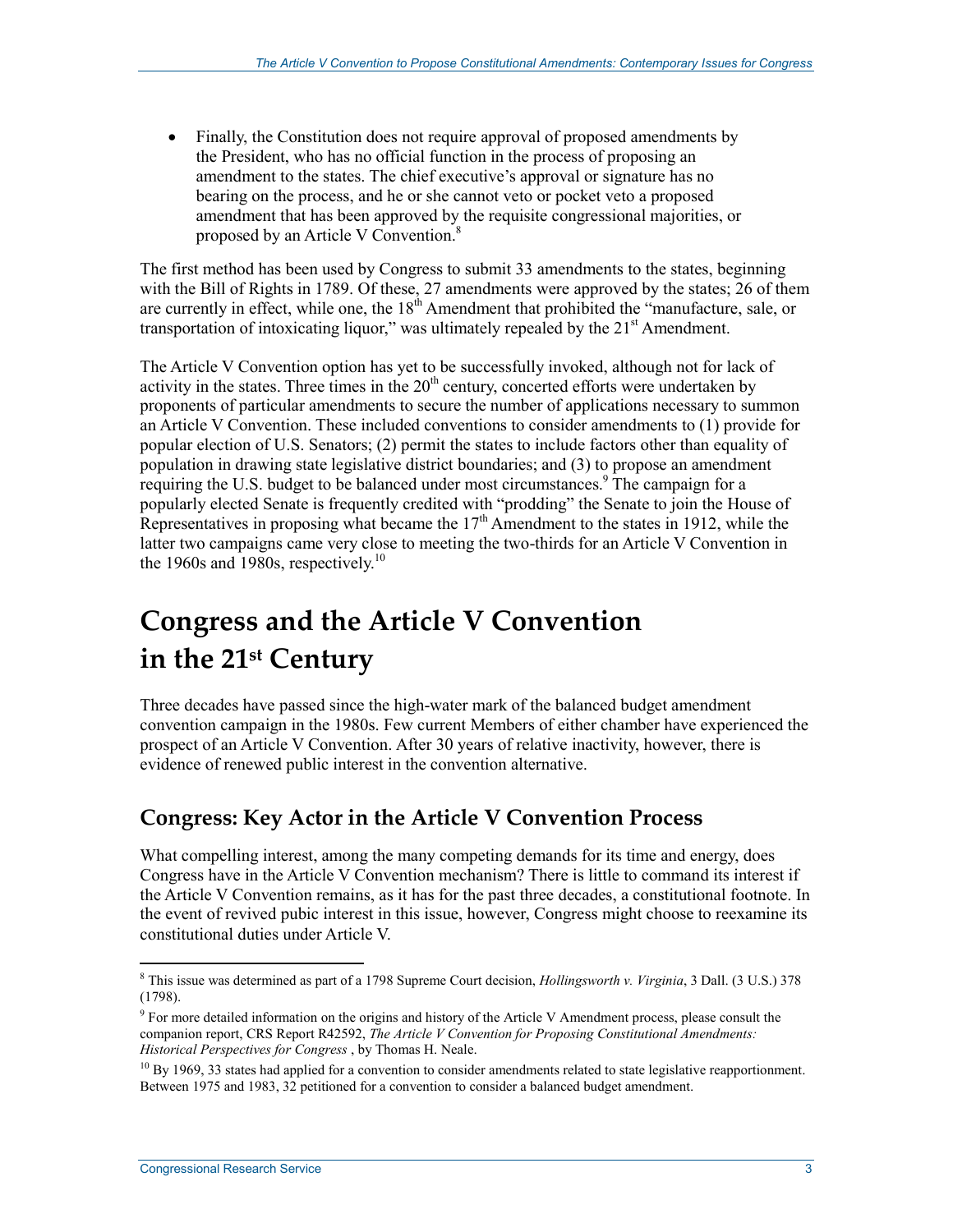First, Article V delegates important and exclusive authority over the amendment process to Congress. As noted earlier in this report, first among these are the right to propose amendments directly to the states for their consideration on the vote of two-thirds of the Members of the House of Representatives and the Senate and the responsibility for summoning a convention for consideration of amendments on application of the legislatures of two-thirds of the states *and* submitting any amendments proposed by an Article V Convention to the states for their consideration.

Second, while the Constitution is silent on the mechanics of an Article V convention, Congress has traditionally laid claim to broad responsibilities in connection with a convention, including (1) receiving, judging, and recording state applications; (2) establishing procedures to summon a convention; (3) setting the amount of time allotted to its deliberations; (4) determining the number and selection process for its delegates; (5) setting internal convention procedures, including formulae for allocation of votes among the states; and (6) arranging for the formal transmission of any proposed amendments to the states.

### **Traditional Deterrents to an Article V Convention**

It may be argued that there is no immediately pressing need for Congress to examine its Article V options and responsibilities. Historical precedent suggests that attaining petitions from two-thirds of the states in a timely manner is a difficult obstacle, as demonstrated by the several unsuccessful convention drives in the latter part of the  $20<sup>th</sup>$  century. As noted earlier, these fell short of the two-thirds mark, despite the vigorous efforts of organized support groups over a period of several years, and until recently, there has been little apparent interest in the Article V Convention mechanism in the states since the 1980s. Judging by the historical record, the process might arguably be described as a footnote to constitutional history.

The obstacles to any campaign for an Article V Convention remain daunting even in the face of rapid change: the Constitution sets a considerable hurdle for the Article V Convention process by requiring that applications for a convention be made by the legislatures of at least two-thirds of the several states. Further, as this report demonstrates, there are competing schools of thought on how a convention should be called, what would be an appropriate mandate for the convention, the scope of any amendments it might propose, and, perhaps most important, the role of Congress in all these questions. Moreover, any amendments proposed would face the same task of securing approval of three-fourths of the states before they were ratified.

The measured pace of the legislative process in the states has also traditionally served as a check to haste in calling such a convention.<sup> $1$ </sup> For instance, in the case of the balanced budget amendment convention drive, it took seven years for an organized campaign to gain convention applications from 32 of the necessary 34 states.<sup>12</sup> Nevertheless, given the extraordinary speed and

 $11$  As Supreme Court Justice and constitutional commentator Joseph Story noted, "The great principle to be sought is to make the changes practicable, but not too easy; to secure due deliberation, and caution; and to follow experience, rather than to open a way for experiments, suggested by mere speculation or theory." See Joseph Story, *Commentaries on the Constitution of the United States* (Boston: Hilliard, Gray & Co., 1833), §1821. Available in *The Founders Constitution*, a joint venture of the University of Chicago Press and the Liberty Fund, web edition, at http://press-pubs.uchicago.edu/ founders/documents/a5s12.html.

<sup>12</sup> See under "The Balanced Budget Amendment: 1975-1983" in CRS Report R42592, *The Article V Convention for Proposing Constitutional Amendments: Historical Perspectives for Congress* , by Thomas H. Neale. While most state legislatures convene annually, their sessions are frequently limited by law; 32 states place some form of time constraint (continued...)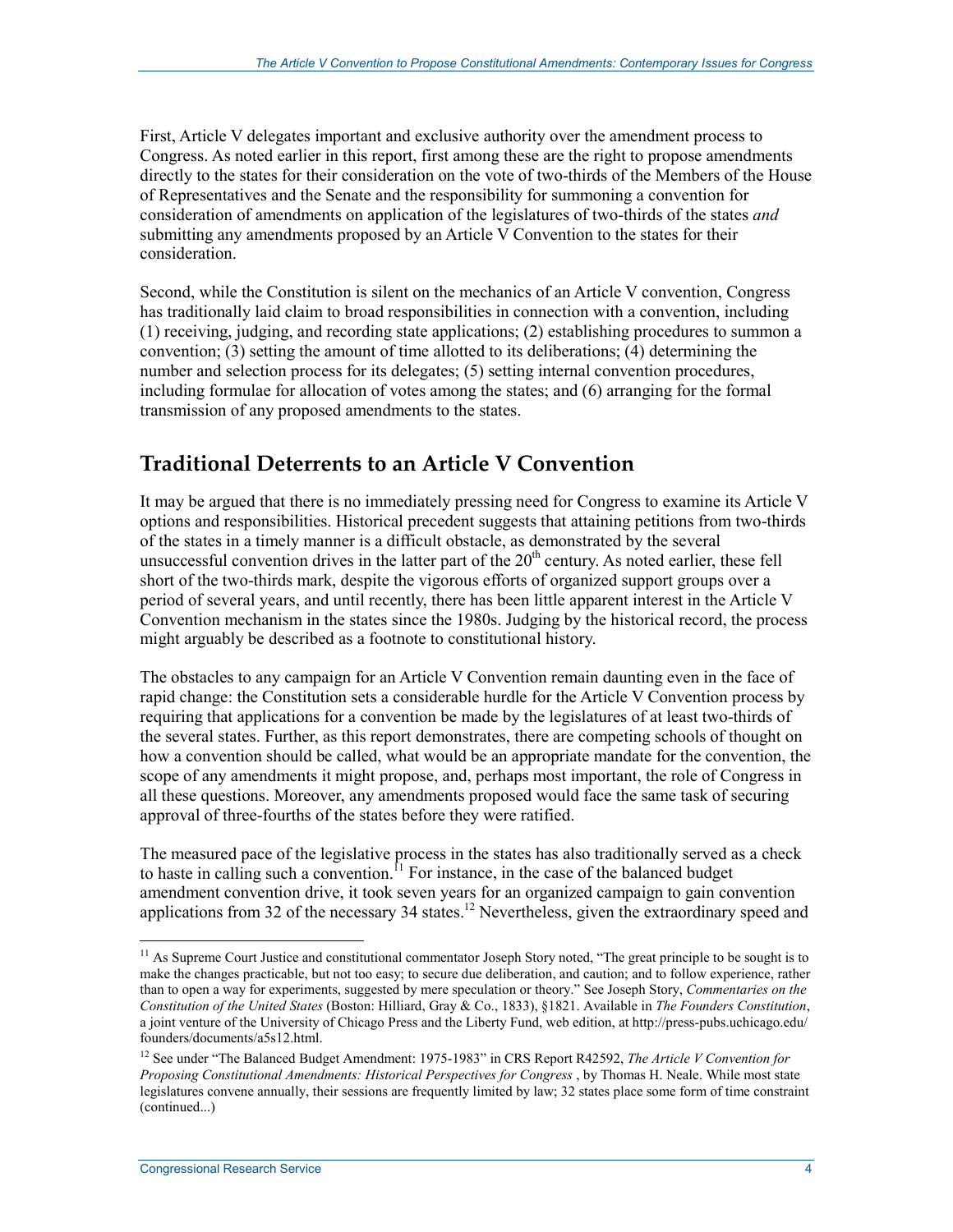flexibility of contemporary social media and communications technology, interested organizations could conceivably launch an Article V Convention campaign for a specific amendment or amendments, or perhaps for a general constitutional convention, within a shortened time frame. In the 1960s, 1970s, and 1980s, it took time for "grass roots" efforts to emerge, form organizations to promote their causes, communicate with like-minded groups, undertake campaigns in state legislatures, and generally to learn and perfect the ancillary skills necessary for nationwide issue advocacy. Today, in contrast, the greatly enhanced level of communications technology and widespread use of social media arguably provide a ready-made infrastructure for emerging advocacy campaigns.

### **Renewed Interest in the Article V Convention**

After nearly three decades of comparative inactivity, public interest in the Article V Convention option has revived in recent years. Advocacy groups representing much of the political spectrum from left to right have embraced the convention alternative as a vehicle to bypass perceived policy deadlock at the federal level. Some recent developments are examined in this section.

#### **Emergence of Technology-Driven Issue Advocacy—A Model for Contemporary Article V Convention Supporters?**

Communications technology has advanced dramatically over the three decades since the nearly successful campaign for an Article V Convention to consider a balanced federal budget stalled in the early 1980s. The development and subsequent ubiquity of e-mail and social media have provided a new and compelling model for issue-driven mass policy advocacy campaigns. The emergence of social-media driven groups such as MoveOn.org, the Tea Party movement, and Occupy Wall Street serve as the most obvious examples. Their swift rise, combined with widespread publicity, suggest the possibility that a contemporary campaign, using the communications strategies and tools of the current day, could arguably move the issue of an Article V Convention to the forefront of public awareness on a shorter cycle than was possible for previous campaigns.

In an era of instant interpersonal electronic communication, e-mail and other social network media can facilitate remarkably rapid growth in awareness of a political phenomenon. For instance, MoveOn.org emerged in 1998 as an ad hoc online coalition opposed to the impeachment of President Bill Clinton; it has since grown to a membership of 5 million.<sup>13</sup> More recently, the Tea Party movement originated in late 2008 with online discussions on conservative-oriented social networking sites and frequent conference calls among organizers. On February 19, 2009, a cable network business commentator made an on-air call for rallies to oppose government spending; his emotionally charged remarks were picked up by various websites and went "viral."

 $\overline{a}$ 

<sup>(...</sup>continued)

on their sessions, frequently limiting them to as little as 60 to 90 session days. Given the generally hectic pace and urgent demands faced by most state legislatures during their sessions, it seems unlikely that Article V convention proposals could make it through the legislatures of 34 states in one year. Judging from previous efforts, it appears more likely that even a well-publicized and popular Article V petition drive would require two to five years of state legislative action before it approached "critical mass." See *The Book of the States*, 2009 edition, volume 41 (Lexington, KY: Council of State Governments, 2009), pp. 83-85.

<sup>13</sup> Jonathan Rauch, "How Tea Party Organizes Without Leaders," *National Journal*, September 11, 2010, available at http://www.nationaljournal.com/njmagazine/cs\_20100911\_8855.php.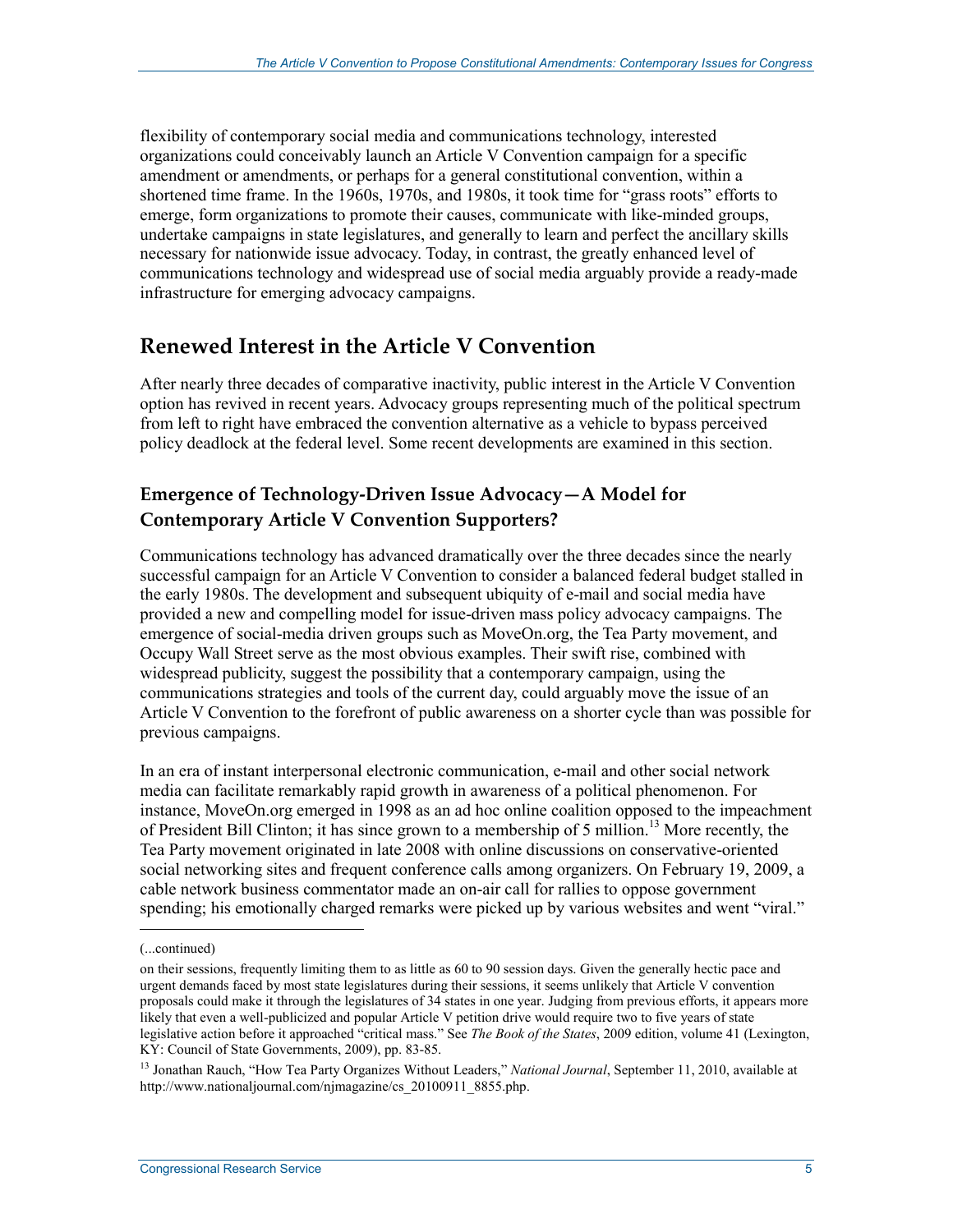In just two months the newly named "Tea Party" movement was able to rally over 600,000 supporters in more than 600 demonstrations around the nation.<sup>14</sup> Occupy Wall Street was started by Canadian activists on July 13, 2011;<sup>15</sup> by September 17, it had begun its protests in New York City, and within a month, it claimed to have mounted demonstrations or other protests in 70 major cities and more than  $600$  communities throughout the country.<sup>16</sup>

Advances in communications technology and the examples of such phenomena as the Tea Party and Occupy Wall Street movements could provide a model for present-day advocates of the Article V Convention alternative. Notwithstanding the deterrents to an Article V Convention cited earlier in this report, the methods and technologies identified above could arguably be harnessed to promote a credible campaign in a much shorter period of time than was the case with previous convention advocacy movements.

As the institution authorized by the Constitution to summon, and, arguably, to plan for and guide an Article V Convention, this prospect could present Congress with a range of consequential issues in a time frame that could require its urgent consideration. Under these circumstances, Congress might be called on to revisit the Article V Convention issue for the first time since the 1980s.

### **Most Recent Developments**

Since late 2013, the level of interest and the pace of events, both in the states and among Article V Convention advocacy groups, have noticeably heightened.

#### **Georgia (March 2014) and Tennessee (April 2014) Apply for an Article V Convention to Consider a Balanced Federal Budget Amendment, Reversing Their Earlier Rescissions**

On March 7, 2014, the Georgia Legislature completed action on S.R. 371, a "Resolution making renewed application to the Congress of the United States to call for a convention for the purpose of proposing an amendment to the Constitution...."17 On April 10, 2014, the Tennessee Legislature completed action on a similar measure, H.J. Res. 548, an application to Congress for a convention to consider an amendment requiring a balanced federal except in time of war or national emergency. The text of the resolution specifies that it "is to be considered as covering the same subject matter as the presently-outstanding balanced budget resolutions"<sup>18</sup> submitted by 32 states in the 1970s and 1980s and in recent months by Ohio and Michigan. The action of these two states is noteworthy in that they had previously repealed their earlier resolutions purporting to rescind, that is, to retract or cancel, their prior applications for an Article V Convention. At question here is not the current applications, but the constitutionality of the earlier rescissions and

 $14$  Ibid.

<sup>15 &</sup>quot;Occupy Wall Street To Turn Manhattan Into 'Tahrir Square'" *New York Times*, September 17, 2011, available at http://newyork.ibtimes.com/articles/215511/20110917/occupy-wall-street-new-york-saturday-protest.htm.

<sup>16</sup> Joanna Walters, "Occupy America: Protests Against Wall Street and Inequality Hit 70 Cities," *The Guardian* (U.K.), October 8, 2011, available at http://www.guardian.co.uk/world/2011/oct/08/occupy-america-protests-financial-crisis.

<sup>17</sup> Georgia General Assembly website, at http://www.legis.ga.gov/Legislation/en-US/display/20132014/SR/371.

<sup>&</sup>lt;sup>18</sup> Tennessee General Assembly website, at http://wapp.capitol.tn.gov/apps/BillInfo/Default.aspx?BillNumber= HJR0548.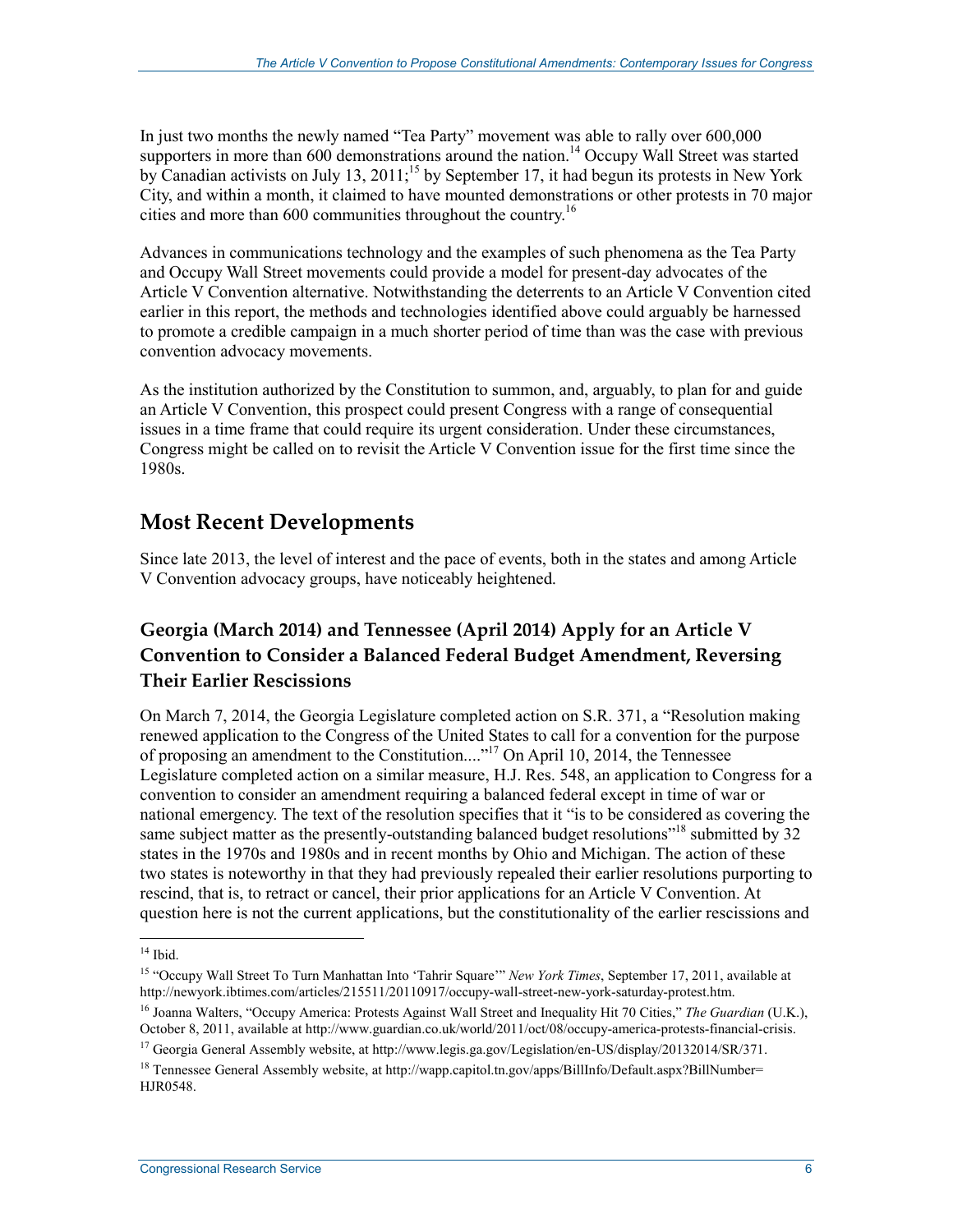those of other states. This point has never been decided, and the issue remains open to question and debate; it is examined in greater detail later in this report.

#### **Ohio (November 2013) and Michigan (March 2014) Pass First-Time Applications for an Article V Convention to Consider a Balanced Federal Budget Amendment**

Other state actions have drawn attention in recent months, particularly adoption by the legislatures of Ohio, in November 2013,<sup>19</sup> and Michigan, in March 2014,<sup>20</sup> of first-time applications for an Article V Convention to consider a balanced federal budget amendment. Unlike Georgia and Tennessee, neither state had previously applied for a balanced budget convention. These applications call on Congress to summon a convention to consider an amendment requiring a balanced federal budget except in wartime or instances of declared national emergency. The potential significance here is that

- they are the first entirely new state applications since 1983 to request a convention to consider such an amendment; and
- they also claim association with the text and format of applications made by 32 states between 1975 and 1983 as part of an earlier, nearly-successful campaign to call for a convention to propose a convention to consider a balanced budget amendment $^{21}$

If the Ohio and Michigan applications are included in this series dating to the 1970s and 1980s, they would be the 33<sup>rd</sup> and  $34<sup>th</sup>$  such applications for a balanced federal budget amendment convention. If, moreover, all 32 similarly phrased previous state applications for such a convention are valid, including Georgia and Tennessee's recent re-applications, advocates for the Article V Convention would almost certainly argue that the constitutional requirement for applications from two-thirds of the states has been met for the first time, and that Congress must consider implementing the relevant section of Article V. The viability of this assertion arguably depends, among other things, on two factors: the long-term status or lifespan of earlier state applications, and the question of whether states have the constitutional authority to rescind applications for an Article V Convention, both of which are examined in the next section of this report.

#### *State Applications for an Article V Convention: Are They Indefinitely Valid or Time-Limited?*

Some observers maintain that state applications remain valid indefinitely, so that Ohio and Michigan's new applications bring the total to 34, meeting the constitutional two-thirds

<sup>&</sup>lt;sup>19</sup> S.J. Res. 5, 130<sup>th</sup> Ohio General Assembly, at http://www.legislature.state.oh.us/res.cfm?ID=130\_SJR\_5. The resolution also called on Congress to propose a balanced budget amendment to the states, a format previously employed widely in other past state applications.

<sup>20</sup> Senate Joint Resolution V, Michigan Legislature, at http://www.legislature.mi.gov/

<sup>(</sup>S(tr13u455jdxnjo45dhvlbyrk))/milegPrint.aspx?page=BillStatus&objectname=2013-SJR-V&query=on.

<sup>21</sup> For additional information on this movement, please see CRS Report R42592, *The Article V Convention for Proposing Constitutional Amendments: Historical Perspectives for Congress* , "The Balanced Budget Amendment: 1975-1983," pp. 12-14.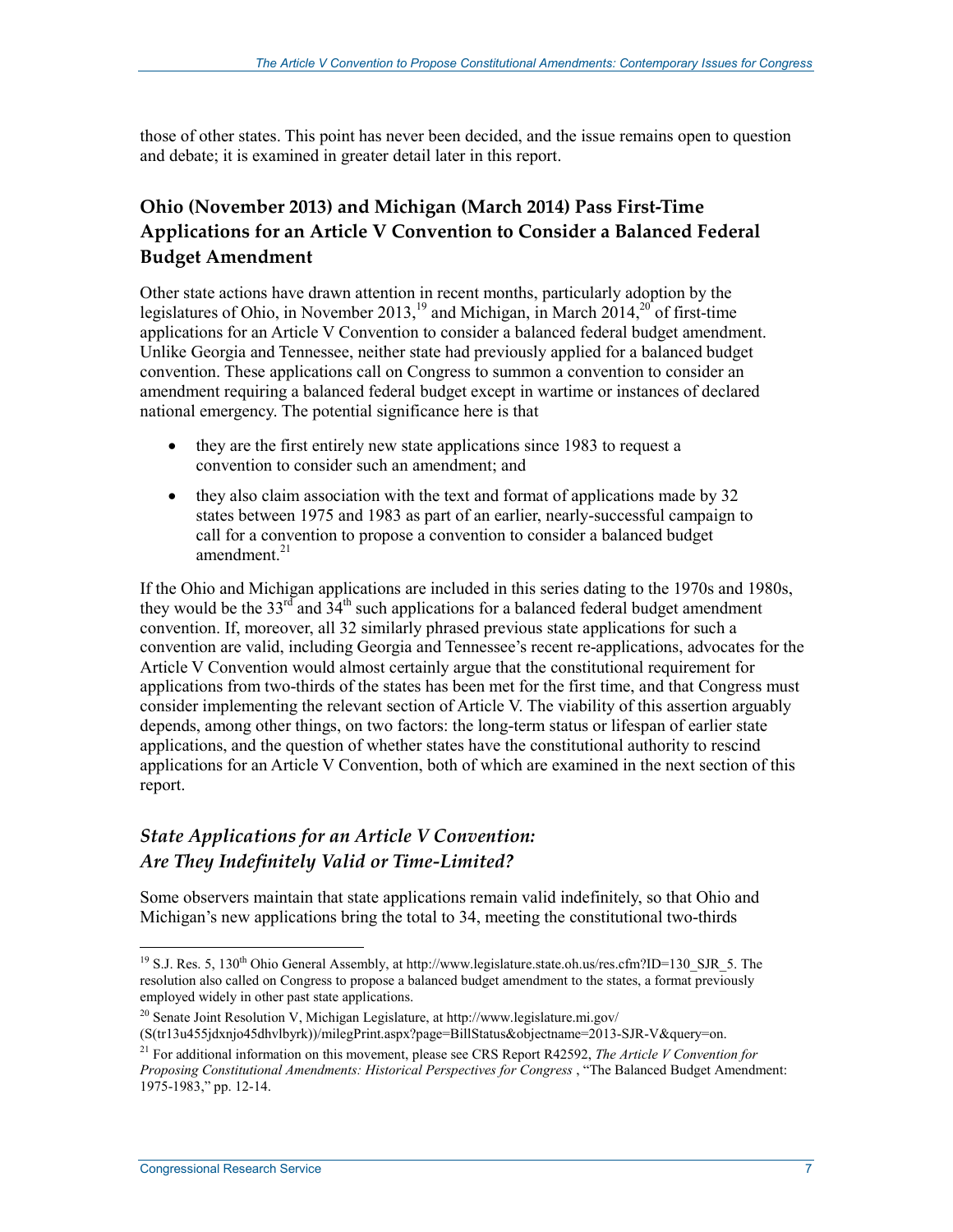requirement. Others disagree, however, claiming that state applications have only a limited validity; periods of two, four, and seven years are commonly cited as appropriate lifespans. By this reasoning, most previous applications have long since expired and are invalid, so only the Ohio and Michigan applications, and those of Tennessee, Georgia, and three other states which have submitted applications since 2010 should be considered currently valid, the first of a new series<sup>22</sup>

#### *State Rescissions of Article V Convention Applications: Are They Constitutional?*

A further complicating factor centers on state actions rescinding or retracting their previous applications for a balanced budget amendment convention. In the years following the convention movement's high water mark in 1983, 17 states passed resolutions rescinding their applications for an Article V Convention, or in some instances, all previous applications. Five of these 17 states, most recently Tennessee and Georgia, have submitted fresh applications since 2010, thus arguably making the question of their original rescissions, and those of other states, moot.<sup>23</sup> With respect to rescission, the current status of applications from the remaining 12 states turns on the question of whether states have the right to rescind their applications for an Article V Convention. Proponents of the convention device tend to deny legality of rescission, while others argue to the contrary. Ultimately, the question remains at issue because it has yet to be the subject of congressional legislation or a definitive court decision.<sup>24</sup>

The issue thus becomes increasingly complex depending on these two factors: whether applications expire or are valid indefinitely, and whether rescission is permissible under the Constitution. For instance:

- Ohio and Michigan could be counted as the  $33<sup>rd</sup>$  and  $34<sup>th</sup>$  states to apply for an Article V Convention to propose a balanced federal budget amendment if state applications are valid indefinitely *and* rescission of applications is unconstitutional $^{25}$
- They could be counted as the  $22<sup>nd</sup>$  and  $23<sup>rd</sup>$  applications if state applications are valid indefinitely and rescission is constitutional.<sup>26</sup>

<u>.</u>

 $^{22}$  A shelf life of two, four, or seven years has been suggested, but other observers claim that state applications have no expiration date. For additional information on this question, consult CRS Report R42592, *The Article V Convention for Proposing Constitutional Amendments: Historical Perspectives for Congress* , by Thomas H. Neale, p. 18.

<sup>&</sup>lt;sup>23</sup> According to the Friends of the Article V Convention's website, between 1988 and 2010, Alabama, Arizona, Florida, Georgia, Idaho, Louisiana, Montana, New Hampshire, Nevada, North Dakota, Oklahoma, Oregon, South Carolina, South Dakota, Tennessee, Utah, and Wyoming rescinded Article V applications. As noted earlier, in recent years, however, Alabama, Florida, and New Hampshire, and now Tennessee and Georgia have submitted fresh applications for a convention to consider a balanced budget amendment. The author gratefully credits Gregory Watson, Legislative Assistant with the Texas Legislature for his assistance in verifying this list

 $24$  Dwight Connely, "Amending the Constitution: Is This any Way to Call for a Constitutional Convention?" Arizona Law Review, volume 22, issue 4, 1980, pp. 1033-1034.

 $25$  In this case, the new applications would be added to the 32 existing applications filed between 1975 and 1983, but all rescissions would be disregarded.

<sup>&</sup>lt;sup>26</sup> In this case the applications of Ohio and Michigan would be added to the 16 states whose applications had never been rescinded and the five states, most recently Georgia and Tennessee, that had previously rescinded their applications but have submitted fresh applications since 2010.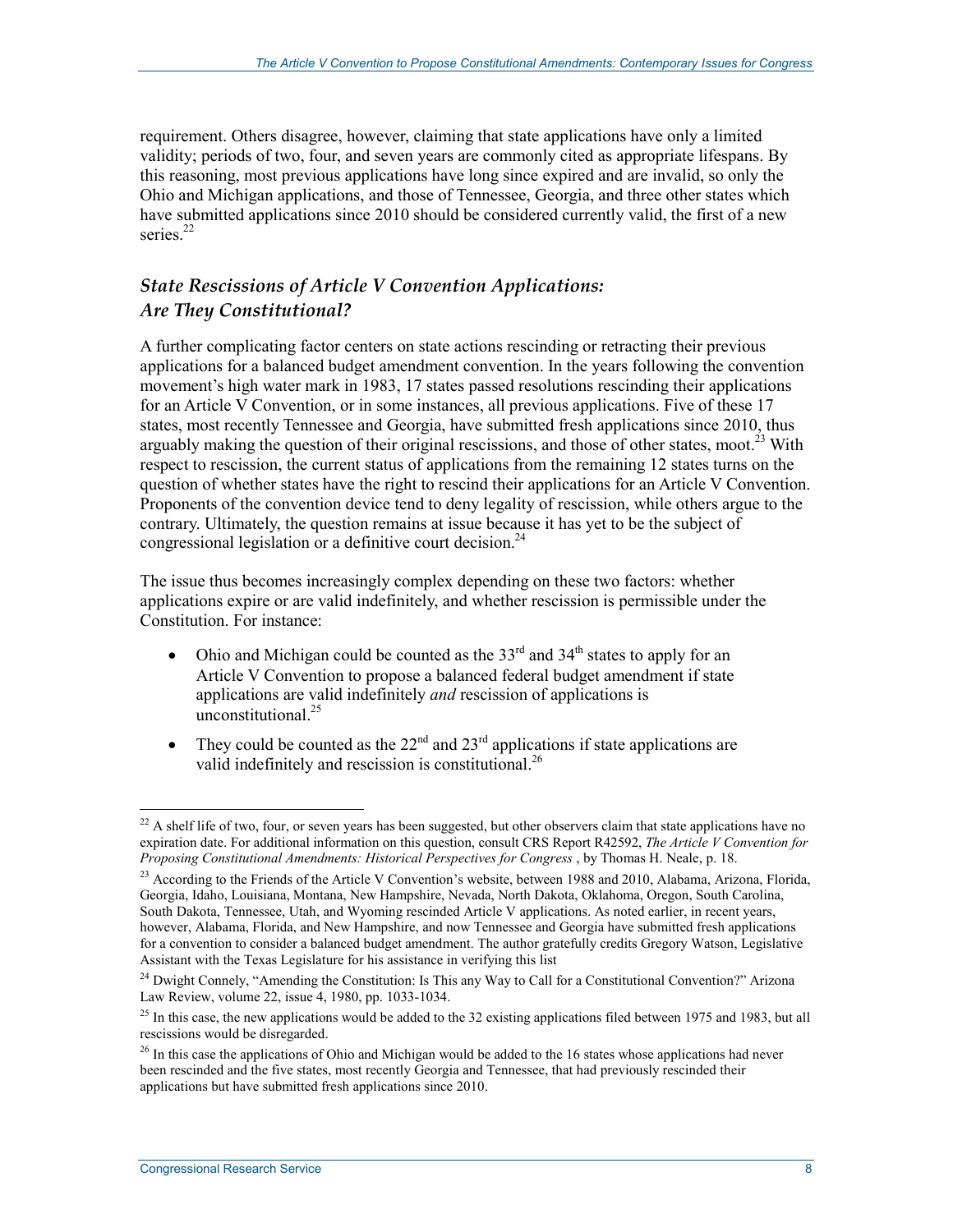• Finally, Ohio and Michigan could be the sixth and seventh applications for a convention to consider a balanced federal budget amendment if state applications have a limited, seven-year lifespan.<sup>27</sup>

To summarize, if applications are valid indefinitely and rescission is unconstitutional, then the constitutional threshold for an Article V Convention has arguably been reached. If applications have a limited life span *and/or* rescission is constitutional, then the threshold has not been attained.

#### **2010-2013: Advocacy Group Initiatives**

The recent actions of the Ohio and Michigan legislatures are arguably the culmination of developments that have taken place in recent years that demonstrate continued growing interest among a range of advocacy groups in an Article V Convention, particularly an amendment or amendments requiring a balanced federal budget and/or limits on the federal debt. The convention option may be particularly attractive on several grounds: it springs unquestionably from the "original intent" of the founders; the need for state petitions suggests widespread popular grassroots origins; and the prospect of proposing amendments directly to the states offers an alternative to what some have characterized as a legislative and policy deadlock at the federal level. A number of these organizations are identified and analysis of their proposals provided in this section.

#### *Friends of the Article V Convention—FOAVC*

One organization, the Friends of the Article V Convention (FOAVC), a self-described nonpartisan group, has been a persistent advocate of the convention option since at least 2007. Its website<sup>28</sup> includes lists of what the organization claims are over 700 state applications for a convention.

#### *Restoring Freedom*

Another organization, RestoringFreedom.org, a non-profit corporation chartered in Texas in 2009, originated the "National Debt Relief Amendment." This organization calls for states to apply for an Article V Convention to consider a specific proposal, under which any increase in the national debt would require the approval of a majority of the legislatures of the 50 states prior to enactment.<sup>29</sup> The proposal has been introduced in a number of state legislatures; as of late March 2014, the legislatures of Louisiana and North Dakota had approved applications for a convention to consider the amendment. The constitutionality of state applications for conventions to consider particular, specifically worded amendments has been widely debated and remains an open issue, which is examined later in this report. $30$ 

<sup>1</sup>  $^{27}$  In this case, the applications of Ohio and Michigan would be added to the five states that submitted fresh applications since 2010. Rescission would not be an issue in this scenario because all 32 earlier applications would have expired by 1990.

<sup>&</sup>lt;sup>28</sup> See Friends of the Article V Convention, available at http://www.foavc.org/.

<sup>&</sup>lt;sup>29</sup> RestoringFreedom.org, "The Amendment," at http://restoringfreedom.org/the-amendment/.

 $30$  See "An Article V Convention Limited to the Consideration of a Specifically Worded Amendment?—H.J.Res. 52 in the 113th Congress."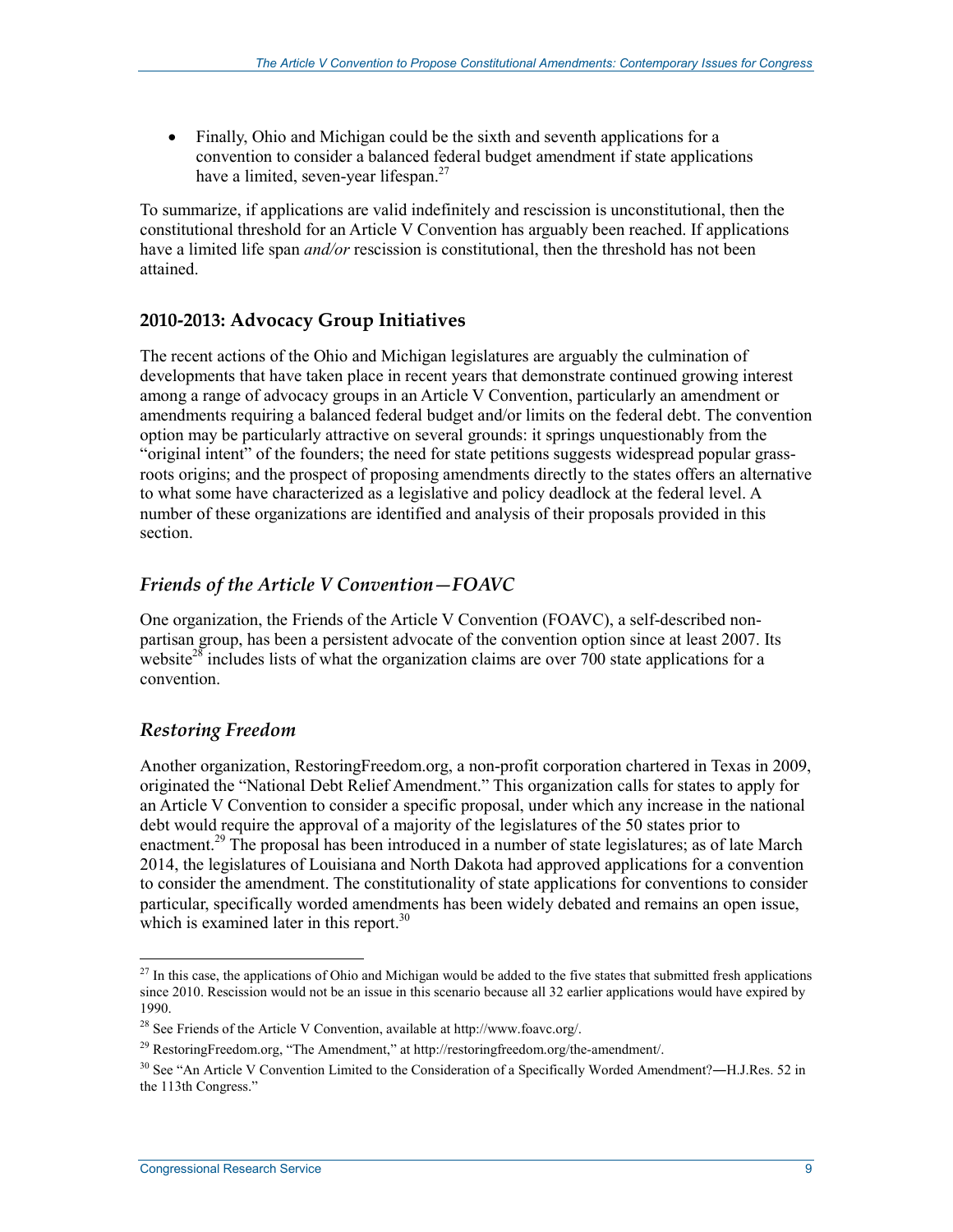#### *Conference on the Constitutional Convention: "ConConCon"*

In a subsequent development, in September 2011, a diverse coalition, including Harvard Law School; the Tea Party Patriots; and Fix Congress First, a self-described "network of activists fighting the corrupting influence of money and politics,<sup>31</sup> sponsored a Conference on the Constitutional Convention—"ConConCon"—at Harvard.32 This colloquium investigated constitutional and political questions associated with an Article V Convention, identified state and local grass-roots planning for a convention, and considered the question of proceeding with a convention campaign. $33$ 

A further example of increasing interest in the Article V device was offered by a "ConConCon" participant, Harvard Professor Lawrence Lessig, collaborating with campaign management expert Mark McKinnon on "How to Sober Up Washington," a related article that appeared in *The Daily Beast* on April 6, 2012. The authors called for a convention to consider amendments that would eliminate what they describe as corruption in the federal government:

There is something we can do. We, the People, can take back the power we gave to Congress. We can take it back through the states. The framers left open a path to amendment that doesn't require the approval of Congress: a convention. Article V of the Constitution requires Congress to call a convention to propose amendments if 34 state legislatures  $d$ emand it.<sup>34</sup>

Moreover, they assert that an Article V Convention would be equally attractive to the political left and right, because, assuming that it would be an open convention,<sup>35</sup> the delegates could consider, and conceivably propose, amendments from the agendas of both ends of the political spectrum:

The beauty of a convention is that it would provide a forum of possibility for conservative Tea Party types who might want an amendment calling for a balanced budget; or a line-item veto for the president as well as progressives who would like to amend the [C]onstitution to make it possible to enact meaningful campaign finance reform. The only requirement is that two-thirds of the states apply, and then begins the drama of an unscripted national convention to debate questions of fundamental law. It would be a grand circus of democracy at its best  $36$ 

One notable aspect of these proposals for an Article V Convention appears to be the political diversity of their proponents. As noted previously, "ConConCon" was partially sponsored by organizations that represent divergent parts of the political spectrum, while the conference itself was co-sponsored by Harvard Law School and held on the Harvard campus. These efforts may reflect a deliberate choice to target "grass roots" populist and libertarian reformist elements on both the political left and right.

<sup>&</sup>lt;sup>31</sup> This group has renamed itself Rootstrikers, available at http://rootstrikers.org/.

<sup>32</sup> Conference on the Constitutional Convention, available at http://conconcon.org/.

<sup>33</sup> Ibid., available at http://conconcon.org/agenda.php.

<sup>34</sup> Mark McKinnon and Lawrence Lessig, "How to Sober Up Washington," *The Daily Beast*, April 6, 2012, available at http://www.thedailybeast.com/articles/2010/04/06/how-to-tell-dc-politicians-to-go-to-hell.html.

<sup>&</sup>lt;sup>35</sup> The question of whether an Article V Convention has the authority to propose an amendment or amendments on any issue (open), or is restricted to the single issue for which it is convened (closed) is examined in detail later in this report.

<sup>36</sup> McKinnon and Lessig, "How to Sober Up Washington."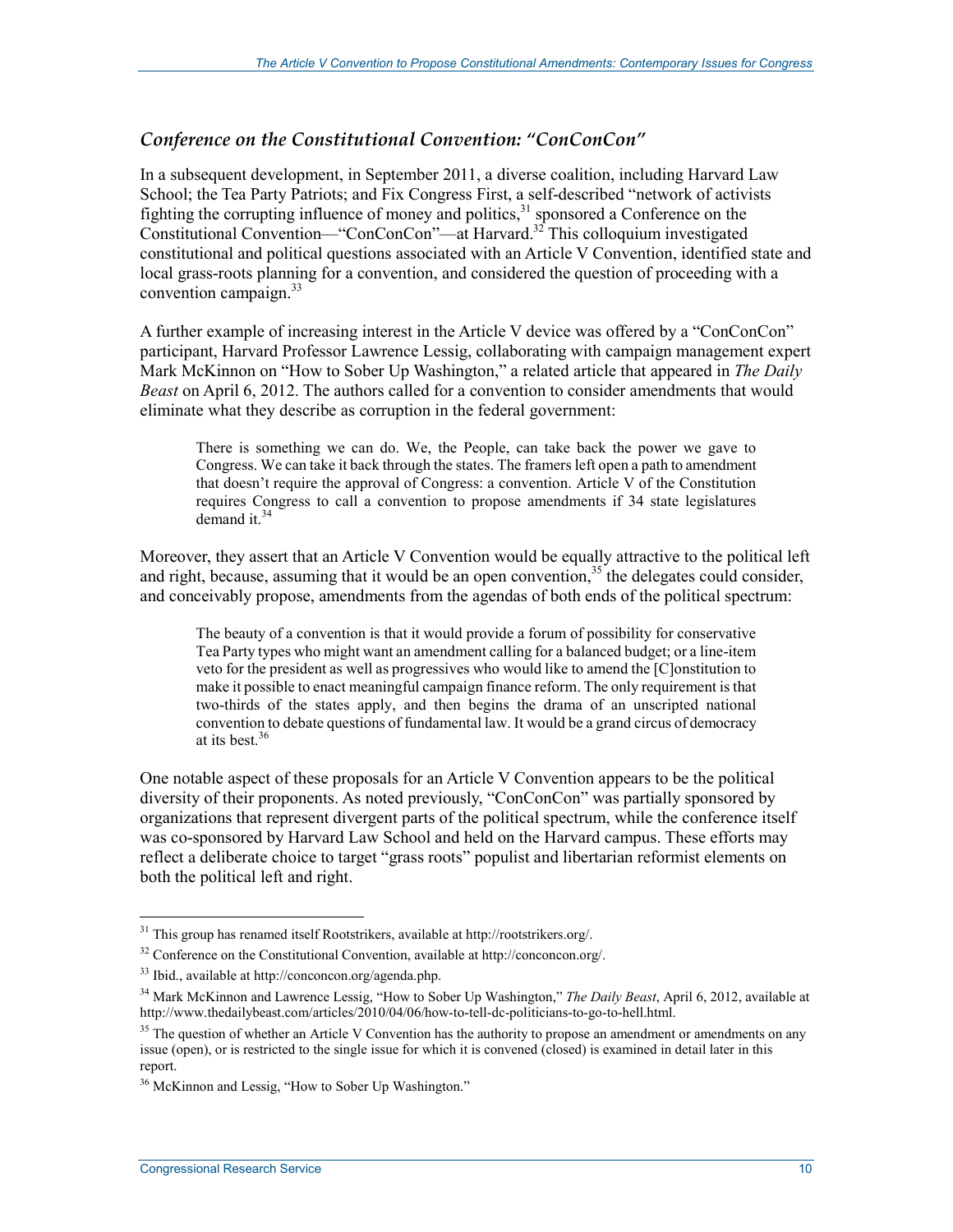#### *American Legislative Exchange Council Article V Handbook for State Legislators*

Also in 2011, the Tax and Fiscal Policy Task Force of the American Legislative Exchange Council (ALEC) released *Proposing Constitutional Amendments by a Convention of the States, A Handbook for State Lawmakers*. This publication, which provides an overview of the Article V Convention question, includes such elements as an overview of the process; the question of judicial review; a step-by-step guide to the state application process; an examination of the "runaway convention" question; and "practical recommendations" for the states. ALEC describes itself as a non-profit organization that provides a forum for state legislators and private sector leaders to discuss and exchange information on state policy issues. It focuses on such issues as "free markets, limited government and constitutional division of powers between the federal and state governments."<sup>37</sup> Critics of ALEC and its programs, such as Bob Edgar, president of Common Cause, assert, however, that "its mission is to bring together corporations and state legislators to draft profit-driven, anti-public-interest legislation, and then help those elected officials pass the bills in statehouses from coast to coast."38

#### *"Mount Vernon Conference," December 2013*

In a related development, a group of 100 state legislators met on December 7, 2013, at the National Library for the Study of George Washington on the grounds of the Mount Vernon estate in Virginia, to discuss organizing for a projected Article V Convention. It is unclear whether the conference organizers intended a comparison to the Mount Vernon Conference of 1785, a meeting of Maryland and Virginia delegates that was a precursor to the Philadelphia Constitutional Convention.<sup>39</sup>

According to one press account, "The purpose of the meeting is to discuss and draft an agenda for a 'Convention of the States' for the sole purpose of writing the rules that would govern any Article V Conventions for proposing amendments, a so-called constitutional convention."<sup>40</sup> Another report identified Convention of States (COS) as the primary stimulus for the meeting. Convention of States is a project of Citizens for Self Governance, an advocacy group whose selfdescribed goal is "to take power away from big government and the big money that influences it… and return the power to its rightful owners, the people ..." and "enable the conservative grassroots to restore our country to a republic with effective self-governance."<sup>41</sup> According to COS, the movement's ultimate objective is to call an Article V Convention that would address a

<u>.</u>

 $37$  For additional information on ALEC, see http://www.alec.org/about-alec/frequently-asked-questions/.

<sup>38</sup> Mike McIntyre, "Conservative Non-Profit Acts as a Stealth Business Lobbyist, *New York Times*, April 21, 2012, available at http://www.nytimes.com/2012/04/22/us/alec-a-tax-exempt-group-mixes-legislators-and-lobbyists.html? pagewanted= $1\&$ r=1.

<sup>&</sup>lt;sup>39</sup> The organizers may have intended to draw a connection with the original Mount Vernon Conference of 1785, at which representatives from Maryland and Virginia negotiated an agreement settling outstanding issues concerning fisheries, commerce, and navigation in the Potomac River and Chesapeake Bay. George Washington presided. In addition to negotiating a compact settling these issues, other states were invited to attend a conference on commercial issues at Annapolis the following year. The Annapolis Convention of 1786, attended by representatives of six states, in turn issued the call for the Philadelphia Constitutional Convention of 1787.

<sup>40</sup> Nikki Kelly, "Long Pushes Mount Vernon Assembly," *Journalgazette.net* (Fort Wayne, IN), November 145, 2013, at http://www.journalgazette.net/article/20131114/LOCAL0202/131119679.

<sup>41</sup> Citizens for Self Governance, "About Citizens for Self Governance/Mission" at http://selfgovern.com/about/.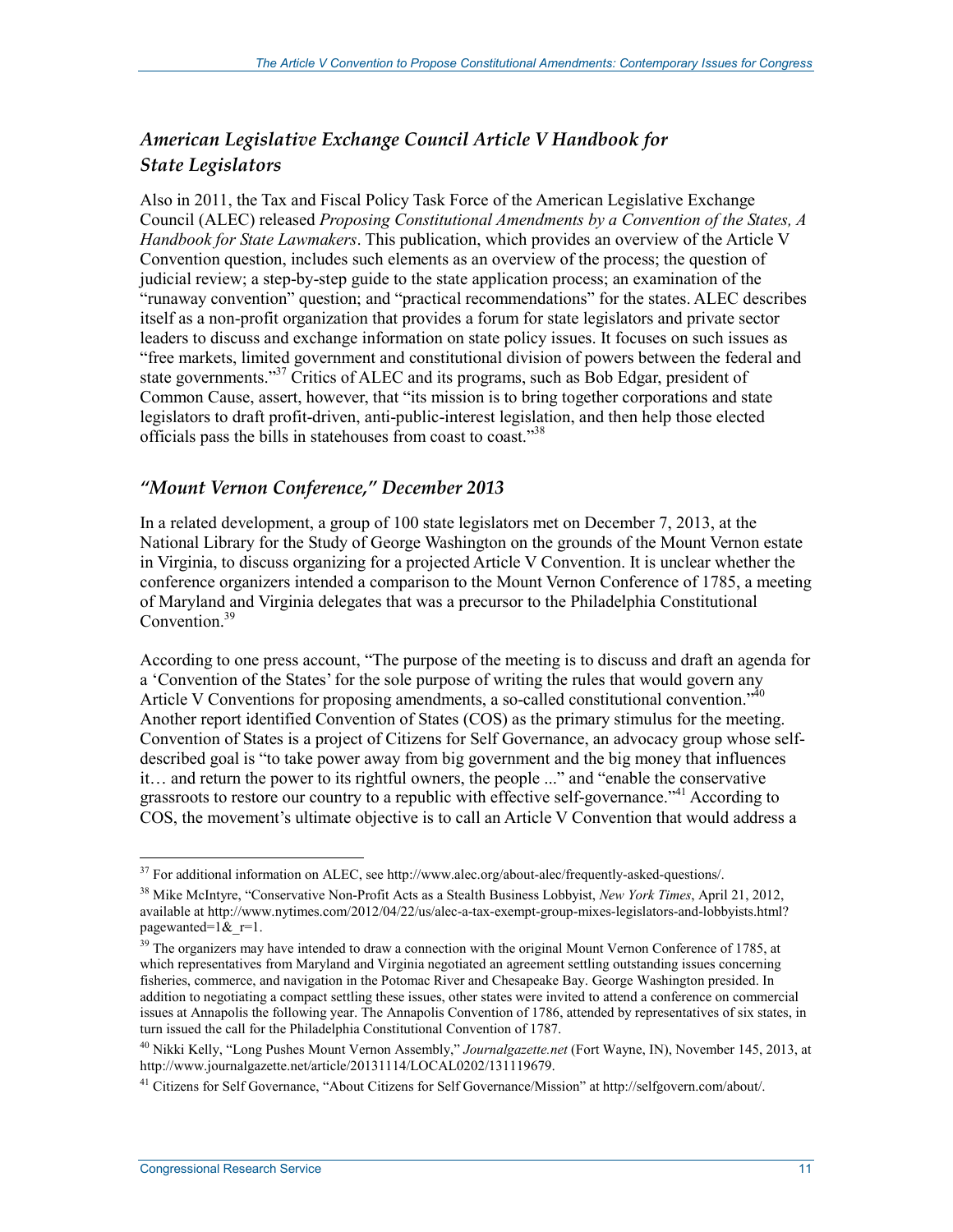particular subject, rather than a specific amendment, in this case, issues related to "limit[ing] the power and jurisdiction of the federal government." According to their argument, this would then allow a convention to consider amendments in other related issues (e.g., term limits and tax reform). $42$ 

#### *Compact for America's Compact for a Balanced Budget Amendment: A "Turn-Key" Plan for an Article V Convention43*

A different approach to the Article V Convention question was advanced in 2013 by the "Compact for America," CFA. CFA is a domestic non-profit "501(c)4" corporation registered in Texas.44 The organization's program is comprised of the Compact for a Balanced Budget Amendment ("the Compact"), a proposed interstate compact, which, in the words of its proponents, would transform "the otherwise cumbersome state-initiated amendment process under Article V into a 'turn-key' operation."<sup>45</sup> The Compact includes a comprehensive program that, in the opinion of its advocates, meets all the requirements necessary to:

- apply for and convene a convention;
- provide rules and operating procedures for the convention;
- convene the convention;
- present, approve, and propose a pre-drafted amendment for transmission to the states; and
- provide for prospective state ratification of the amendment.

The single action of the requisite number of states in agreeing to the Compact would, its proponents argue, set in motion the convention process and carry it through to successful ratification and incorporation as part of the Constitution. Proponents of the Compact maintain that the interstate compact device would speed up the Article V Convention process so that a convention could be called, convened, and adjourned and an amendment proposed and ratified within 12 months  $46$ 

The Compact seeks to anticipate and prescribe procedures for various elements in the Article V Convention process. States that agree to the Compact would simultaneously agree to its various requirements. A state's act of agreement to the Compact would constitute its application for an Article V Convention, the sole purpose of which would be to propose an amendment whose text is prescribed in the Compact. Participating states also agree to observe the Compact's provisions governing the convention's composition and rules of procedure. Finally, by agreeing to the

<sup>&</sup>lt;sup>42</sup> Convention of States, "News," Citizen's Toolkit, Frequently Asked Questions, at http://www.conventionofstates.com/news/looking-back-moving-forward.

<sup>&</sup>lt;sup>43</sup> The author extends grateful thanks and credit to CRS Legislative Attorney Kathleen S. Swendiman, kswendiman@crs.loc.gov, 7-9105, who prepared much of the section dealing with interstate compacts.

<sup>44</sup> CompactforAmerica.org, "About," at http://www.compactforamerica.org/about-2/.

<sup>45</sup> Goldwater Institute, "Compact for a Balanced Budget," at http://goldwaterinstitute.org/article/compact-balancedbudget.

<sup>46</sup> Goldwater Institute, Compact for America, Statement of Nick Dranias, November 20, 2013, at http://goldwaterinstitute.org/article/compact-america.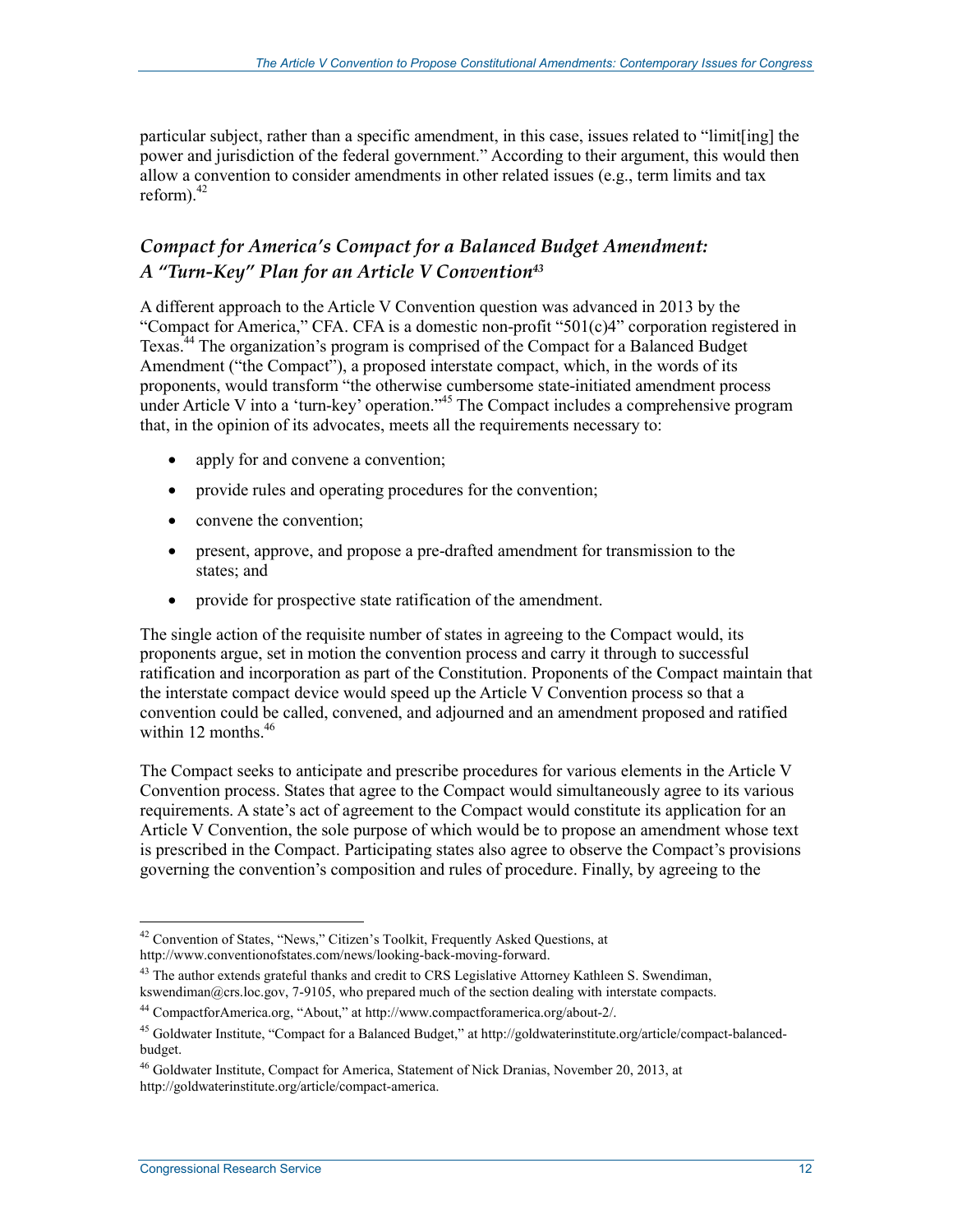Compact, states also commit themselves to "prospective" ratification of the proposed amendment.<sup>47</sup>

The keystone element of the Compact is the "Balanced Budget Amendment" that would be proposed by the convention. Among its major elements, the amendment would

- provide for a balanced federal budget at all times, unless any deficit is financed by debt issued in conformity with the amendment's requirements;
- set a ceiling for federal debt equal to 105% of the outstanding debt at the time the amendment takes effect;
- require that any increase in the federal debt ceiling proposed by Congress must be submitted to the states and approved by a simple majority (26, assuming the District of Columbia and the territories are excluded) of state legislatures within 60 days before taking effect;
- require the President to ensure that the debt ceiling is not exceeded by proposing the impoundment of specific expenditures sufficient to prevent the breach. The President's impoundments would become effective in 30 days unless Congress proposed alternatives of the same or greater amount;
- specify that the President's failure to designate or enforce such impoundments would be an impeachable misdemeanor; and
- require that any new or increased tax revenue tax legislation be approved by twothirds of the full membership of the Senate and House of Representatives on a roll call vote.

The Compact includes other noteworthy provisions. It would establish an ongoing Compact Commission which would promote the convention, encourage states to join, and "coordinate the performance of obligations (presumably of signatory states) under the Compact," among other things. It would set the size of convention delegations as one delegate per member state, and specifies that the governor of each member state would serve as the state's delegate, contingent on the governor's taking a leave of absence from state duties. The convention would last one day, and its sole duty would be to introduce, debate, vote upon, and reject or propose for ratification the specific text of the Balanced Budget Amendment described above.<sup>48</sup>

As part of the compact initiative, the CFA has also drafted model legislation for a concurrent resolution that could be used by Congress to call the convention. Title I of the model resolution also includes the text of the proposed amendment and would establish procedures governing the form of the convention, delegate appointment, convention rules of procedure, and provisions governing congressional referral of the proposed amendment to the states. Title II of the resolution would refer the Balanced Budget Amendment proposed by the convention to the state legislatures for ratification.<sup>49</sup>

<sup>1</sup> <sup>47</sup> Ibid., "Compact for State Legislators," at http://goldwaterinstitute.org/article/compact-america.

<sup>48</sup> Goldwater Institute website, "Compact for a Balanced Budget," at http://goldwaterinstitute.org/sites/default/files/ CFA-Text-Compact%20for%20a%20Balanced%20Budget%20Final%20%282%29.pdf.

<sup>&</sup>lt;sup>49</sup> Goldwater Institute website, "Omnibus Concurrent Resolution," at http://www.compactforamerica.org/wp-content/ uploads/CFA-Text-Congressional-Omnibus-Resolution.pdf.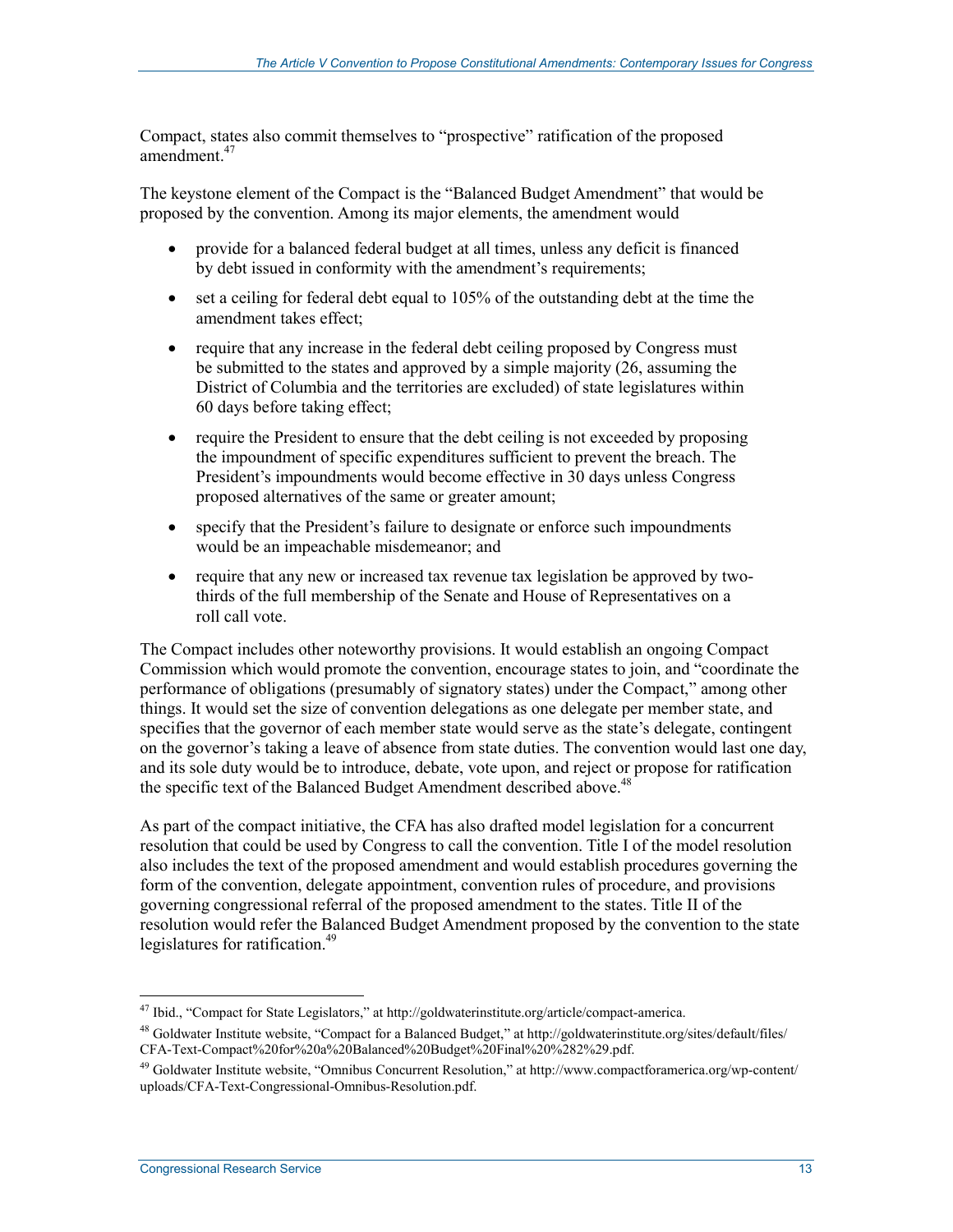#### *Compact for a Balanced Budget Amendment: An Interstate Compact under the Constitution*

The Compact for a Balanced Budget Amendment is self-identified as an interstate compact. As such, it falls under the authority of Article I, Section 10, clause 3 of the Constitution, which states that, "No State shall, without the Consent of the Congress ... enter into any Agreement or compact with another State...." This provision is known as the "Compact Clause," and it is the only section of the United States Constitution that deals with formal agreements between and among the states. The Compact Clause reflects the view of the Framers that states should be able to work cooperatively together, as well as the concern that unchecked interstate alliances might threaten the harmony of the Union or the authority vested by the Constitution in the federal government.<sup>50</sup> The compact clause was originally included in the Constitution primarily to govern boundary agreements between states, but it has subsequently evolved "as an instrument for state cooperation in carrying out affirmative programs for common problems."<sup>51</sup>

The Constitution places no limits on what might be done through an interstate compact other than the requirement of congressional consent. In the early years of government under the Constitution, they were used almost exclusively to settle boundary disputes. Beginning with the establishment of the Port of New York Authority<sup>52</sup> in 1921, however, compacts began to be used to address more complex, regional issues requiring intergovernmental cooperation. Some compacts are merely advisory in form, but others may be regulatory, with significant powers granted to multi-state commissions.<sup>53</sup> More recently, compacts have addressed such wide-ranging concerns as mental health treatment, law enforcement and crime control, education, driver licensing and enforcement, environmental conservation, energy, nuclear waste control, facilities operations, transportation, economic development, insurance regulation, placement of children and juveniles, disaster assistance, and pollution control. There are approximately 200 interstate compacts in effect today.<sup>54</sup>

Even though the Compact Clause specifically provides for congressional consent, the United States Supreme Court declined, in 1893, in *Virginia v. Tennessee*,<sup>55</sup> to read the consent requirement literally, so as to apply to each and every agreement between states. "There are many matters upon which different States may agree that can in no respect concern the United States," such as joint actions between states to fight disease.<sup>56</sup> Thus the Court held that the Framers

<u>.</u>

<sup>&</sup>lt;sup>50</sup> Michael L. Buenger and Richard L. Masters, "The Interstate Compact on Adult Offender Supervision: Using Old Tools to Solve New Problems," *Roger Williams Law Review*, v. 9, issue 1, fall 2003, pp.71, 85.

<sup>&</sup>lt;sup>51</sup> U.S. Constitution Annotated, Article I, Section 10, clause 3 at http://www.crs.gov/conan/default.aspx?mode=topic& doc=Article01.xml&t=3|2&s=10&c=3.

<sup>52 1921</sup> N.Y. Laws Ch. 154; N.J. Laws Ch. 151; 42 Stat 174 (1921).

 $<sup>53</sup>$  Administrators under compacts with congressional compacts with congressional consent may have the power to</sup> promulgate rules and regulations, and may also review federal agency action under certain circumstances. See *Seattle Master Builders Assn. v. Pacific Northwest Elec. Power*, 786 F.2d 1359, 1362 (9th Cir. 1986).

<sup>54</sup> The Council of State Governments, National Center for Interstate Compacts (NCIC), at http://www.csg.org/ programs/ncic/default.aspx. The NCIC website includes a database of current interstate compacts searchable by state, name of compact, and subject.

<sup>55 148</sup> U.S. 503 (1893). It may also be noted that this case involved a boundary agreement between Virginia and Tennessee early in the 19<sup>th</sup> century that had never obtained formal congressional consent. The court held that, over the years, Congress had relied upon the terms of the compact for judicial and revenue purposes and thus had impliedly consented to the interstate compact.

 $<sup>56</sup>$  Ibid., 518. For an analysis of whether congressional consent may or may not be required for the proposed National</sup> (continued...)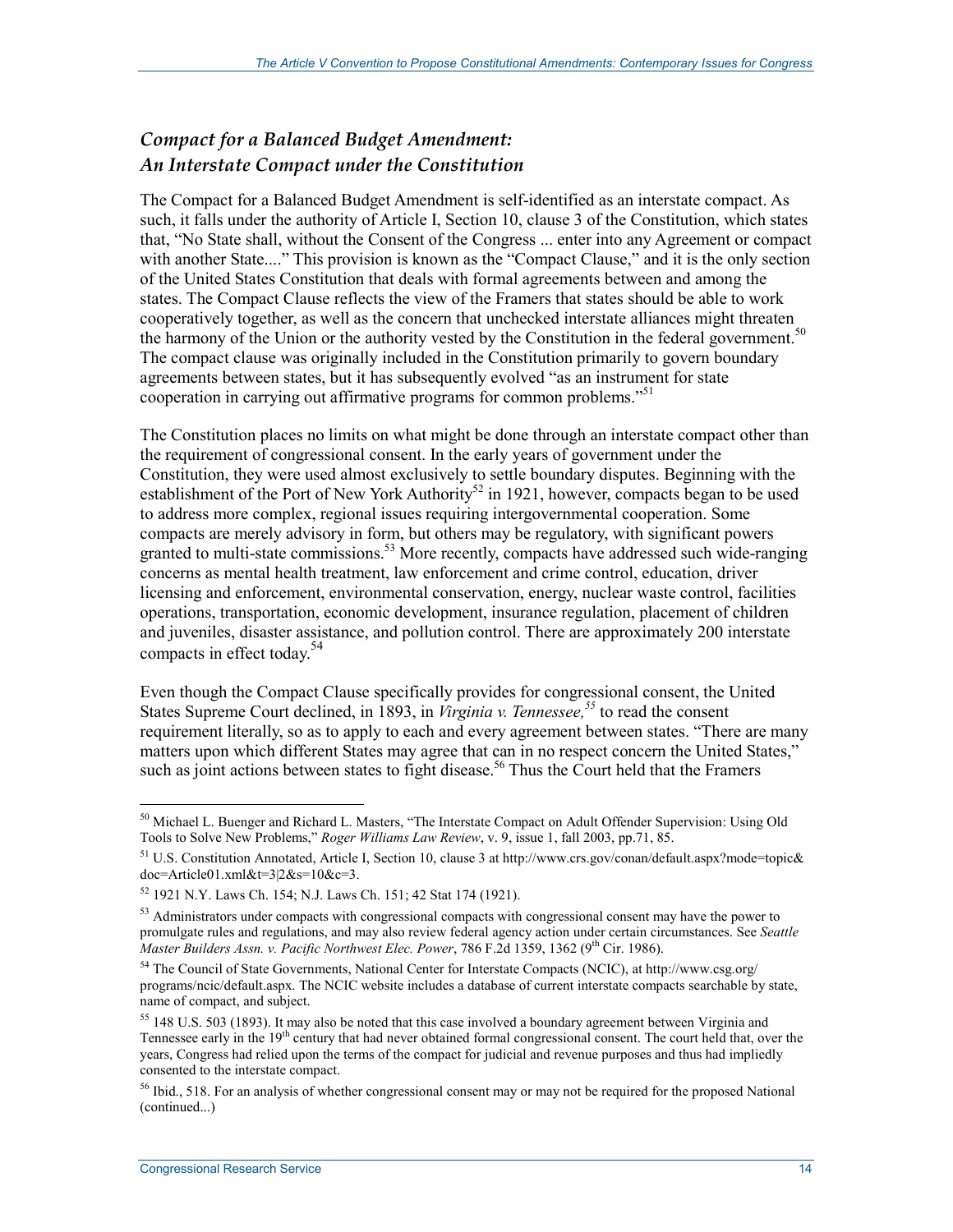intended this requirement to apply only to compacts "directed to the formation of any combination tending to the increase of political power in the States, which may encroach upon or interfere with the just supremacy of the United States."<sup>57</sup> States may enter into agreements among themselves, and congressional consent will not be required, so long as the agreements do not infringe on federal interests or shift the balance of power within the federal system of government.<sup>58</sup> It should, however, be noted that the consent power of Congress is absolute. Congress can require consent to any interstate compact, and can deny consent to any interstate compact if it so chooses.<sup>59</sup>

Usually congressional consent to an interstate compact takes the form of a joint resolution or act of Congress specifying its approval of the text of the compact, adding any conditions or provisions it deems necessary, and often embodying the compact document. As with any congressional enactment, it must be signed by the President before it becomes law.<sup>60</sup> Very rarely has the President vetoed or threatened to veto consent legislation by Congress.<sup>61</sup> While congressional consent to an interstate compact is most often explicit, consent by Congress may also be implied by subsequent acts of Congress: "An inference clear and satisfactory that Congress ... intended to consent" to a compact may be sufficient.<sup>62</sup> Congress may also delegate its power to approve a compact to a federal official so long as an "intelligible principle" against which approval can be measured is apparent. $63$ 

In addition, Congress can condition its consent to require that the proposed interstate compact be changed to meet congressional criteria, or contain specific provisions.<sup>64</sup> The Supreme Court, in

 $\overline{a}$ 

<sup>(...</sup>continued)

Popular Vote Compact, see Heather Green, "The National Popular Vote Compact: Horizontal Federalism and the Proper Role of Congress Under the Compact Clause," *Chapman Law Review*, vol. 16, spring 2012, p.16.

<sup>57</sup> Ibid., 519.

<sup>58</sup> See *Cuyler v. Adams*, 449 U.S. 433, 440 (1981), where the Court stated that if an agreement is not "directed to the formation of any combination tending to increase the political power of the States, which may encroach upon or interfere with the just supremacy of the United States," it does not require congressional consent to be valid.

<sup>59</sup> This may be true even where affirmative consent is not necessary. *St. Louis & San Francisco Ry. Co. v. James*, 161 U.S. 545 (1896); *Petty v. Tennessee-Missouri Bridge Commission*, 359 U.S. 275 (1959). See also *Cuyler v. Adams*, 449 U.S. 433 (1981), where the Court deferred to Congress's political judgment that the Interstate Agreement on Detainers was to be treated as a compact pursuant to the Compact Clause even if the Constitution did not require such treatment. Justice White noted that the "requirement that Congress approve a compact is to obtain its political judgment." *Cuyler*, at 441, n. 8 (White, J., joined by Blackmun, J., dissenting).

<sup>60</sup> See *Metropolitan Wash. Airports Auth. v. Citizens for Abatement of Aircraft Noise*, 501 U.S. 252, 276 & n.21 (1991). "If the power is legislative, Congress must exercise it in conformity with the bicameralism and presentment requirements of Art. I, § 7." See, also, footnote 21 of that decision, wherein Justice Stevens, concurring in the judgment, cites several provisions in the Constitution which permit Congress or a part of Congress to take some actions without complying with the bicameral and presentment requirements of Art. I, § 7. While the Justice's list may not be all inclusive, it is noted that the Compact Clause is not included.

 $<sup>61</sup>$  In 1942, President Roosevelt vetoed the Republican River Compact, stating that it "seeks to withdraw the jurisdiction</sup> of the United States over the waters of the Republican Basin for purposes of navigation." *Congressional Record*, v. 87, pt. 3, April 2, 1941, pp. 3285-86. He did, however, sign a later, modified version of the compact. See 57 Stat. 86. Joseph F. Zimmerman, *Interstate Cooperation: Compacts & Administrative Agreements*, 2<sup>nd</sup> ed. (Albany, NY: State University of New York Press, 2012), p. 56.

<sup>62</sup> *Virginia v. West Virginia*, 78 U.S. 39, 60 (1870). Congressional consent "is always to be implied when Congress adopts the particular act by sanctioning its objects and aiding in enforcing them ..." *Virginia v. Tennessee*, 148 U.S. 503, 521 (1893).

<sup>63</sup> *Milk Indus. Found. v. Glickman*, 132 F.3d 1467, 1471 (D.C. Cir. 1998).

<sup>64</sup> Chief Justice Charles Evans Hughes wrote in *James v. Dravo Contracting Company*, 302 U.S. 134, 138 (1937): "It (continued...)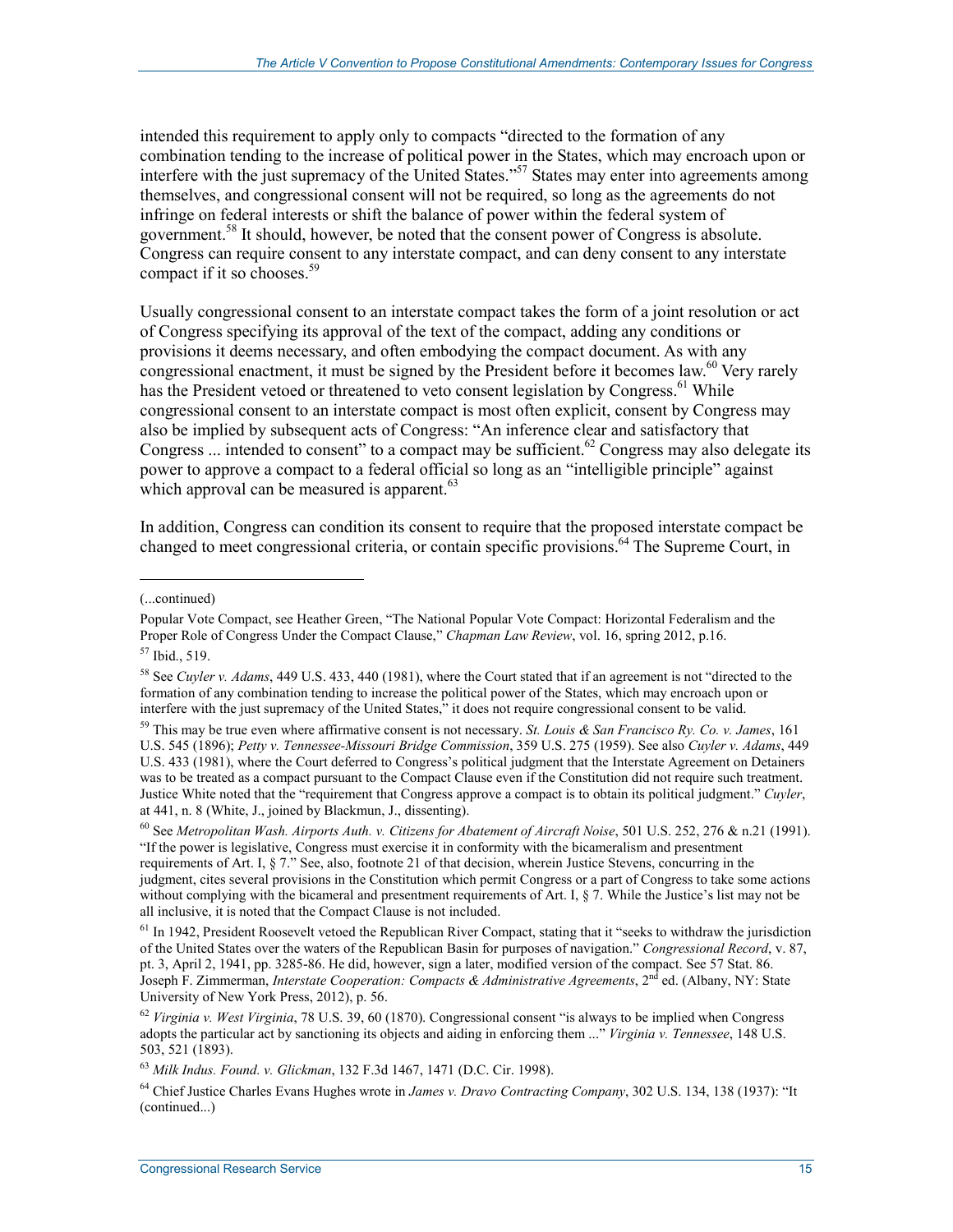*Cuyler v. Adams*, stated that, "(b)y vesting in Congress the power to grant or withhold consent, or to condition consent on the States' compliance with specified conditions, the Framers sought to ensure that Congress would maintain ultimate supervisory power over cooperative state action that might otherwise interfere with the full and free exercise of federal authority."<sup>65</sup>

The Interstate Compact for a Balance Budget Amendment would require congressional approval under the Compact Clause because it proposes actions that would redefine, via a constitutional amendment, Congress's taxing and spending authority, arguably shifting the balance of power within the federal system of government.

Goldwater Institute Constitutional Policy Director Nick Dranias notes, however, that there is no apparent requirement of congressional approval for the states to organize and participate in the Compact Commission envisaged by the CFA.<sup>66</sup>

If the Interstate Compact for a Balanced Budget Amendment were to be approved by Congress via a concurrent resolution without presentment to the President, it would likely be challenged as unconstitutional. As noted above, congressional approval of interstate compacts, along with any conditions attached to such approval, generally takes the form of a legislative bill, usually a joint resolution, which becomes law when signed by the President. A concurrent resolution which does not include presentment may be found by the courts to fall short of the requirement of congressional approval under the Compact Clause.<sup>67</sup>

#### *Reaction to the Compact for a Balanced Budget*

In its early announcements, Compact for America, the Compact's sponsoring organization, initially suggested that quick approval by the 38 state legislatures required by the plan could lead to a convention and subsequent ratification of the amendment as early as July 4, 2013, due to the "prospective" ratification process embedded in the compact. The only identifiable state legislative actions to date have been the Georgia Legislature's passage of a bill, HB 794, committing the state to the Compact for a Balanced Budget<sup>68</sup> and action by the Rules Committee of the Arizona House of Representatives rejecting a bill incorporating the Compact in February 2013. $^{69}$ 

Although the Compact does not appear to have generated widespread coverage in major national newspapers, broadcast or cable media, or in academic journals, it has attracted considerable reaction, largely posted on the Internet.

Among its supporters, as noted earlier, is the Goldwater Institute, which may have provided startup assistance or encouragement for CFA, the organization that developed the Compact. In

<sup>(...</sup>continued)

can hardly be doubted that in giving consent Congress may impose conditions."

<sup>65</sup> *Cuyler v. Adams*, 449 U.S. 433, 439-440 (1981).

<sup>66</sup> Email message from Nick Dranias to the author, March 12, 2014.

<sup>67</sup> *Metropolitan Wash. Airports Auth. v. Citizens for Abatement of Aircraft Noise*, 501 U.S. 252, 276 (1991). See also Immigration and Naturalization Service v. Chadha, 462 U.S. 919 (1983).

<sup>68</sup> Georgia General Assembly website, at http://www.legis.ga.gov/Legislation/en-US/Search.aspx. As of April 10, 2014, the bill had yet to be signed by Georgia Governor Nathan Deal.

<sup>69 &</sup>quot;Compact for America Dies, Legality Questioned," *Arizona Daily Independent*, February 20, 2013, at http://www.arizonadailyindependent.com/2013/02/20/compact-for-america-dies-legality-questioned/.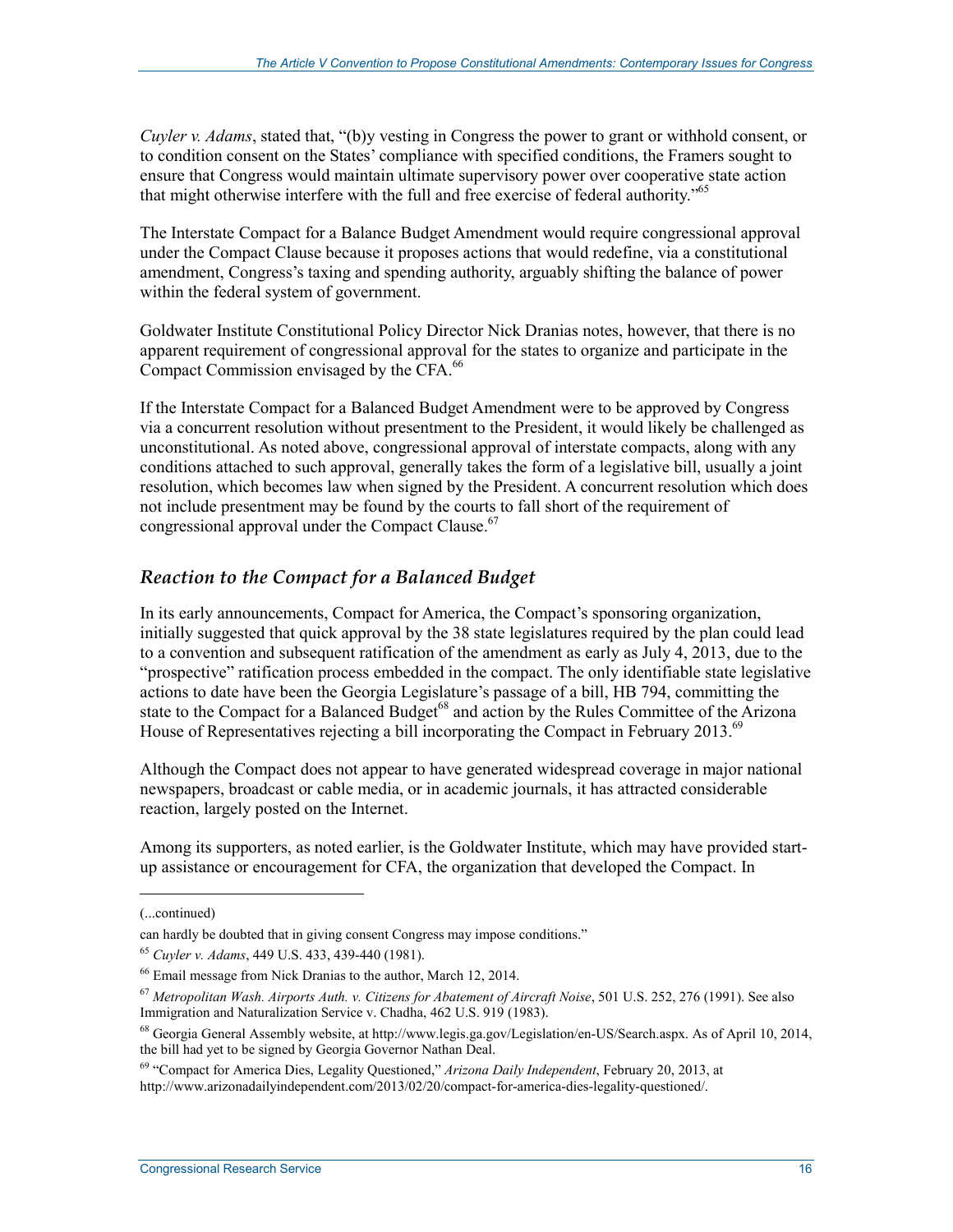addition, the Board of Directors of the American Legislative Exchange Council, ALEC, approved a resolution offering the Compact as model legislation in January 2013.<sup>70</sup> Cato Institute<sup>71</sup> senior fellow in constitutional studies Ilya Shapiro also declared his support in a Cato blog posting in which the author asserted that "the Compact for America would powerfully check and balance Washington's debt addicts."<sup>72</sup> In its literature, Compact for America also lists a number of Members of Congress and other public figures who support the Compact for a Balanced Budget Amendment. $^{73}$ 

Other organizations have criticized the Compact, however. The conservative John Birch Society, which opposes an Article V Convention on the grounds that a runaway convention could damage the Constitution, also opposes the Compact for a Balanced Budget Amendment on the same grounds. In addition, the society's journal, *The New American*, asserted the CFA's balanced budget amendment would "grant the President new, sweeping authority over the budget-making process. Furthermore, giving the President the right to 'designate' any spending request is tantamount to giving him the power to rewrite laws passed by Congress, which would amount to rewriting both Articles I and  $\overline{II}$  of the Constitution."<sup>74</sup> Bill Walker, co-founder of Friends of the Article V Convention, and one of the earliest contemporary supporters of the convention concept, strongly opposed CFA on several grounds in a monograph posted on the FOAVC website. He claimed that CFA would be an improper use of the interstate compact device, since it seeks effectively to circumvent the amendment process as established in Article V and would adversely impact the balance of power among the various branches built into the Constitution. He further criticized the proposal on the grounds that by reducing the convention to a "turn-key" process, it would reduce what the founders envisioned as a deliberative effort to a clockwork series of events with pre-ordained outcomes. In his critique, he asserted that the Compact would ignore the founders' vision of the Article V Convention as a deliberative assembly, that debate and amendment in the convention would be prohibited, that Congress would be deprived of any discretion with respect to proposing the amendment, and the states would be locked in to a prospective ratification without the chance for debate or reconsideration.<sup>75</sup>

From the standpoint of Congress and its role in the Article V Convention process, the Compact presents certain issues for consideration.

First, its literature appears to presume congressional approval of the interstate compact providing for a Balanced Budget Amendment via a concurrent resolution. As noted previously, however, a concurrent resolution which does not include presentment to the President may be found by the

<u>.</u>

<sup>70</sup> http://www.alec.org/model-legislation/resolution-to-effectuate-the-compact-for-america/.

<sup>&</sup>lt;sup>71</sup> The Cato Institute, based in Washington, describes itself as a "public policy research organization—a think tank dedicated to the principles of individual liberty, limited government, free markets and peace." See http://www.cato.org/ about.

<sup>72</sup> Ilya Shapiro, "A Compact for America to Reign in Government," Cato Institute, *At Liberty*, January 4, 2103, at http://www.cato.org/blog/compact-america-rein-government.

<sup>73 &</sup>quot;Compact for America's 'Article V 2.0' Turn-Key Approach is Our Best Shot," Compact for America website, at http://goldwaterinstitute.org/sites/default/files/CFA-

Fact%20Sheet%20Turn%20Key%20Article%20V%20Approach%20to%20Reforming%20Washington.pdf.

<sup>74</sup> Joe Wolverton, II, "How the Compact for America Threatens the Constitution," *The New American*, January 10, 2013, at http://www.thenewamerican.com/usnews/constitution/item/14109-how-the-compact-for-america-threatensthe-constitution.

<sup>&</sup>lt;sup>75</sup> Bill Walker, "The Diabolical Plot of 'Compact for America' A Blueprint for Disaster," undated, FOAVC website at http://www.foavc.org/reference/file48.pdf.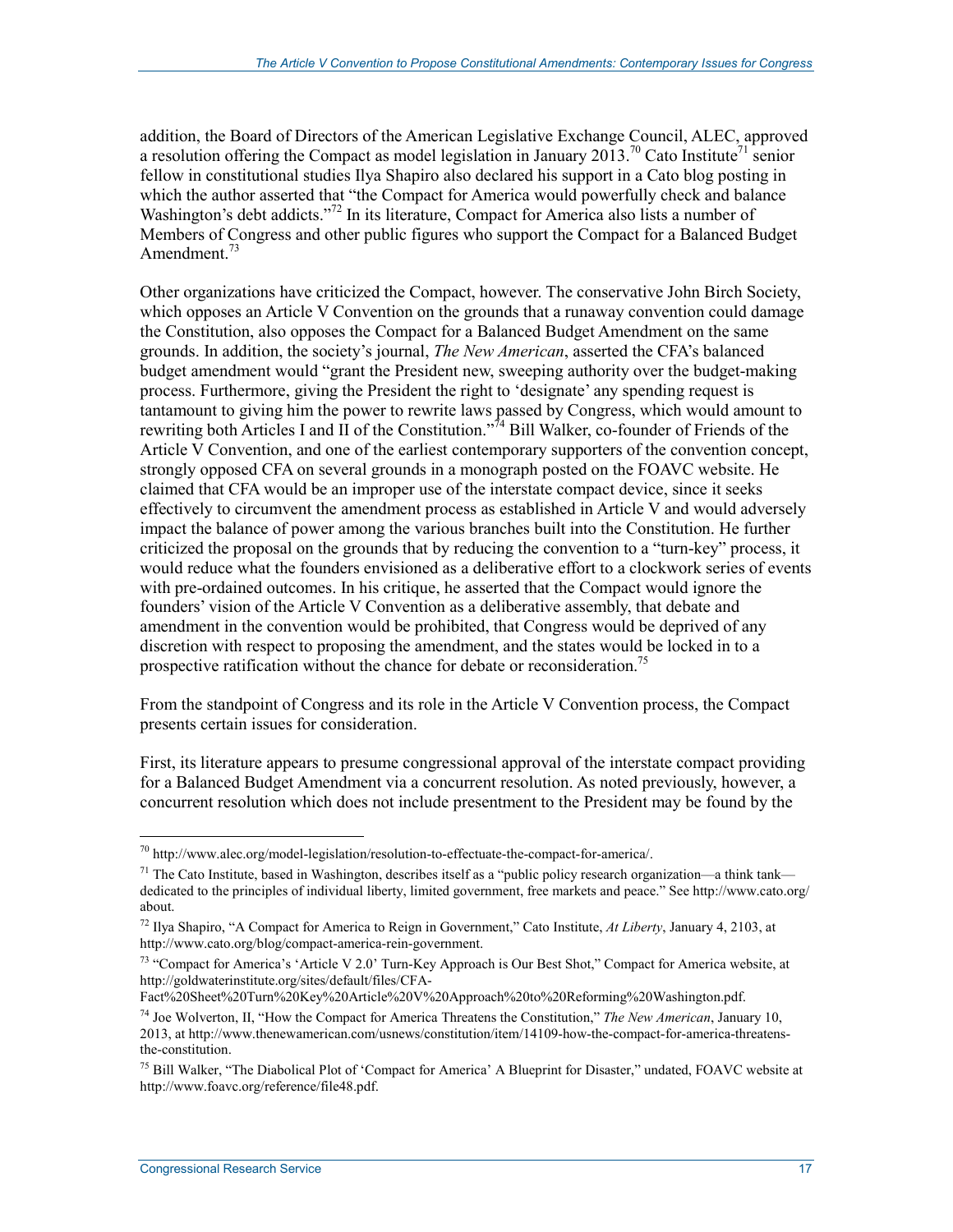courts to fall short of the congressional approval requirement of Article I, Section 10, clause 1 of the Constitution.

Second, by approving the resolution, Congress would presumably agree to its "turn-key" design, effectively waiving any claim to further authority for setting the convention's mandate, form, or procedures; determining whether the amendment should be proposed to the states; and selecting the ratification process, that is, whether by the state legislatures or ad hoc convention, as explicitly provided in Article V. It should be noted, however, that Congress has maintained a more expansive view of its responsibilities under the Article V Convention process. Congress has not, in general, embraced the theory that its role is purely ministerial or clerical, and that its work is done once a convention has been called. On the contrary, it has traditionally asserted broad and substantive authority over the full range of the Article V Convention's procedural and institutional aspects from start to finish.76 The role and responsibilities of Congress in the Article V Convention process are examined at greater length in the next section of this report.

## **The Role of Congress in the Article V Convention Process**

The state legislatures are indispensable actors in the process of proposing an Article V Convention—nothing can happen unless 34 or more apply, but Congress is equally indispensable in the process of summoning, convening, and by its own assertion, defining, one. The Constitution, with characteristic economy of phrase, simply directs that "Congress ... on the application of the Legislatures of two thirds of the several States, shall call a Convention for the proposing of Amendments...." Beyond the language of Article V, however, observers have identified subsidiary issues for consideration by Congress, of which three may arguably be most important:

- Is Congress obligated to call an Article V Convention on the receipt of sufficient state applications?
- What sort of convention does Article V authorize?
- If an Article V Convention proposes amendments, does Congress have any discretion as to whether they must be submitted to the states for consideration?

## **Is Congress Required to Call a Convention?**

The language of the Constitution is notably straightforward on Congress's duty to call an Article V Convention: "... on the Application of the Legislatures of two thirds of the several States, [Congress] *shall* call a Convention for proposing Amendments.... (emphasis added)" The founders' intentions seem unmistakable, and no less an authority than Alexander Hamilton wrote emphatically that, once the two-thirds threshold is met, "the Congress will be obliged ... to call a convention for proposing amendments.... The words of this article are peremptory. The Congress 'shall call a convention.' *Nothing in this particular is left to the discretion of that body* (emphasis

<sup>&</sup>lt;sup>76</sup> See especially under "Providing a Framework: The Precedent of Congressional Proposals to Shape an Article V Convention," later in this report.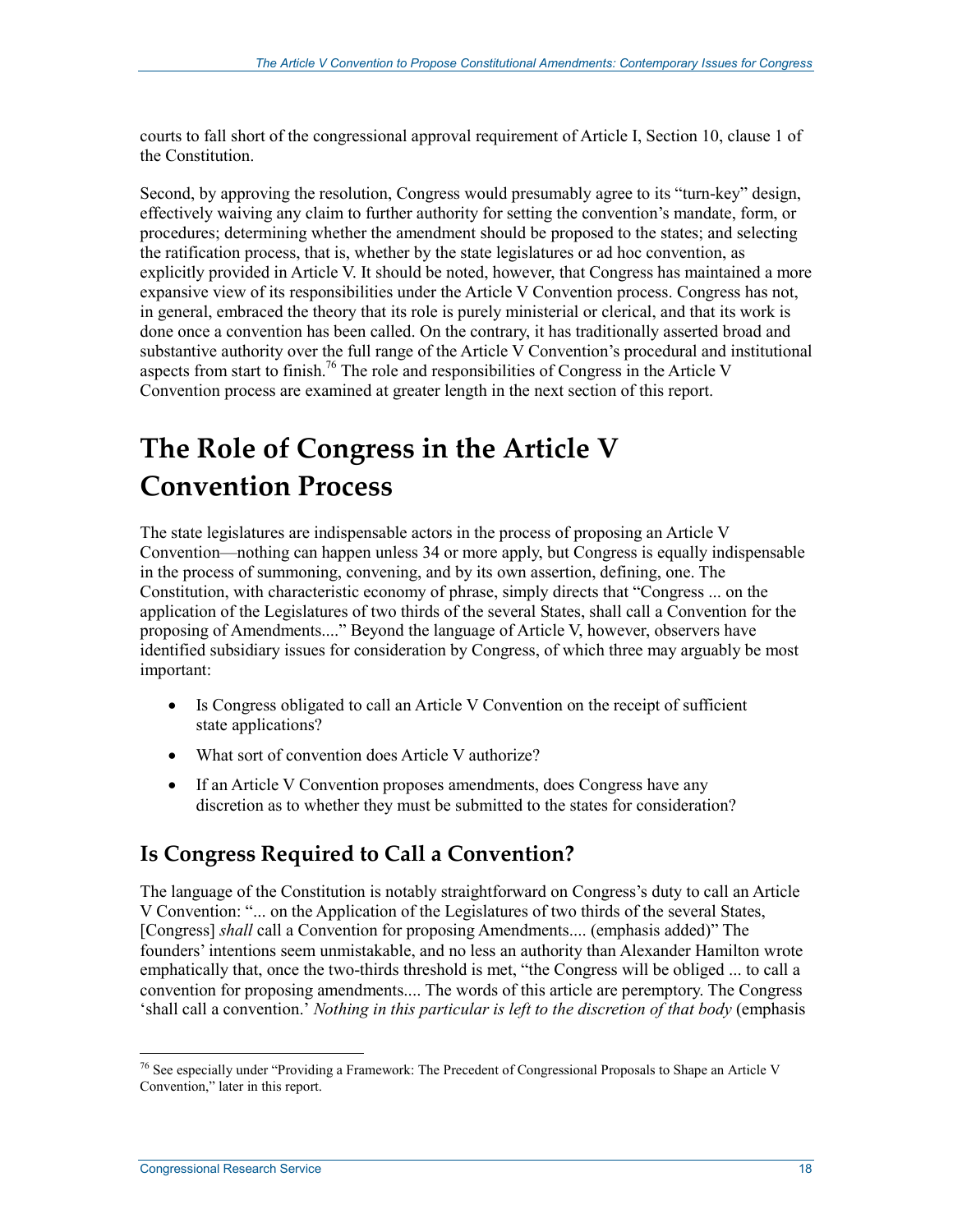added). And of consequence, all the declamation of disinclination to a change vanishes in air.<sup> $277$ </sup> One scholar, Russell L. Caplan, noted that, "[t]he founding generation spoke with one voice on this duty," going on to quote the writings of John Marshall, James Iredell, John Dickinson, and James Madison in which they all asserted the obligation of Congress to call a convention once the two-thirds threshold has been passed.<sup>78</sup>

Given the founders' stern injunctions, on what grounds could Congress decline to call a convention? Several factors concerning state applications might be used to represent state applications as defective, and therefore not valid. For instance, most constitutional scholars hold that applications proposing a specifically worded amendment are invalid. As one observer noted, "these resolutions seek to make the 'Convention' part of the *ratifying* (emphasis in the original) process, rather than part of the deliberative process for "proposing" constitutional amendments.... They are applications for a convention empowered solely to approve or disapprove the submission to the states of particular amendments 'proposed' elsewhere."<sup>79</sup> Another reason for hesitation in calling an Article V Convention centers on the great issue of its scope―general versus limited. A further potential impediment is lack of contemporaneity, in other words, an application or applications have expired and no longer have any force. It should be noted, however, that the advocacy group, Friends of the Article V Convention, holds that state applications never expire.<sup>80</sup> Similarly, a 2010 study by the Goldwater Institute on the Article V Convention asserts that Congress's role in the convention process is purely ministerial, or clerical:

Congress acts primarily as the legislatures' agent. From the nature of that role it follows that Congress may not impose rules of its own on the states or on the convention. For example, it may not limit the period within which states must apply. Time limits are for principals, not agents to impose: if a state legislature believes its application to be stale, that legislature may rescind it. $81$ 

Cyril Brickfield, reporting to the House Judiciary Committee in 1957, suggested that Congress was, arguably, *not* required to summon an Article V Convention on the presentation of the requisite number of state applications: "[i]t is doubtful, however, that there is any process or machinery by which the [C]ongress could be *compelled* (emphasis added) to perform this duty."<sup>82</sup> In support of this assertion, he cited as precedent the failure of Congress in 1920 to carry out its constitutionally mandated duty to reapportion the House of Representatives.<sup>83</sup> Congress, he noted,

<sup>77</sup> Alexander Hamilton, in *The Federalist*, Number 85, "Conclusion," (Cambridge, MA: the Belknap Press of Harvard University Press, 1961), p. 546.

<sup>78</sup> Russell L. Caplan, *Constitutional Brinksmanship, Amending the Constitution by National Convention* (New York: Oxford University Press, 1988) pp. 115-117.

<sup>79</sup> Arthur Earl Bonfield, "Proposing Constitutional Amendments by Convention: Some Problems," *Notre Dame Law Review*, volume, 39, 1963-1964, pp.662-663.

<sup>&</sup>lt;sup>80</sup> Friends of the Article V Convention, "What Does Contemporaneous Mean as It Relates to Counting Applications," available at http://www.foavc.org/mod/resource/view.php?id=2.

<sup>81</sup> Robert G. Natelson, *Amending the Constitution by Convention: A Complete View of the Founders' Plan*, Goldwater Institute, Policy Report Number 241, September 16, 2010. p. 21. The Goldwater Institute is a public policy research institute, the self-identified focus of which is policy research oriented to individual rights, the free market economy and limited constitutional government.

<sup>82</sup> U.S Congress, House of Representatives, Committee on the Judiciary, *Problems Relating to a Federal Constitutional Convention*, by Cyril F. Brickfield, 85<sup>th</sup> Congress, 1<sup>st</sup> sess., Committee Print (Washington: GPO, 1957), p. 27.

<sup>&</sup>lt;sup>83</sup> See U.S. Constitution, Article I, Section 2, clause 3, and Amendment 14, Section 2.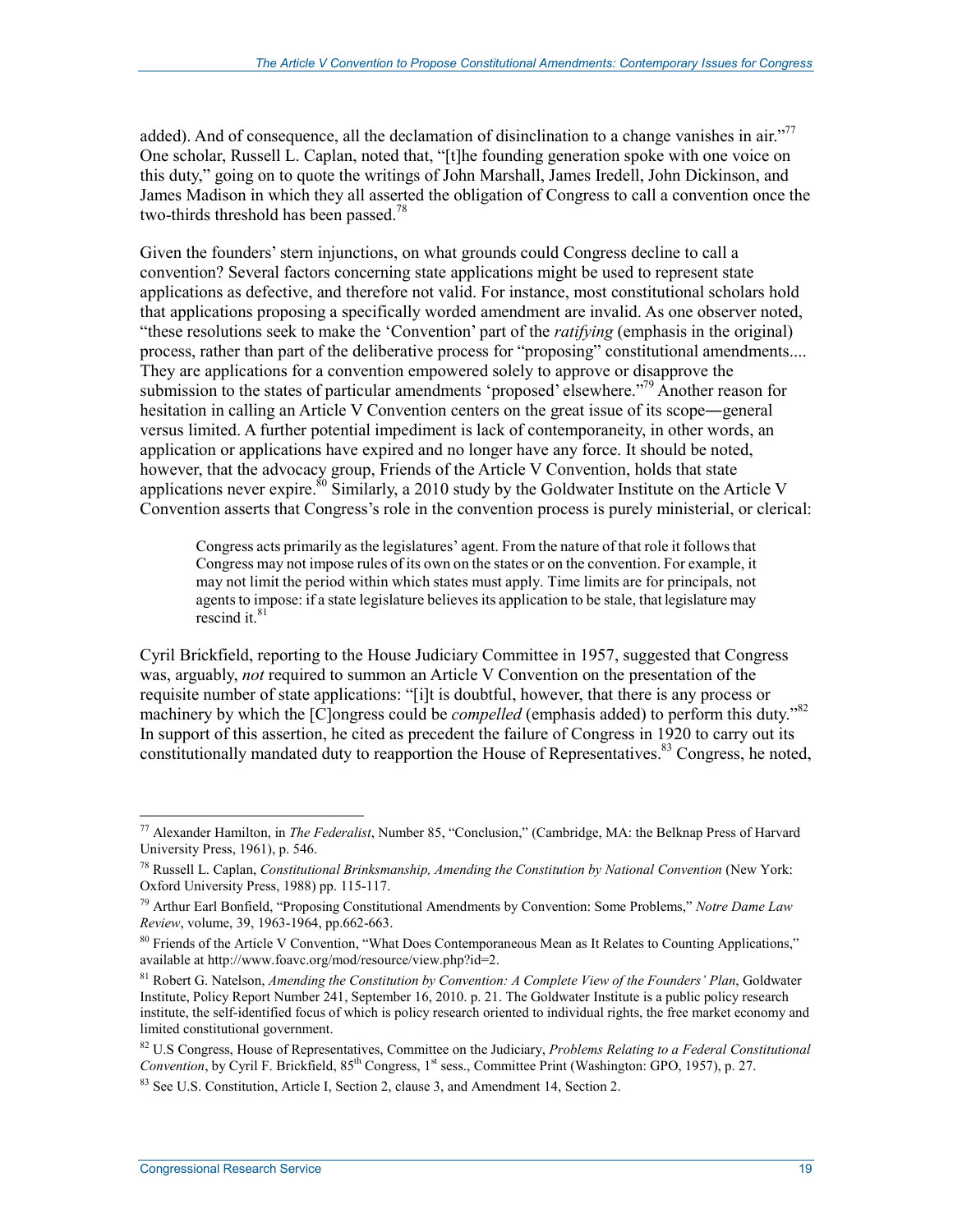had the mandate to perform, but "its failure of refusal to do so apparently gives rise to no enforcible (sic) cause of action."<sup>84</sup>

Still another option potentially available is preemption of the call for a convention. Supporters of this tactic maintain that Congress can legally respond to the applications of the states by proposing its own relevant amendment. During the 1980s campaign for a balanced budget amendment convention, the National Taxpayers' Union asserted that the call for a convention was, "just a way of getting attention—something akin to batting a mule with a board."<sup>85</sup> In defense of this argument, the House Judiciary Committee's 1993 print, *Is There a Constitutional Convention in America's Future?*, noted that during the 1980s, a number of states had forwarded conditional applications that specifically stated their applications would be canceled in the event Congress proposed a balanced budget amendment incorporating the general principles included therein.<sup>86</sup>

Ultimately, it is difficult to conceive that Congress would fail to heed the deliberate call of a substantial majority of the nation's citizens, acting through the agency of their state legislatures, and meeting the clearly stated requirements of Article V. As Cyril Brickfield noted, in the final analysis, "[p]ublic opinion and, ultimately, the ballot box are the only realistic means by which the Congress can be persuaded to act."87 The House Judiciary Committee speculated that congressional failure to call a convention might trigger court challenges that could lead to a constitutional crisis,<sup>88</sup> but another legal scholar wrote that, "[e]ven conceding the reach of the judicial power as exercised these days, I find it difficult to believe that the Supreme Court would issue an order compelling Congress to carry out a duty which can hardly be called a simple ministerial duty, or would, in the alternative, take it upon itself to prescribe the procedures for a convention. I much prefer to rely on the integrity of Congress in carrying out a constitutional duty."<sup>89</sup>

### **What Sort of Convention Does Article V Authorize?**

One of the weightiest issues Congress would face when considering an Article V Convention turns on the question of what sort of convention is contemplated by the Constitution. What did the founders envision when they drafted this clause of the Constitution? Commentators have generally suggested three alternative models for the Article V Convention: the general convention; the limited convention; and the runaway convention, actually a subset of the limited convention. A general convention would be free to consider any and all additions to the Constitution, as well as alterations to existing constitutional provisions. A limited convention would be restricted in its "call" or authorizing legislation to consideration of a single issue, or group of issues, as specified by the states in their applications. The third model is a much-cited subset of the limited convention, the runaway convention, an assembly that departs from its

<sup>84</sup> Brickfield, *Problems Relating to a Federal Constitutional Convention*, p. 27.

<sup>85</sup> *Baltimore Evening Sun*, March 11, 1983; quoted in *Is There a Constitutional Convention in America's Future?*, p. 13.

<sup>86</sup> Ibid. For additional information on conditional state applications, see CRS Report R42592, *The Article V Convention for Proposing Constitutional Amendments: Historical Perspectives for Congress*, by Thomas H. Neale, pp. 17-18.

<sup>87</sup> Brickfield, *Problems Relating to a Federal Constitutional Convention*, p. 28.

<sup>88</sup> *Is There a Constitutional Convention in America's Future?*, p. 14.

<sup>89</sup> Paul G Kaupfer, "The Alternative Amendment Process: Some Observations," *Michigan Law Review*, volume 66, issue 5, March 1967-1968 (sic), pp. 905-906.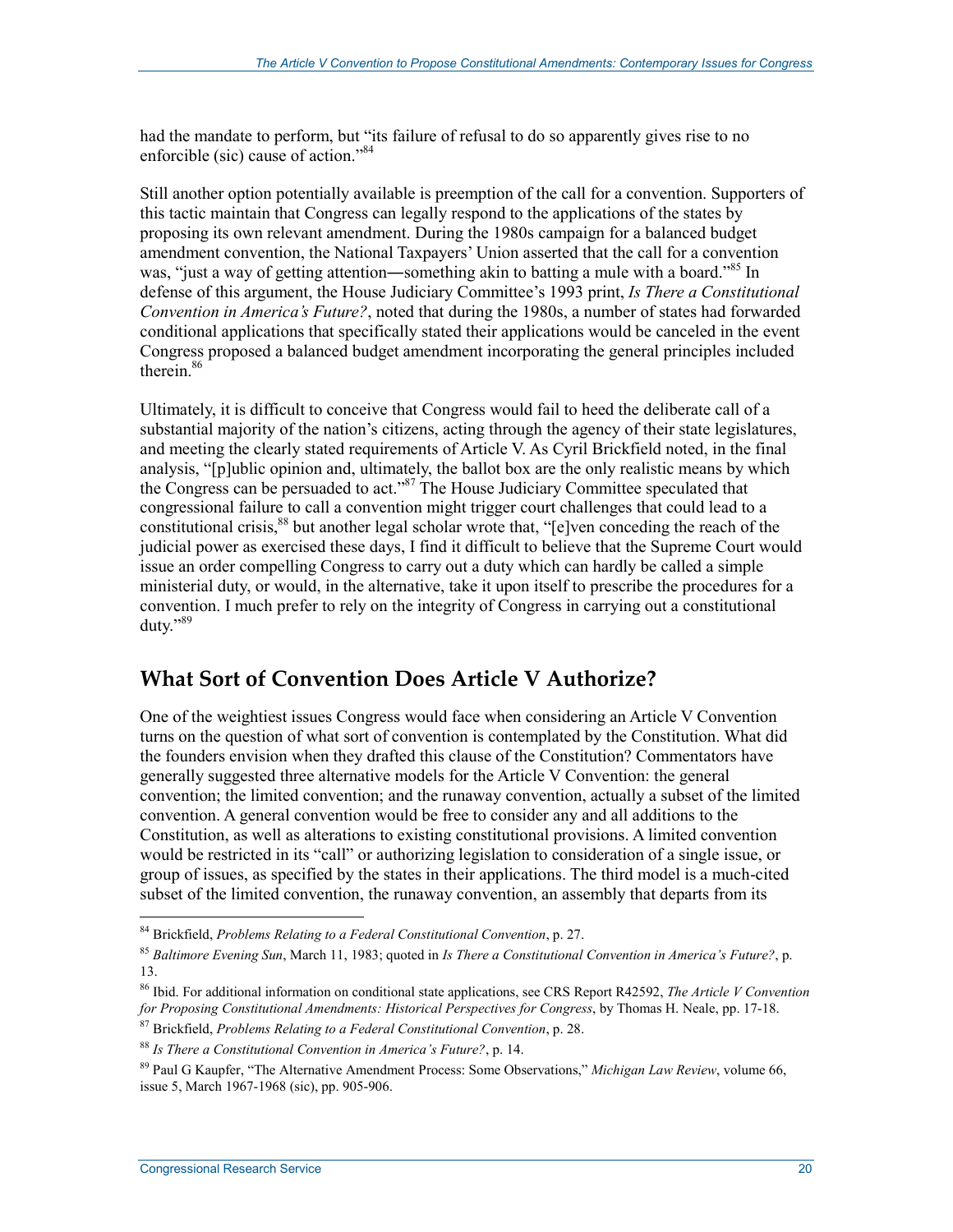mandate to address a wide range of issues that had supposedly been beyond its purview. Each of these alternative models has had its proponents and detractors over the years.

#### **The General Convention**

Supporters of a general convention note that the language of Article V is broadly inclusive: "... on the Application of the Legislatures of two thirds of the several States, [Congress] shall call a Convention for proposing *Amendments* (emphasis added)...." They assert that the article places no limitation on the number or scope of amendments that would be within a convention's purview. Constitutional scholar Charles Black offered emphatic support of this viewpoint: "I believe that, in Article V, the words 'a Convention for proposing such amendments' mean 'a convention for proposing such amendments as that convention decides to propose.'"90 In fact, he went on to assert that limited conventions would be constitutionally impermissible for the reason that no language is found in Article V that authorizes them:

It (Article V) does *not* (emphasis in the original) imply that a convention summoned for the purpose of dealing with electoral malapportionment<sup> $51$ </sup> may kick over the traces and emit proposals dealing with other subjects. It implies something much more fundamental than that; it implies that Congress cannot be obligated, no matter how many States ask for it, to summon a convention for the limited purposed of dealing with electoral apportionment alone, and that such a convention would have no constitutional standing at all.<sup>92</sup>

Consequently, by this reasoning, the many hundreds of state applications for a convention to consider amendments on a particular subject are null and void. Moreover, Professor Black noted that state applications demanding a convention on a single issue were almost unknown in the  $19<sup>th</sup>$ century; he described the phenomenon as " ... a child of the *twentieth century* (emphasis in the original).... The twentieth century petitions, embodying this theory, are on the point of law implicitly resolved by them, nothing but self-serving declarations, assertions of their own power by the state legislatures."<sup>93</sup>

Writing at the height of debate over the 1980s campaign for an Article V Convention to consider a balanced budget amendment, former Solicitor General Walter Dellinger asserted that the Framers deliberately sought to provide a means of amending the Constitution that is insulated from excessive influence by either the state legislatures, or by Congress.<sup>94</sup> His view of the convention's authority is among the most expansive advanced by commentators on the Article V Convention:

<sup>90</sup> Charles Black, "Amending the Constitution: A Letter to a Congressman," *Yale Law Journal*, volume 82, number 2, December 1972, p. 199.

<sup>&</sup>lt;sup>91</sup> Professor Black was writing in the context of the Article V Convention campaign to overturn the Supreme Court decision in *Reynolds v. Simms*, 377 U.S. 553 (1964) and *Wesberry V. Sanders*, 376 U.S. 1 (1964), which extended the "one-person, one vote" requirement respectively to state legislative districts and congressional districts, ruling that the population of both jurisdictions must be substantively equal.

 $92$  Black, "Amending the Constitution: A Letter to a Congressman," p. 199.

<sup>93</sup> Ibid., p. 203.

<sup>94</sup> See Walter E. Dellinger, "The Recurring Question of the 'Limited' Constitutional Convention," *Yale Law Journal*, volume 88, issue 8, July 1979, pp. 1623-1640.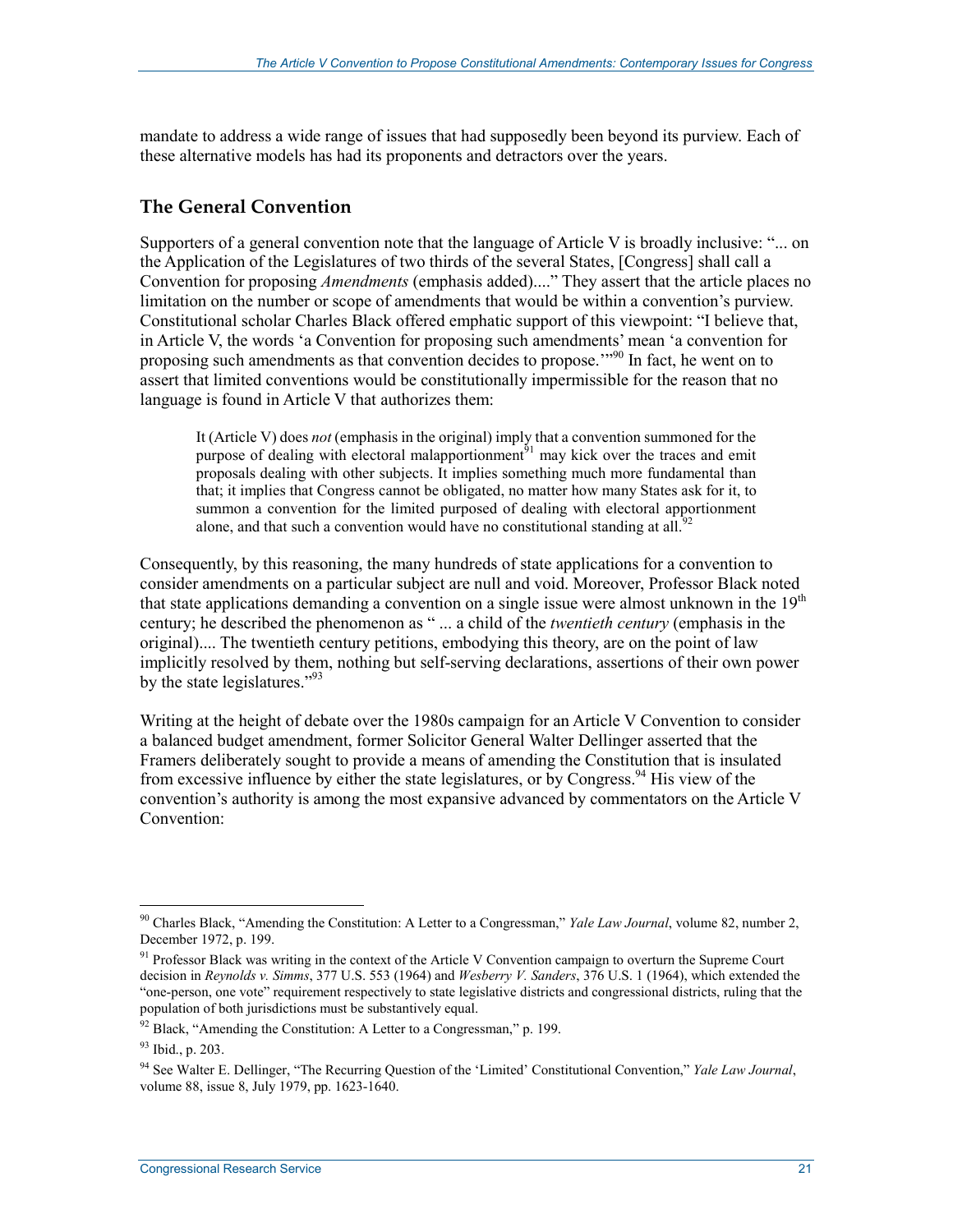any new constitutional convention must have the authority to study, debate, and submit to the states for ratification *whatever amendments it considers appropriate* (emphasis added).<sup>95</sup>

According to his judgment, an Article V Convention must be free to pursue any issue it pleases, notwithstanding the limitations included in either state applications or the congressional summons by which it was called:

If the legislatures of thirty-four states request Congress to call a general constitutional convention, Congress has a constitutional duty to summon such a convention. If those thirty four states recommend in their applications that the convention consider only a particular subject, Congress still must call a convention and leave to the convention the ultimate determination of the agenda and the nature of the amendments it may choose to propose.<sup>96</sup>

More recently, Michael Stokes Paulsen invoked original intent and the founders' understanding of such a gathering. Asserting that they would have considered a "convention" to be a body that enjoyed broad powers, similar to the Constitutional Convention itself, he suggests:

Convention" had a familiar ... public meaning in 1787. It referred to a deliberative political body representing the people, as it were, "out of doors." Representatives or delegates to such a convention might well operate to some extent pursuant to "instructions" of the people thus represented, but a convention was not a pass-through or a cipher, but rather an agency―a deliberative political body.<sup>97</sup>

Perhaps the most assertive expression of the open or general convention argument centers on the doctrine of "conventional sovereignty:"

According to this theory, a convention is, in effect, a premier assembly of the people, a representative body charged by the people with the duty of framing the basic law of the land, for which purpose there devolves upon it all the power which the people themselves possess. In short, that for the particular business of amending and revising our Constitution, the convention is possessed of sovereign powers and therefore is supreme to all other Government branches or agencies."<sup>98</sup>

Another school of thought, cited by the House Judiciary Committee in a 1957 study, rejects the conventional sovereignty argument, primarily on the grounds that an Article V Convention can only be summoned subject to the conditions of the Constitution:

those who assert the right of the Congress to bind a convention contend that the convention is, in no proper sense of the term, a sovereign. It is, they argue, but an agency employed by the people to institute or revise fundamental law. While there may be a special dignity attaching to a convention by reason of its framing fundamental law, no such dignity or power should attach which would invest it with a primacy over other branches of government having equally responsible functions.<sup>99</sup>

99 Ibid.

<sup>&</sup>lt;sup>95</sup> Ibid., p. 1624.

<sup>&</sup>lt;sup>96</sup> Ibid., p. 1640.

<sup>&</sup>lt;sup>97</sup> Michael Stokes Paulsen, "How to Count to Thirty-Four: The Constitutional Case for a Constitutional Convention," *Harvard Journal of Law and Public Policy*, volume 34, issue 3, 2011, p. 842.

<sup>98</sup> Brickfield, *Problems Relating to a Federal Constitutional Convention*, 16.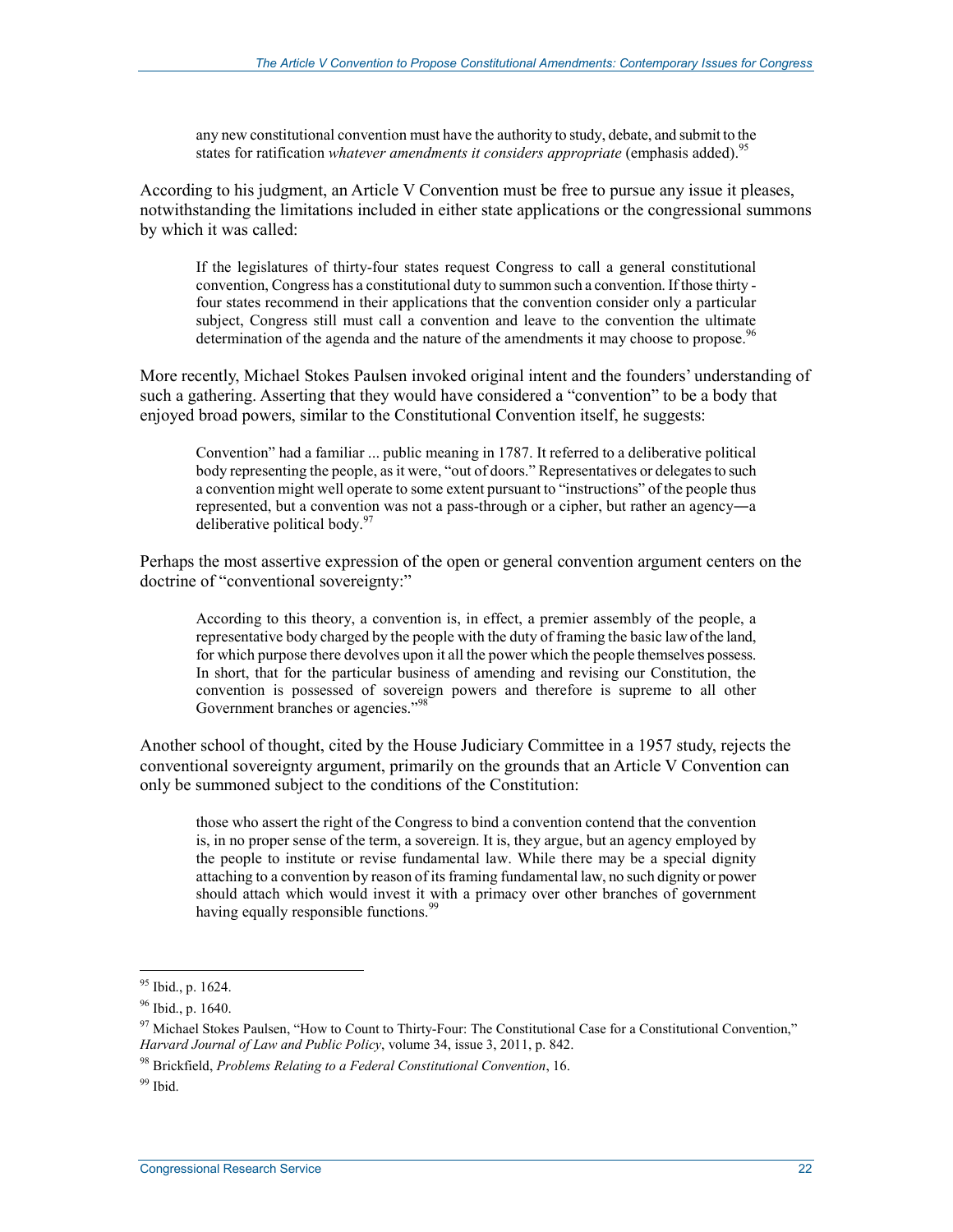Writing in *Constitutional Brinksmanship*, Russell Caplan further noted the example that contemporary state conventions called to propose constitutional amendments tended to exceed their mandates unless they had been strictly limited:

The trend toward aggrandizement of power at a convention is supported by modern experience in the states. When delegates are presented with the choice of writing a new constitution or submitting a number of amendments to the existing document, they have exhibited a desire to become part of history by framing a new constitution.<sup>100</sup>

Defenders of the general convention counter opponents by asserting that the founders included ample checks on the work of a general or unlimited convention: first, any proposed amendment or amendments would face the same requirement of approval by three-fourths of the states, and second, Congress is empowered to choose whether such amendments will be considered by the state legislatures or special-purpose ratification conventions. In the final analysis, they assert, "a convention can only *propose* (emphasis in the original) amendments, not ratify them."101 An additional check not cited in the Constitution centers on the question of whether Congress is required to propose to the states any or all amendments offered by an Article V Convention. This issue is examined at greater length later in this report.

#### **The Limited Convention**

While the concept of the general convention enjoys considerable support, there are those who maintain opposing views. A broad range of constitutional scholars holds that a convention may, in fact, be limited to a specific area or areas contained in state applications, or indeed, that it *must* be so limited. A fundamental assumption of this viewpoint is that the Framers did not contemplate a wholesale or large-scale revision of the Constitution when they drafted Article V. Senator Sam Ervin, a champion of advance congressional planning for a convention, wrote that, "... there is strong evidence that what the members of the convention were concerned with ... was the power to make specific amendments.... [The] [p]rovision in article V for two exceptions to the amendment power<sup> $102$ </sup> underlines the notion that the convention anticipated a specific amendment or amendments rather than general revision."<sup>103</sup>

One commentator, championing the states' authority in this question, noted that the founders' intention in establishing the state petition device was to provide a check against a Congress that had declined to propose an amendment or amendments that commanded widespread support, suggesting that a convention limited by the subject area of state applications was constitutional, but that a convention could not be limited by Congress:

<sup>1</sup> 100 Caplan, *Constitutional Brinksmanship, Amending the constitution by National Convention*, p. 147.

<sup>101</sup> Michael A. Almond, "Amendment by Convention: Our Next Constitutional Crisis?" *North Carolina Law Review*, volume. 53, issue 3, February 1975, p. 507.

<sup>&</sup>lt;sup>102</sup> These were the prohibitions against amendments restricting the slave trade before 1808, imposing a capitation tax outside the census formula previously agreed to, or depriving states of equal suffrage in the Senate.

<sup>&</sup>lt;sup>103</sup> Sam J. Ervin, Jr., "Proposed Legislation to Implement the Convention Method of Amending the Constitution," *Michigan Law Review*, volume 66, issue 5, March, 1967-1968 (sic), p. 882.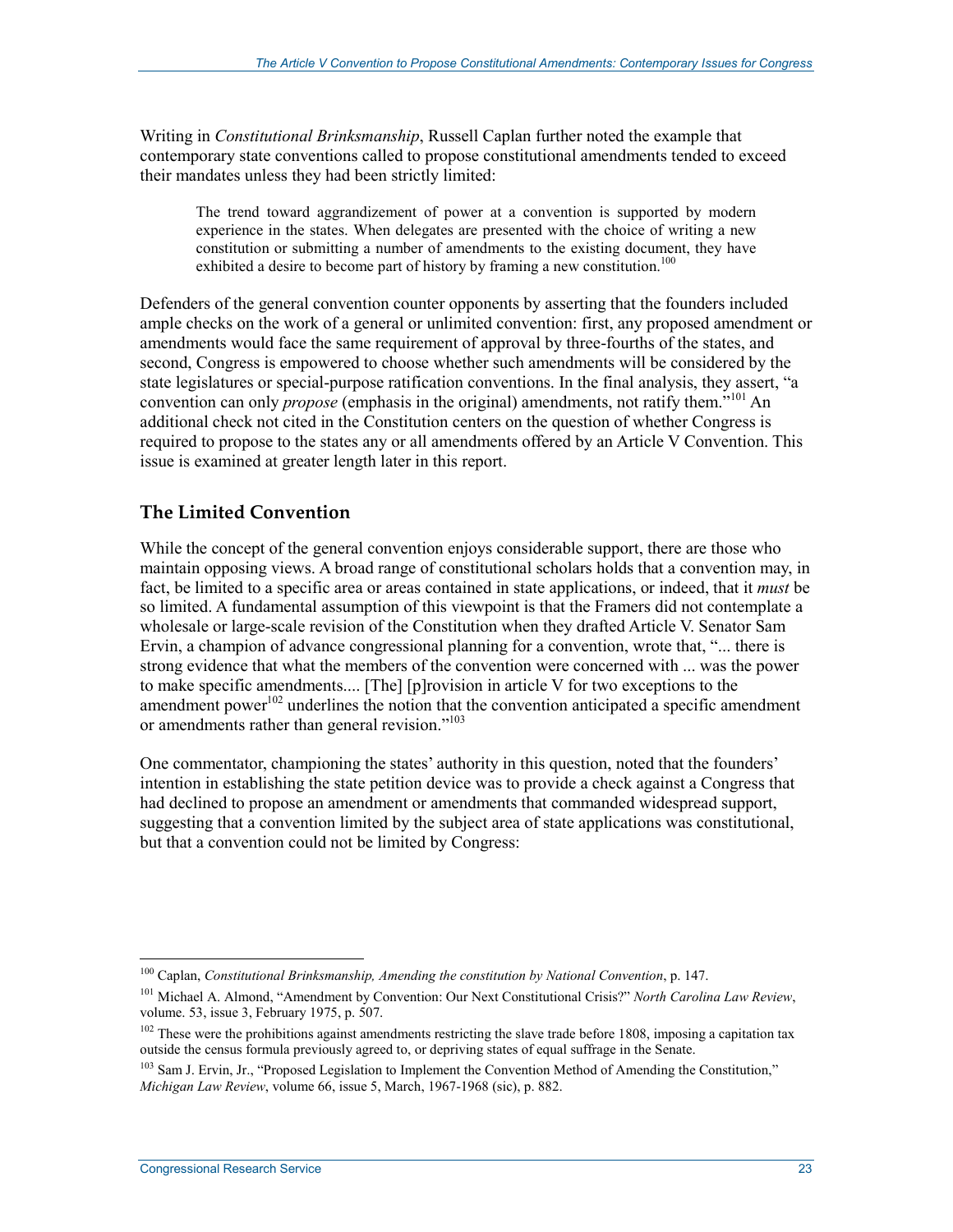Congress may not impose its will on the convention.... The purpose of the Convention Clause is to allow the States to circumvent a recalcitrant Congress. The convention Clause, therefore, must allow the States to limit a convention in order to accomplish this purpose.<sup>104</sup>

According to this view, the states should decide whether a convention would be open and general, or limited, depending on the actions of the several legislatures.

Congress, however, has historically sought to provide for limited conventions when it has considered this question. Once valid applications have been received from 34 states, it has maintained, the call for an Article V Convention must come from Congress, and Congress has the authority to limit the subject of amendments to be considered. It is at this step that Congress has asserted in the past, but not provided in legislation, its power to set limits as to the convention's agenda. This suggests a delicate balance of authority: the states are authorized to apply for a limited convention, but only Congress can guarantee, by law, that a convention so summoned will confine its recommendations to the issues within its mandate. For instance, the Senate Judiciary Committee in 1984 claimed for Congress the power both to set and enforce limits on the subject or subjects considered by a convention summoned in response to state petitions that specified the consideration of amendments in particular areas. This was stated in the committee's report on S. 119 in the 98th Congress, the "Constitutional Convention Implementation Act of 1984":

Under this legislation, it is the States themselves, operating through the Congress, which are ultimately responsible for imposing subject-matter limitations upon the Article V Convention.... the States are authorized to apply for a convention "for the purpose of proposing one or more specific amendments." Indeed, that is the only kind of convention within the scope of the present legislation, although there is no intention to preclude a call for a "general" or "unlimited" convention.<sup>105</sup>

The Goldwater Institute's  $2010$  study<sup>106</sup> reached similar conclusions. Examining the contemporary record at the time of the Constitutional Convention, the author asserted the founders anticipated that the Article V Convention would serve chiefly as an agent of the states. Consequently, the states could set the convention's agenda by specifying the questions it would address, and that the convention would be bound to respect the limits of its mandate.<sup>107</sup> Congress, in this viewpoint, acts to facilitate the will of the people acting through their state legislatures: if they call for a convention to consider one or more specific policy proposals, then Congress should call for an appropriately limited convention. If, however, the states petition for a general convention,<sup>108</sup> then the argument can also be made in favor of the broader-based assembly.

Assuming that Congress does possess a constitutional mandate to limit the issue or issues a convention might consider, what sort of instruction would be appropriate to this task? Past legislative proposals offer a view of the most widely favored mechanism. First, Section 6(a) of S.

<sup>104</sup> James Kenneth Rogers, "The Other Way to Amend the Constitution: The Article V Amendment Process," *Harvard Journal of Law and Public Policy*, volume 30, issue 3, summer 2007, p. 1018.

<sup>&</sup>lt;sup>105</sup> *Constitutional Convention Implementation Act of 1984*, 98<sup>th</sup> Cong., 2<sup>nd</sup> sess., S.Rept. 98-594, p. 25.

<sup>106</sup> Natelson, *Amending the Constitution by Convention: A Complete View of the Founders' Plan*, Goldwater Institute, Policy Report Number 241, September 16, 2010.

<sup>107</sup> Natelson, *Amending the Constitution by Convention: A Complete View of the Founders' Plan*, pp. 15-18. Available online at http://www.goldwaterinstitute.org/article/5005.

<sup>&</sup>lt;sup>108</sup> Presumably, language that asked only for a "Convention for Proposing Amendments," would be interpreted as calling for a general convention.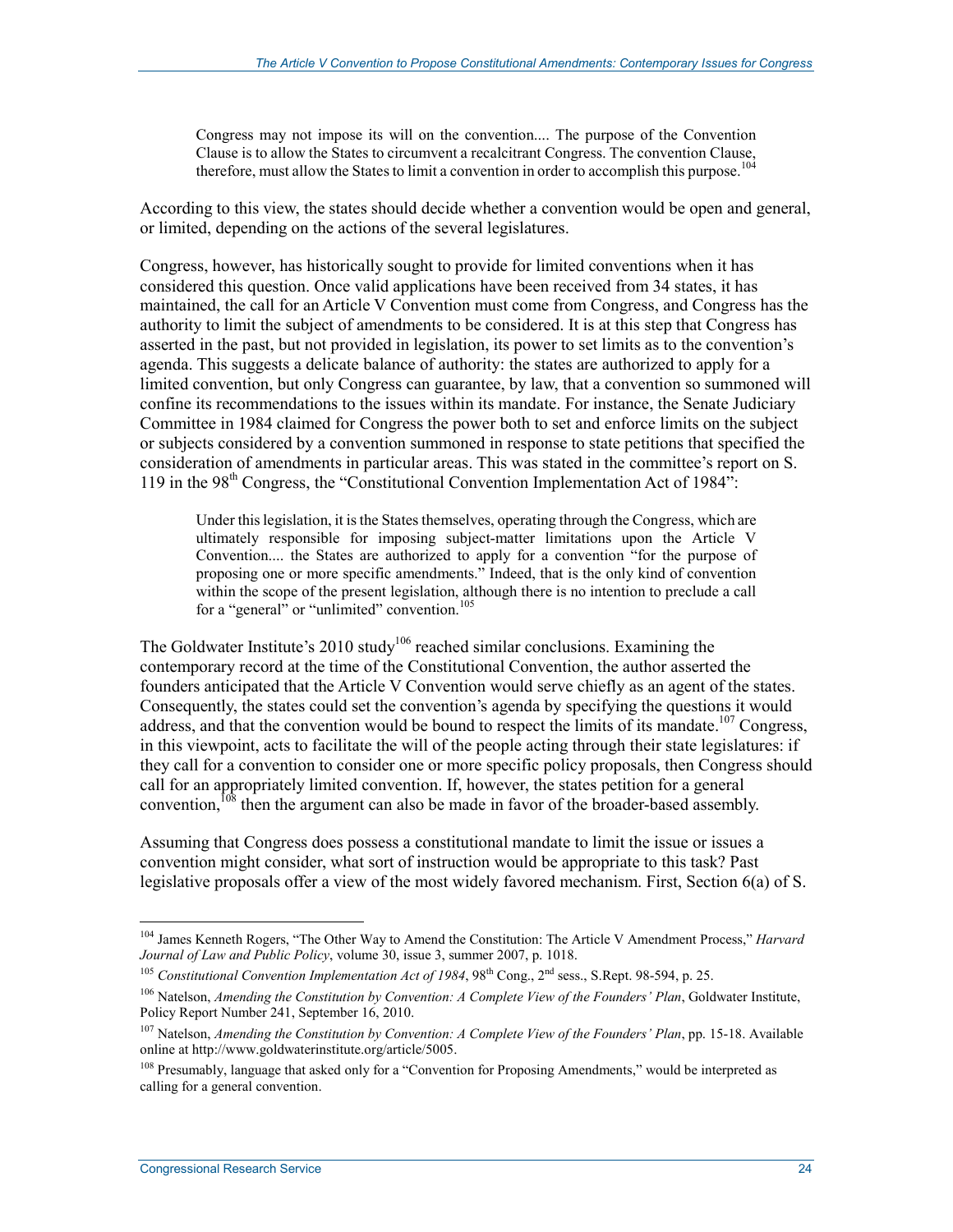$119 (98<sup>th</sup> Congress)$ , cited earlier, required the concurrent resolution summoning an Article V Convention to "set forth the nature of the amendment or amendments for the consideration of which the convention is called." Section 10(b) further required that

No convention called under this Act may propose any amendment or amendments of a nature different from that stated in the concurrent resolution calling the convention. Questions arising under this subsection shall be determined solely by the Congress of the United States and its decisions shall be binding on all others, including State and Federal courts.<sup>109</sup>

Alternatively, a number of scholars suggest that while state applications are not prescriptive with respect to the issue areas a convention may address, state intentions must be given "great weight" by Congress when it calls a convention under Article V procedures. William Van Alstyne, writing in the Duke Law Journal in 1978 went so far as to assert that,

[i]f two thirds of the state legislatures ... agree on the exact wording of an amendment ... this would seem to me to state the paradigm case in which Congress should proceed with the call―and limit the agenda exactly in accordance with the unequivocal expressions of those solely responsible for the event.<sup>110</sup>

#### **The Runaway Convention**

Fear of a runaway Article V Convention has been a recurring theme over many decades. What, in fact, is a "runaway convention?" It is generally defined as one that was summoned to consider a limited agenda, but moved beyond its original mandate to consider policy questions and potential amendments not contemplated in the applications of the state legislatures or in the congressional summons. In 1967 hearings held on the convention issue, Theodore Sorenson, one of President John Kennedy's principal domestic policy counselors, cautioned that, "[n]o matter how many and how sincere are the assurances from the backers of a new Convention that their sole concern is reapportionment, no one can safely assume that delegates to such a Convention, once safely seated and in action, would wish to go home without trying their hand at improving many parts of this delicately balanced document."<sup> $11$ </sup> It is, as another scholar noted, the subject of "age old" fear."112 "Opponents suggest that a runaway convention, driven by 'political fringe groups' might revisit a wide range of constitutional provisions."113 Proposals to alter parts of the Bill of Rights, in particular, seem to be singled out as being the most serious challenge to the Constitution by a runaway convention.<sup>114</sup>

These concerns, have, however, been characterized as overstated and alarmist. Critics note that the viewpoint elaborated above assumes an Article V Convention would be ideologically monolithic and dominated by a disciplined coalition dedicated to the imposition of an ideologically focused agenda. The breadth of opinion and viewpoints in a nation as populous and

<sup>&</sup>lt;sup>109</sup> S. 119, 98<sup>th</sup> Congress, "The Constitutional Convention Implementation Act of 1984," Section 10(b).

<sup>110</sup> See William W. Van Alstyne, "Does Article V Restrict the States to Calling Unlimited Conventions Only?―A Letter to a Colleague," *Duke Law Journal*, volume 1978 (sic), issue 6, pp. 1295-1306.

<sup>111</sup> Quoted in Caplan, *Constitutional Brinksmanship*, pp. 146, 146.

<sup>112</sup> Almond, "Amendment by Convention: Our Next Constitutional Crisis?" p. 504.

<sup>113</sup> James M. LeMunyon, "A Constitutional Convention Can Rein in Washington," *Wall Street Journal*, March 31, 2010, available at http://online.wsj.com/article/SB10001424052702304370304575152231710551888.html.

<sup>&</sup>lt;sup>114</sup> U.S. Congress, Senate, Committee on the Judiciary, *Constitutional Convention Implementation Act of 1984*, 98<sup>th</sup> Cong., 2<sup>nd</sup> sess., S.Rept. 98-594 (Washington: GPO, 1984), p. 29.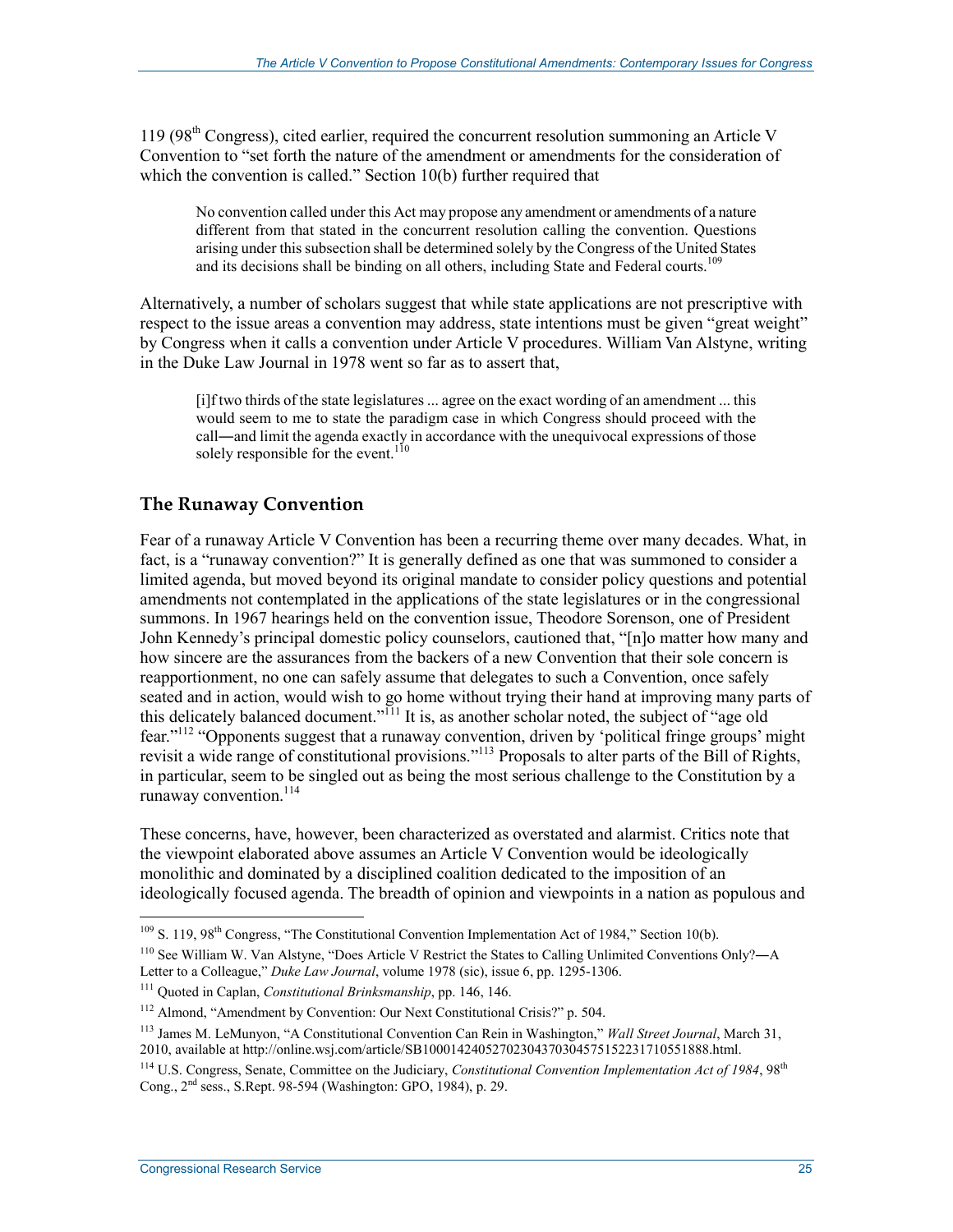diverse as the United States arguably makes this prospect questionable, however, not to mention the element of time that would inevitably pass during and between the various stages of the Article V Convention process. Justice Joseph Story cast doubt on the runaway convention theory on these grounds as early as 1833:

Time is thus allowed, and ample time, for deliberation, both in proposing and ratifying amendments. They cannot be carried by surprise, or intrigue, or artifice. Indeed, years may elapse before a deliberate judgment may be passed upon them, unless some pressing emergency calls for instant action.<sup>115</sup>

In its 1984 report on S. 119 (98<sup>th</sup> Congress), the "Constitutional Convention Implementation Act," the Senate Judiciary Committee argued that any Article V Convention would be more like Congress: broad, inclusive, and essentially moderate. Here, the report echoed Madison's assurance that the "size and variety" of the nation serve as a deterrent to "faction."116 Finally, the report noted that the founders did not provide unchecked power to the Article V Convention: every amendment proposed would be subject to the same stringent conditions faced by amendments proposed by Congress: "... the notion of a 'runaway' convention, succeeding in amending the Constitution in a manner opposed by the American people, is not merely remote, it is impossible."117 To this judgment may be added the fact that even a runaway convention's proposed amendment or amendments would be subject to approval by the legislatures or conventions of three-fourths of the states before being incorporated as part of the Constitution.

#### **An Article V Convention Limited to the Consideration of a Specifically Worded Amendment?―H.J.Res. 52 in the 113th Congress**

One point on which most observers appear to agree is that an Article V Convention, either limited or general, could not be restricted to consider a specific amendment. During the 1980s campaign for a convention to consider a balanced budget amendment, a number of state legislatures proposed specific amendment language. Some would have accepted a "substantially similar" amendment, while others attempted to limit the convention solely to consideration of their particular amendments. In its 1993 study, the House Judiciary Committee indicated the former might be qualified, but:

an application requesting an up-or-down vote on a specifically worded amendment cannot be considered valid. Such an approach robs the Convention of its deliberative function which is inherent in article V language stating that the Convention's purpose is to "propose amendments." If the State legislatures were permitted to propose the exact wording of an amendment and stipulate that the language not be altered, the Convention would be deprived of this function and would become instead part of the ratification process.<sup>118</sup>

Walter Dellinger has further argued that exact language proposals "short-circuit" the checks and balances built into Article V by the founders. According to his interpretation, they intended to

<sup>1</sup> 115 Joseph Story, *Commentaries on the Constitution of the United States*, (Boston: Hilliard, Gray and Co., 1833) ss. 1824, volume 3, p. 688. Quoted in *The Founders' Constitution*, web edition, available online at http://presspubs.uchicago.edu/founders/documents/a5s12.html.

<sup>116</sup> James Madison in *The Federalist*, Number 10, "The Size and Variety of the Union as a Check on Faction," pp. 129- 136.

<sup>&</sup>lt;sup>117</sup> *Constitutional Convention Implementation Act of 1984*, 98<sup>th</sup> Cong., 2<sup>nd</sup> sess. S.Rept. 98-594, p. 29.

<sup>118</sup> *Is There a Constitutional Convention in America's Future?* p. 6.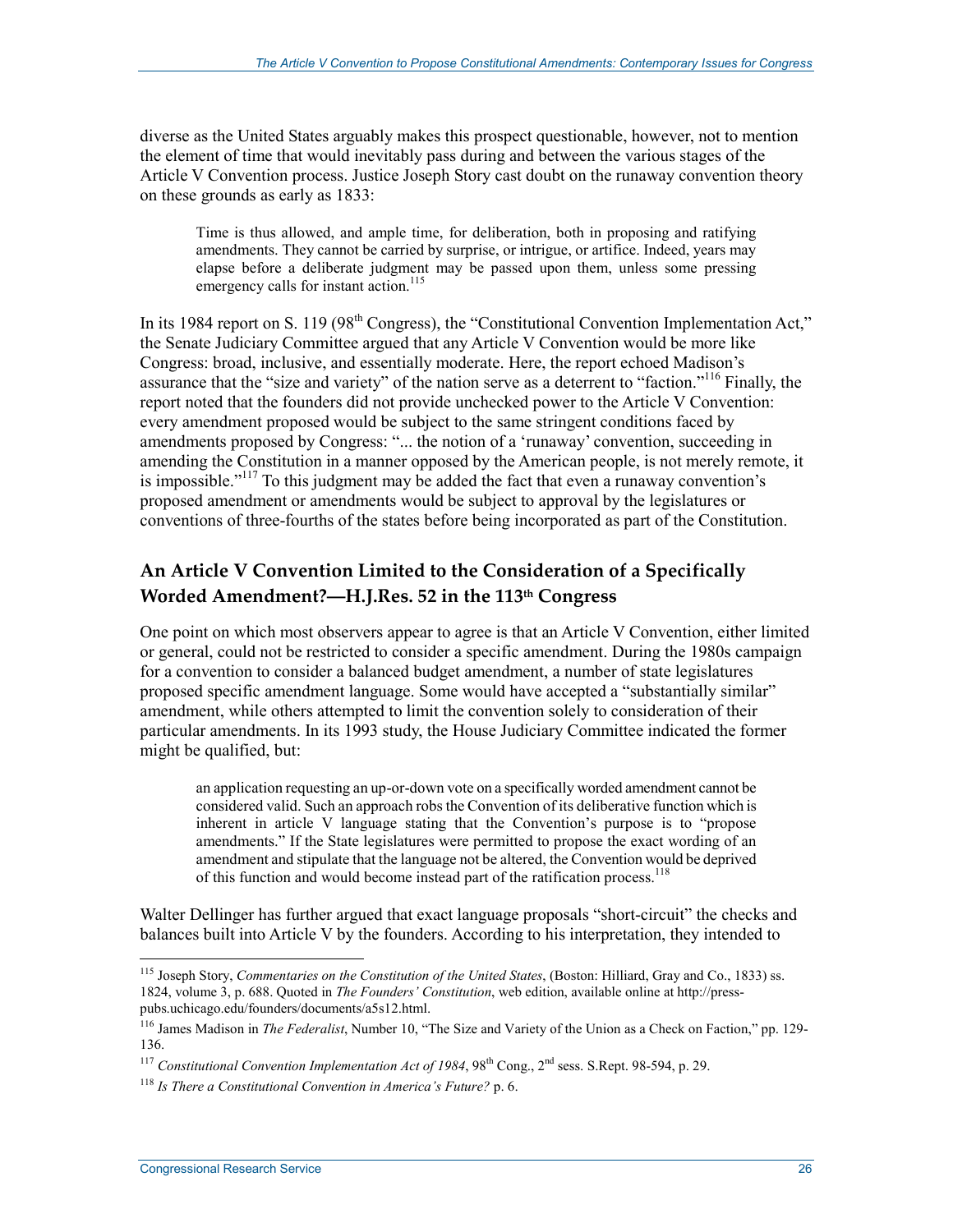provide sub-federal communities, embodied in the states, the authority to propose a convention to consider amendments, but deliberately refrained from giving the state legislatures the power to determine the exact text of the amendments to be proposed.<sup>119</sup>

The general acceptance of this interpretation is highlighted by the fact that a constitutional amendment has been introduced in the  $113<sup>th</sup>$  Congress to require Congress, on the application of two thirds of the states, to call a convention to consider a specifically worded amendment proposed by the states. The convention's sole function would be "to decide whether to propose that specific amendment to the States...."120 H.J.Res. 52 would eliminate some of the uncertainties concerning scope and format both of state applications, and of the convention itself, noted earlier in this report. It would definitively settle discussion over the constitutionality of proposing a convention to consider a specific amendment by empowering the states to do so. An asserted collateral advantage is that a convention summoned pursuant to the provisions of H.J.Res. 52 would be authorized to consider *only* the amendment in question; its proponents assert that this would eliminate the prospect of a runaway convention. A final point: since it makes no reference to repeal of existing arrangements, the amendment would arguably supplement, rather than supersede, current language concerning amendments proposed by an Article V Convention, in effect offering a second option for the states in the Article V process. As of late March 2014, H.J.Res. 52 had been referred to the Subcommittee on the Constitution and Civil Justice of the House Judiciary Committee, but no further action had been taken.

It may also be noted that H.J.Res. 52 is a version of a proposal known as "the Madison Amendment," initially offered by the Madison Amendment Coalition, an ad hoc advocacy group established in 2010.<sup>121</sup> At the time of this writing, two organizations have endorsed the general concept: a task force of the American Legislative Exchange Council, identified earlier in this report as an organization of state legislators and other interested persons supporting "free markets, limited government, federalism, and individual liberty,<sup>2122</sup> and the National Taxpayers Union, an advocacy group promoting "lower taxes and smaller government at all levels."<sup>123</sup> The National Debt Relief Amendment, examined earlier in this report, is an example of the sort of specifically worded proposal that would be permitted under the Madison Amendment.<sup>124</sup>

In the final analysis, the question "what sort of convention?" is not likely to be resolved unless or until the 34-state threshold has been crossed and a convention assembles. An estimate of the outcome of this process might well be based on the application process itself. It seems fair to assume that a convention summoned to consider a balanced budget, for instance, would confine itself to that issue. It is possible, as surmised by various observers over the years, that a convention could be "hijacked" by agenda-driven factions.<sup>125</sup> but it seems more likely that it

<sup>&</sup>lt;sup>119</sup> Dellinger, "The Recurring Question of the 'Limited' Constitutional Convention," p. 1632.

 $120$  H.J.Res. 52, 113<sup>th</sup> Congress, introduced on September 13, 2013, by Representative John Culberson, with Representatives Bishop, Cuellar, and Lamar Smith as co-sponsors.

<sup>&</sup>lt;sup>121</sup> See "The Madison Amendment," available at http://www.madisonamendment.org/index.html.

<sup>122</sup> American Legislative Exchange Council website, available at http://www.alec.org/AM/Template.cfm?Section= About.

<sup>123&</sup>quot;Leading Advocacy Group for Constitutional Federal Budget Reform Backs 'Madison Amendment' to Give States' Greater Say," National Taxpayers Union website, available at http://www.ntu.org/news-and-issues/government-reform/ madison-amendment.html.

<sup>&</sup>lt;sup>124</sup> The National Debt Relief Amendment would require that any increase in the "national debt" be approved by a majority of the legislatures of the 50 states.

<sup>125</sup> LeMunyon, "A Constitutional Convention Can Rein In Washington," *Wall Street Journal*, March 31, 2010.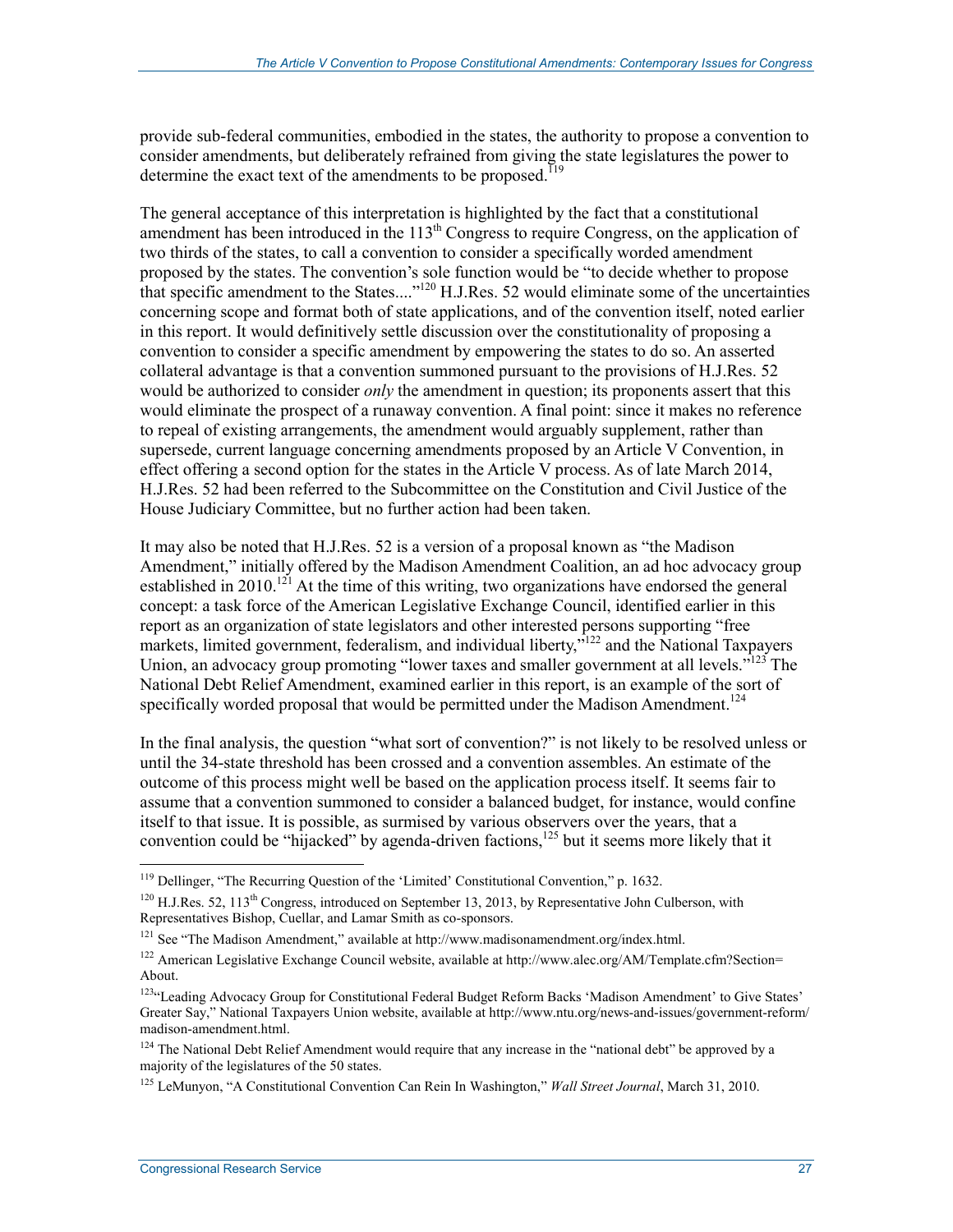would reflect James Madison's judgment in *The Federalist*, that the size and variety of the convention, as with that of the Union, would serve as a check to faction<sup>126</sup> Ultimately, an Article V Convention's proposals would be subject to the checks and balances written into the Constitution, which will be examined later in this report.

## **Is Congress Required to Propose Ratification of Amendments Approved by a Convention?**

Once an Article V Convention has drafted and approved a constitutional amendment or amendments, the next step in the ratification process is their proposal by Congress to the states for consideration and approval. The fact that Congress is authorized in Article V to designate whether amendments will be considered in the states by ad hoc conventions or by the state legislatures arguably suggests that amendments *must* be transmitted by Congress in order for the ratification process to begin. The larger question is whether Congress is *required* to propose amendments adopted by an Article V Convention to the states. The range of opinion on this issue is predictably broad.

As noted earlier in this report, Congress gave active consideration to the Article V Convention process from the 1970s through the 1990s. During this period, a number of bills were introduced that sought to establish procedures in the event state petitions reached the two-thirds constitutional threshold. In most of these proposals, Congress reserved the right to decide whether an amendment or amendments proposed by an Article V Convention should be circulated to the states for approval and ratification. This assertion of authority rests on the assumption that Article V envisions only a limited convention, called in response to state applications dealing with a particular issue, for example, state legislative reapportionment in the 1960s, or the balanced budget amendment in the  $1970s$  and  $1980s$ . The report to accompany S. 119 in the  $98<sup>th</sup>$  Congress stated explicitly that

the convention is without authority to propose any amendment or amendments of a subject matter different than that set forth in the concurrent resolutions calling the convention.... In other words, the convention, although a sovereign body, is subject to the limitations of its constitutional charter―the concurrent resolution by Congress―which itself merely reflects the intent of two-thirds of the States in applying for a convention in the first place.<sup>127</sup>

The mechanism provided in S. 119, as in nearly all bills, was a concurrent resolution which stated that Congress would not submit the amendment or amendments in question to the states because the subject matter differed from the issue or question which the convention had been called to address.

Senator Sam Ervin, Jr., a champion of constitutional convention procedures legislation, defended Congress's assertion of authority to propose or withhold Article V Convention amendments from the ratification process, but he also favored that Congress be prohibited expressly from refusing to circulate an amendment "because of doubts about the merits of its substantive provisions."<sup>128</sup>

<sup>126</sup> James Madison, in *The Federalist*, Number 10, "The Size and Variety of the Union as a Check on Faction," pp. 129- 136.

<sup>&</sup>lt;sup>127</sup> *Constitutional Convention Implementation Act of 1984*, 98<sup>th</sup> Cong., 2<sup>nd</sup> sess. S.Rept. 98-594, pp. 40-41.

<sup>&</sup>lt;sup>128</sup> Ervin, "Proposed Legislation to Implement the Convention Method of Amending the Constitution,"  $p. 894$ .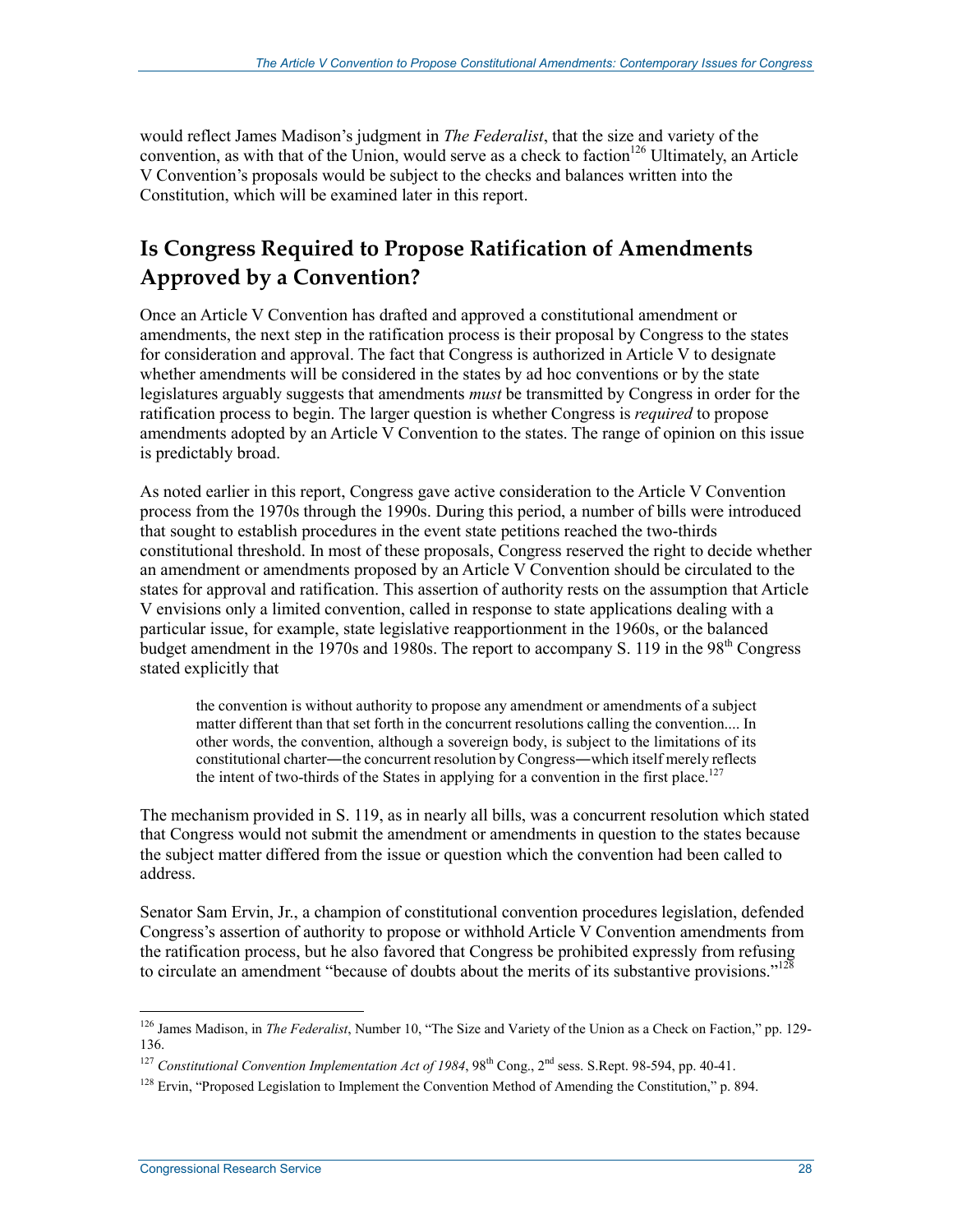He asserted that "unlimited power in the Congress to refuse to submit proposed amendments for ratification would destroy the independence of the second alternative amending process." Moreover, most later versions of the proposed convention procedures recognized this point by authorizing the states to bring legal action, often in the Supreme Court, if Congress failed to act in calling a convention, or failed to propose a convention's amendments by a certain deadline, most commonly 30 days.<sup>129</sup>

The Goldwater Institute's 2010 study, focusing particularly on the role of the states in the process, found that Congress must propose the amendments approved by an Article V Convention to the states, but that the amendments must fall within the convention's mandate:

Because the convention for proposing amendments is the state legislatures' fiduciary, it must follow the instructions of its principals—that is, limit itself to the agenda, if any, that states specify in their applications.... If the convention does propose amendments, Congress must send on to the states *those within the convention's call* (emphasis added).<sup>130</sup>

It is worth noting that the Goldwater Institute study offers a potential solution to this difficult question: the report suggests that an Article V Convention wishing to offer proposals outside the scope of its mandate could make additional policy recommendations, but not in the form of constitutional amendments.<sup>131</sup> While these instruments would not enjoy the same constitutional status as amendments proposed by the convention, they would arguably be accorded considerable attention in Congress, the states, and the policy arena at large, and might serve as the foundation for a national debate on the questions they address.

Conversely, a substantial range of constitutional commentators holds that Congress is ultimately obliged to propose any and all amendments approved by an Article V Convention to the states. Writing in the late 1960s, when the campaign to overturn the Supreme Court's decision on state legislative apportionment<sup>132</sup> seemed poised to cross the 34-state threshold, Morris Forkosch asserted:

Congress has its own independent machinery to propose amendments in the first alternative, and to give Congress the power to review the proposals necessarily deprives the second alternative of its independence. As a result, Congress would become supreme, and Article V would automatically read that "The Congress ... call a[n advisory] Convention for proposing Amendments [to it]...." This would be an adoption of the very system rejected by the 1787 Convention<sup>13</sup>

Professor Gerald Gunther similarly asserted that a congressional claim of veto power over amendments proposed by an Article V Convention directly contravened the founders' intent:

In my view, the text, history and structure of Article V make a congressional claim to play a substantial role in setting the agenda of the convention highly questionable. If the state-

<sup>&</sup>lt;sup>129</sup> See, for instance, Section 15, S. 119, 98<sup>th</sup> Congress, Constitutional Convention Implementation Act of 1984 or Section 11(c), S. 214, 102<sup>nd</sup> Congress, Constitutional Convention Implementation Act of 1991.

<sup>130</sup> Natelson, *Amending the Constitution by Convention: A Complete View of the Founders' Plan*, p. 24.

<sup>131</sup> Ibid., p. 25.

<sup>132</sup> See under "State Legislative Apportionment, 1964-1969" in CRS Report R42592, *The Article V Convention for Proposing Constitutional Amendments: Historical Perspectives for Congress* , by Thomas H. Neale.

<sup>133</sup> Morris D. Forkosch, "The Alternative Amending Clause in Article V: Reflections and Suggestions," *Minnesota Law Review*, volume 51, issue 6, 1966-1967, p. 1079.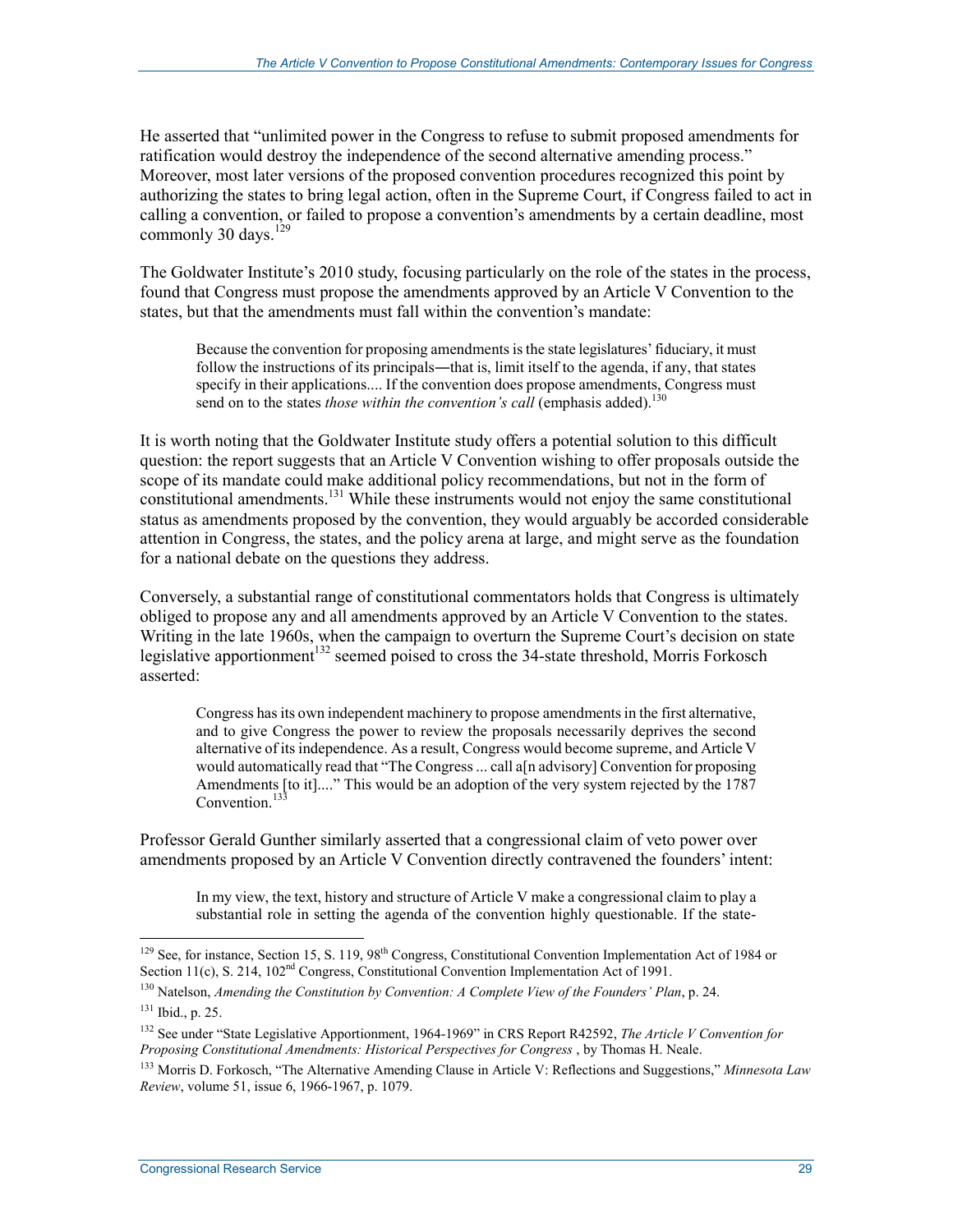initiated method for amending the constitution was designed for anything, it was designed to *minimize* (emphasis in original) the role of Congress. Congress was given only two ... extremely narrow responsibilities. First Congress must call the convention when thirty-four valid applications are at hand (and it is of course a necessary part of that task to consider the validity of the applications and set up the machinery for convening the convention). Second, Congress has the responsibility for choosing a method of ratification once the convention submits its proposals. I am convinced that is all that Congress can properly do.<sup>134</sup>

He went on to suggest that any effort by Congress to "veto" an amendment proposed by an Article V Convention might prove to be unsustainable. Its delegates, he asserted, might not go quietly, arguing instead that they acted with justification, despite efforts to restrict their mandate, and that a refusal by Congress to propose an amendment to the states thwarted "the opportunity of the people to be heard through the ratification process."<sup>135</sup> Ultimately, Congress might be faced with an embarrassing political dilemma:

might not Congress find it impolitic to refuse to submit the convention's proposals to ratification? I suggest that it is not at all inconceivable that Congress, despite its initial belief that it could impose limits, and despite its effort to impose such limits, would ultimately find it to be the course of least resistance to submit all of the proposals emanating from a convention ... to the ratification process, where the people would have another say.<sup>136</sup>

Ultimately, the question of whether Congress can refuse to propose an amendment may also depend on one of the issues addressed above: what manner of convention does Article V authorize? If only a limited convention is permissible, then Congress could argue strongly that it would be within its rights to refuse proposing an amendment that addressed an issue beyond the convention's mandate. If Article V were interpreted to include a general convention, either as authorized in its call, or a convention that addresses issues beyond those cited in the applications that led to its call, then Congress would arguably have less standing to assert its role as judge of validity of Article V Convention proposals.

## **Additional Issues for Congress**

Beyond the three fundamental questions examined above—the mandate of the Article V Convention and the authority of Congress both in calling such a convention and proposing amendments emerging from its deliberations to the states―the process presents a range of other issues for consideration by Congress.

#### **A Role for the President?**

Perhaps one of the most obvious subsidiary questions surrounding the Article V Convention process is, "what is the President's role?" The immediate answer is that the Constitution clearly designates Congress as the sole agent in federal aspects of the process—by contrast, neither the President, nor the executive branch and the judiciary, are mentioned in Article V.

<sup>134</sup> Gerald Gunther, "The Convention Method of Amending the United States Constitution," *Georgia Law Review*, volume 14, number 1, fall 1979, p. 23.

<sup>135</sup> Ibid., p. 9.

 $136$  Ibid., pp. 9-10.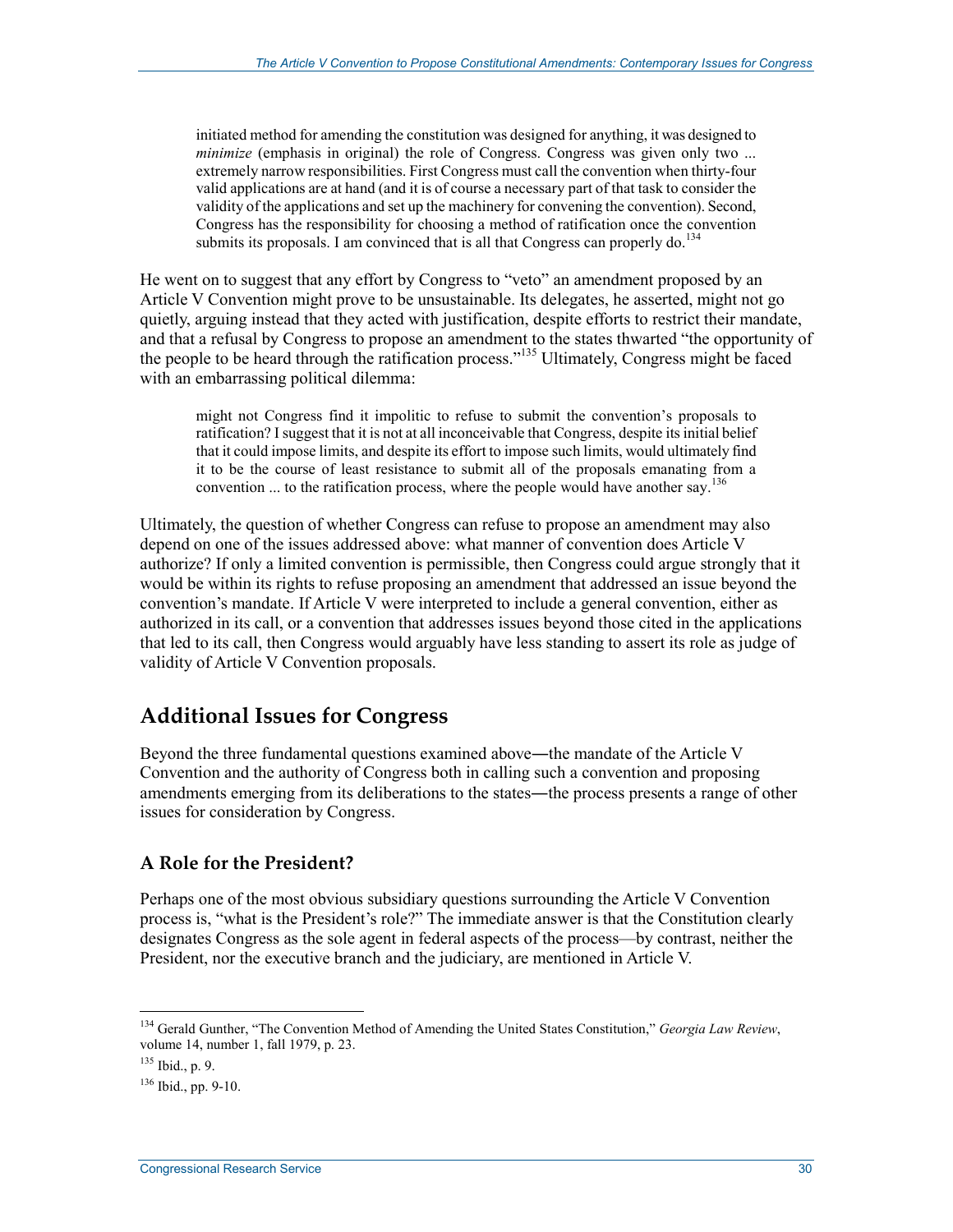One point of view, noting the language of the article, maintains that the chief executive would not have a role in the Article V Convention process. The Senate Judiciary Committee's 1971 report on S. 215, the proposed Federal Constitutional Procedures Act, in the 92<sup>nd</sup> Congress, noted simply that "[i]nasmuch as the function of Congress is simply to operate the machinery to effectuate the actions of the States and the convention, there is no proper place for a Presidential role." $137$ Moreover, the committee went on to assert that the appropriate device for proposing an Article V Convention Amendment proposed in the bill was a concurrent resolution, a legislative vehicle that, by tradition, is not sent to the President for his approval.<sup>138</sup> Thirteen years later, without explicitly excluding the President, the same committee made what arguably was a broader claim of congressional authority over the Article V Convention process in its report on S. 119, the Constitutional Convention Implementation Act of 1984, 98<sup>th</sup> Congress:

Although there is no explicit statement to this effect in Article V, there can be little doubt that the Congress is possessed with the authority to issue legislation on the subject matter of the "Constitutional Convention Implementation Act." Article V states in relevant part that, "The Congress ... on Application of the Legislatures of two thirds of the several states shall call a Convention for proposing Amendments." Congress' explicit authority under this provision is to "call" the convention. The powers invested in Congress under S. 119 are entirely a function of this responsibility, authorized under the "necessary and proper" clause of Article I, section 8, clause 18.<sup>139</sup>

In its 1974 study, the American Bar Association cast further doubt on a role for the President in the Article V Convention. The study argued that presidential approval would impose an additional requirement in the process, and that the potential of a presidential veto of a convention call would attach a de facto super-majority requirement not contemplated by the founders.<sup>140</sup> The report found that, under these circumstances, "the parallelism between the two initiating methods would be altered, in a manner that could only thwart the intended purpose of the convention process as an 'equal' method of initiating amendments."<sup>141</sup>

Some observers argue, however, that the President should have a role in certain aspects of the process. The President's constitutional authority to approve legislation is cited in support of this assertion:

Every Order Resolution, or Vote to which the Concurrence of the Senate and House of Representatives may be necessary (except on a question of Adjournment) shall be presented to the President of the United States; and before the Same shall take Effect, shall be approved by him....  $^{142}$ 

Proponents maintain that the President's authority to approve or disapprove legislation―his veto power―as provided in Article I, clause 7, would extend to a congressional call for an Article V Constitutional Convention, notwithstanding the choice of legislative vehicle. In more than 40 constitutional convention procedures bills introduced from the 1970s through the 1990s, a

<sup>137</sup> U.S. Congress, Senate, Committee on the Judiciary, *Federal Constitutional Procedures Act*, report to accompany S. 215, Report No. 92-336, 92<sup>nd</sup> Cong., 1<sup>st</sup> sess. (Washington: 1971), p. 12.

<sup>138</sup> Ibid.

<sup>&</sup>lt;sup>139</sup> *Constitutional Convention Implementation Act of 1984*, 98<sup>th</sup> Cong., 2<sup>nd</sup> sess. S.Rept. 98-594, p. 21.

<sup>140</sup> American Bar Association, *Amendment of the Constitution by the Convention Method Under Article V*, p. 27. 141 Ibid., p. 28.

<sup>142</sup> U.S. Constitution, Article I, Section 7, clause 3.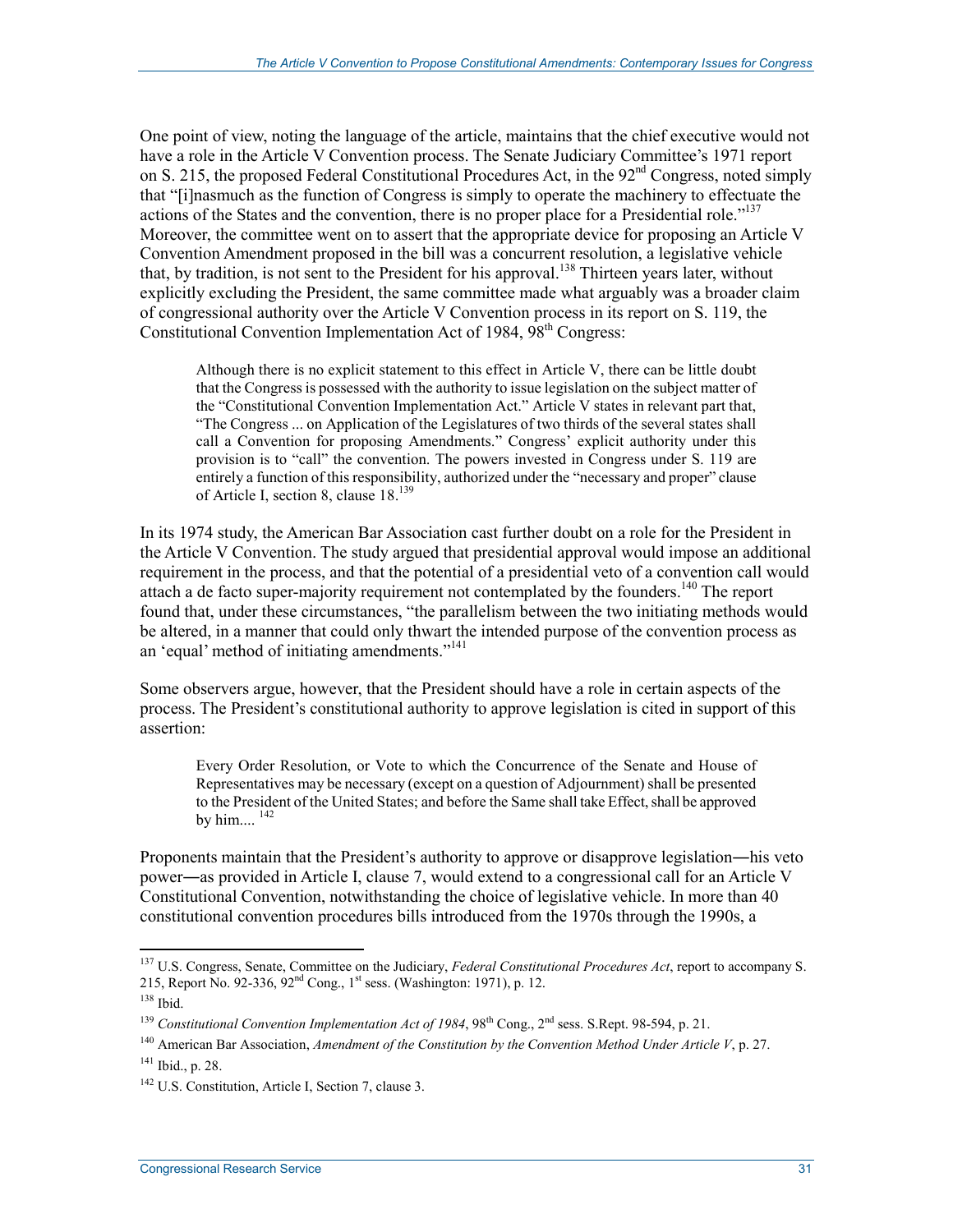concurrent resolution, which does not permit presidential approval, was designated as the approved vehicle for a call for an Article V Convention. Constitutional scholar Charles Black emphatically rejected this choice, asserting that the call for a convention was too important not to come under the President's purview:

a convention call would have the force of law―significant, vital law, comparable to a law establishing any other body with power to act. (As a contrasting example, S.J. Res. 197 [in the  $92<sup>nd</sup>$  Congress), setting up arbitration board ... went to the President.... What possible reason could there be for not following this procedure as to the setting up of a constitutional convention, more important by several orders of magnitude than an arbitration board? Can it be thought that Article I, Section 7, can be evaded by mere *nomenclature* [emphasis in the original]—by merely calling something a "Concurrent" rather than a "Joint" Resolution?<sup>143</sup>

Supporters of the President's role in the Article V Convention process also note that the legislative models offered by constitutional convention procedures bills in the past were more than simple "calls" for a convention. They prescribed a form and procedures for a convention, authorized use of federal resources and facilities, and provided for public funding of convention expenses. As Arthur Bonfield noted,

Congress must necessarily make more than a mere call for a convention. Such a call would be meaningless without the inclusion of the specific terms upon which such a body is to be constituted, organized, and conducted. These terms to be spelled out by Congress would appear similar to the general kinds of legislation with which Congress normally deals. Consequently, no reason of logic dictates its different treatment in respect to the need for Presidential approval.<sup>144</sup>

From the standpoint of the broader national welfare, the same author noted that as the President is the only federal official elected and responsible to the American people as a whole, "[h]is participation in this process that would intimately affect all Americans and our nation as a whole seems, therefore, especially proper and natural."<sup>145</sup>

The House Judiciary Committee's 1993 study identified a potential alternative, noting that a call for an Article V Convention and the legislation carrying the call into effect need not be part of the same vehicle. This suggests a two-step process in which Congress could, on its own authority, pass a concurrent resolution summoning the convention, while additional arrangements implementing the convention call could be contained in a law-making measure, subject to presidential approval.<sup>146</sup>

Moving beyond the convention call to the actual proposal of amendments passed by an Article V Convention, most observers maintain that, as with the method of congressional proposal, the President would not be a part of the process. In this instance, it is asserted that the Supreme Court's ruling in *Hollingsworth v. Virginia* that the President's signature was not necessary when

<sup>&</sup>lt;sup>143</sup> Black, "A Letter to a Congressman," p. 208.

<sup>&</sup>lt;sup>144</sup> Bonfield, "Proposing Constitutional Amendments by Convention: Some Problems," p. 675.

<sup>145</sup> Arthur Earl Bonfield, "The Dirksen Amendment and the Article V Convention Process," *Michigan Law Review*, volume 66, 1967-68, p. 986.

<sup>146</sup> *Is There a Constitutional Convention in America's Future*, p. 14.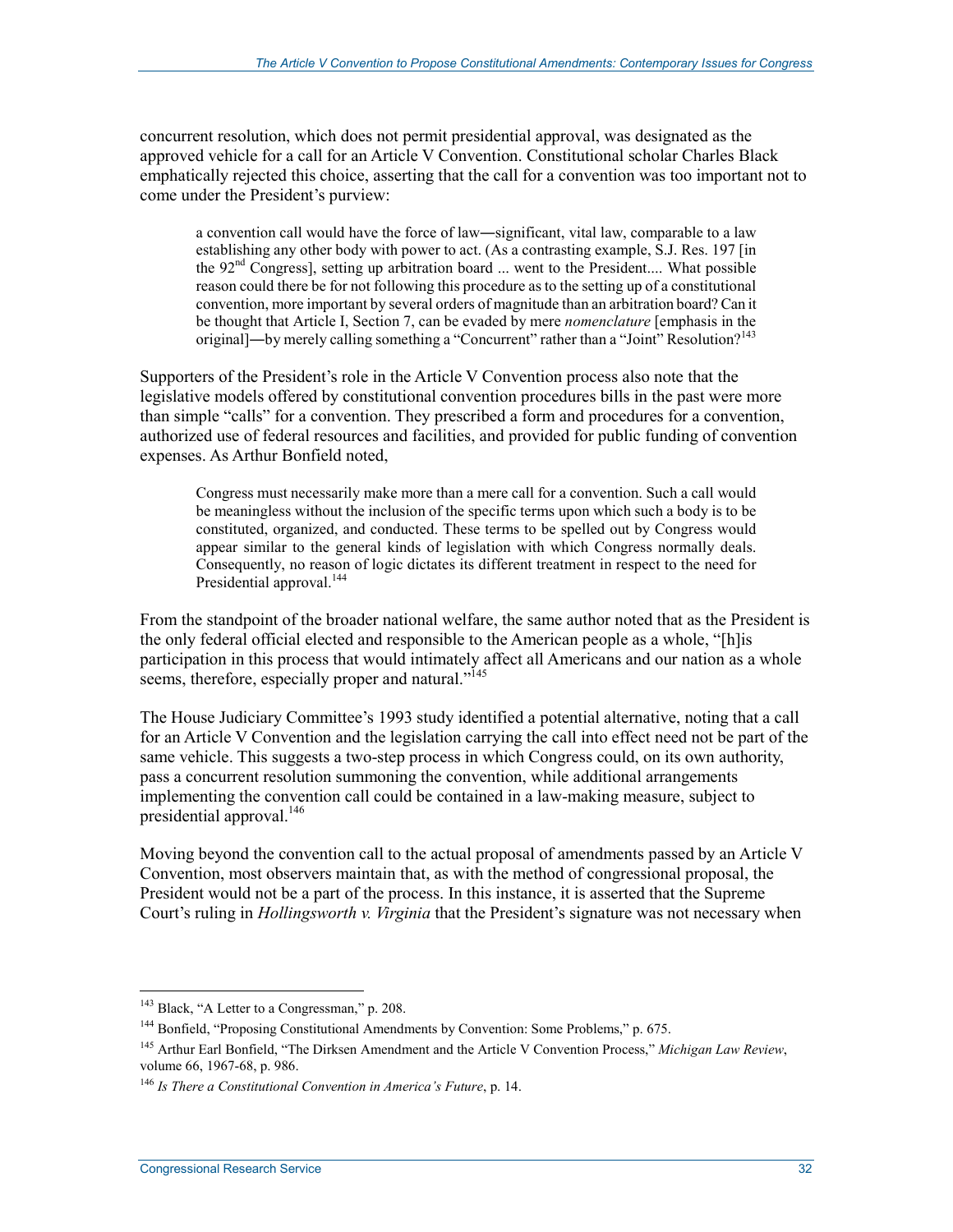Congress proposed amendments to the states would arguably apply to those offered by a convention. $147$ 

#### **"Checks and Balances" in the Article V Amendment Process**

As noted above, the work of an Article V Convention, once proposed, would be subject to various checks and balances, including congressional authority to designate ratification by ad hoc conventions or state legislatures and the requirement that all amendments proposed must be ratified by three-fourths of the states. In addition, for nearly the past century, Congress has also required that amendments be ratified by the states within a seven-year time limit.

#### *Congressional Authority to Propose Ratification by Convention or Legislature*

Article V states explicitly that amendments "shall be valid to all Intents and Purposes, as Part of this Constitution, when ratified by the Legislatures of three fourths of the several States, or by Conventions in three fourths thereof, as the one or the other Mode of Ratification may be proposed by Congress." For amendments proposed by Congress, the convention alternative has been provided only for the  $21<sup>st</sup>$  Amendment, which repealed the  $18<sup>th</sup>$  Amendment, and with it, prohibition. All other amendments were sent to the state legislatures for ratification.

The alternative of ratification by state conventions or legislatures at the discretion of Congress was introduced by James Madison at the Philadelphia Convention and was adopted by a wide margin; beyond that, however, the reasoning of the founders is unclear. In their earlier discussion on how the Constitution itself was to be adopted, the delegates indicated that ratification by ad hoc conventions, on which they ultimately settled, would be more democratic and more reflective of the public will than by state legislatures. State legislatures, it was assumed, would be less open to change, and more interested in preserving the status quo.<sup>148</sup> This understanding evidently motivated the framers of the 21<sup>st</sup> Amendment, which effectively ended prohibition; according to one source, pro-repeal Members "favored this mode of ratification because they believed that they clearly had popular sentiment on their side, and furthermore, they distrusted the response to the issue of rural-dominated state legislatures."<sup>149</sup> One commentator observed that "[t]he convention, therefore, is the only mechanism of ratification which assures the expression of the people.... it seems apparent, however, that the convention mode will be used only when there is a powerful public opinion in its favor."<sup>150</sup> A contrary view was expressed by another scholar, who suggested that since amendments have been proposed by a convention, Congress should choose the state legislatures to ratify them, on the grounds that

there should be two different bodies, one to check on the other; the different sets of delegates to the Convention and to the state's legislature may and should produce different reasons and arguments for so amending the Constitution.151

<sup>1</sup> <sup>147</sup> See above at footnote 12.

<sup>148</sup> Philip L. Martin, "Convention Ratification of Federal Constitutional Amendments," *Political Science Quarterly*, volume LXXXII, no. 1, March, 1967, pp. 61-71.

<sup>149</sup> Grimes, *Democracy and the Amendments to the Constitution*, p. 110.

<sup>&</sup>lt;sup>150</sup> Martin, "Convention Ratification of Federal Constitutional Amendments," p. 71.

<sup>151</sup> Forkosch, "The Alternative Amending Clause in Article V: Reflections and Suggestions," pp. 1079-1080.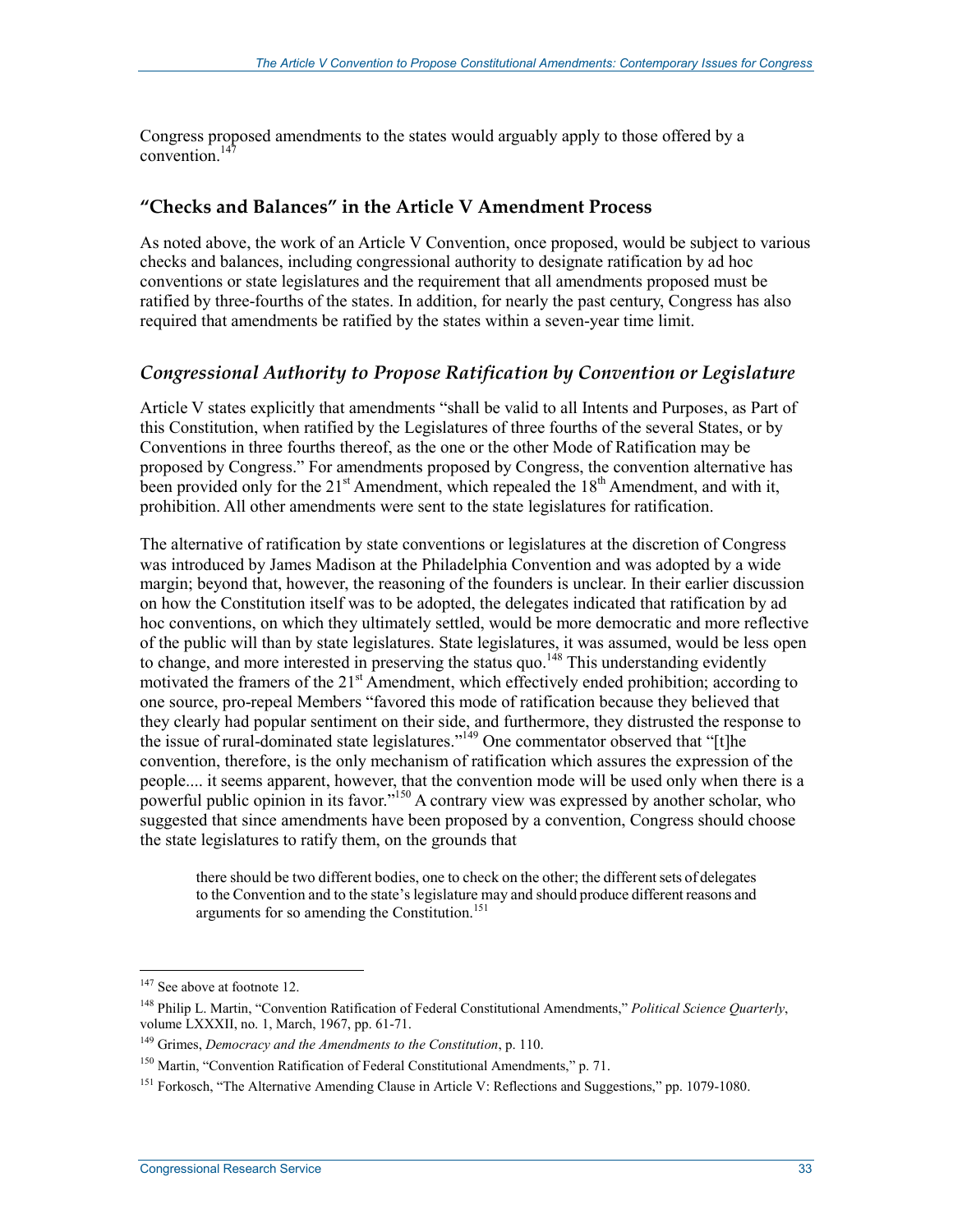Thus the Constitution, in this seemingly minor delegation of authority, arguably endows Congress with a powerful check to the work of an Article V Convention.<sup>152</sup>

#### *Approval by Three-fourths of the States Required for Ratification*

A second constitutional check on amendments proposed by an Article V Convention also applies equally to those proposed by Congress: they must be ratified by a supermajority of three-fourths of the states. Here again, the founders' intentions are clear. As James Madison wrote in *The Federalist*:

That useful alterations will be suggested by experience could not but be foreseen. It was requisite, therefore, that a mode for introducing them be provided. The mode preferred by the convention seems to be stamped with every mark of propriety. It guards equally against that extreme facility, which would render the Constitution too mutable; and that extreme difficulty which might perpetuate its discovered faults.<sup>153</sup>

Amendments to the Constitution, whether proposed by Congress or an Article V Convention, were thus intended by the founders to reflect the measured and deliberate opinion of the nation. Their purposeful selection of the most stringent super-majority requirement provided in the Constitution strongly suggests the founders' sense of the gravity that applies to the amendment process.

#### *Ratification Within Seven Years of Proposal*

As noted earlier in this report, for the  $18<sup>th</sup>$ ,  $20<sup>th</sup>$ , and all subsequent amendments, Congress has set a time limit of seven years for ratification. This standard is not found in the Constitution, but it has been confirmed by the Supreme Court in its 1921 ruling in *Dillon v. Gloss*. 154 In this case, the Court, "finding no express provision in Article V," authorizing the deadline nonetheless thought it was "reasonably implied" therein "that the ratification must be within some reasonable time after the proposal."<sup>155</sup> Notwithstanding this long tradition, a ratification deadline is not required by the Constitution, and it is possible that an Article V Convention might choose not to include one for any amendments it might propose.

This leads to a subsequent question: would Congress have the authority to attach a ratification deadline by including one in the concurrent resolution by which it transmits to the states an amendment or amendments proposed by an Article V Convention? Proponents might well argue that historic precedent suggests Congress does have this power, based on contemporary practice of including the ratification deadline in the resolution proposing amendments, rather than in the body of the amendments themselves. For instance, while the  $18<sup>th</sup>$ ,  $20<sup>th</sup>$ , and all subsequent amendments have included a seven-year sunset provision for the ratification process, since the

<sup>1</sup> <sup>152</sup> "Congress has *complete freedom of choice* between the two methods of ratification recognized by Article V—by the legislatures of the States, or by conventions in the States (emphasis added)." U.S. Congress, The *Constitution of the United States of America, Analysis and Interpretation* (Washington: GPO, 2004), p. 952. Available at http://www.gpo.gov/fdsys/pkg/GPO-CONAN-2002/pdf/GPO-CONAN-2002-8-6.pdf.

<sup>153</sup> James Madison, in *The Federalist*, Number 43, "Powers Delegated to the General Government: III," p. 315.

<sup>154 256</sup> U.S. 368 375 (1921).

<sup>155</sup> *The United States Constitution, Analysis and Interpretation*, p. 950, Available at http://www.gpo.gov/fdsys/pkg/ GPO-CONAN-2002/pdf/GPO-CONAN-2002-8-6.pdf.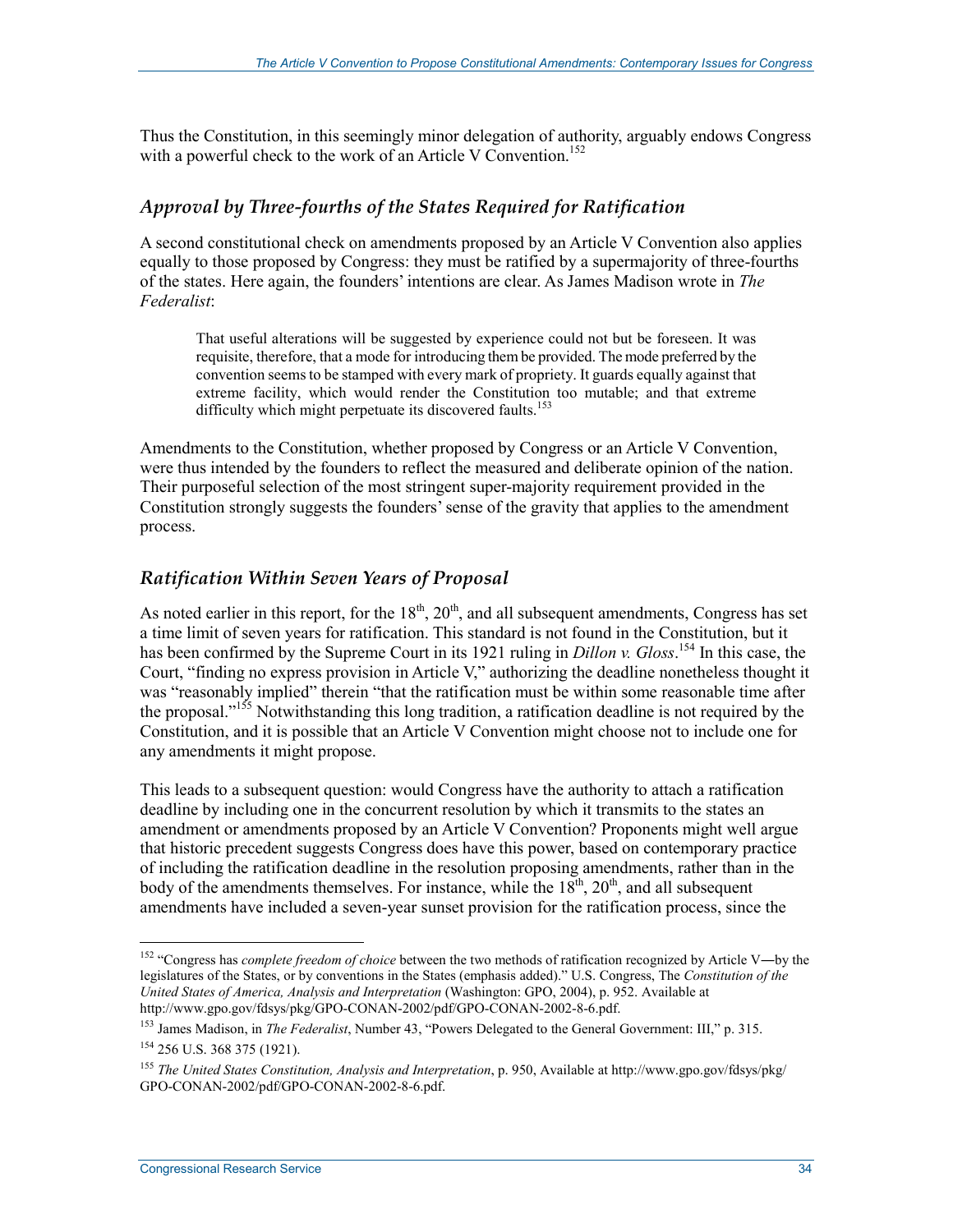proposal of the 23rd Amendment, the time limit has been included *not* in the body of the amendment itself, but in the authorizing or "resolving" language found in the resolution proposing the amendment.156 The argument here is that since Congress would use a concurrent resolution to propose an amendment drafted by an Article V Convention (as envisioned in the various convention procedures acts discussed earlier in this report), it would also have the authority to include the traditional seven-year deadline in the resolving language of the resolution.

#### **Details of the Article V Convention Process―Is Congress a Clerk or the Guardian?**

Article V's barebones provisions provide little guidance on the role of Congress in the Article V Convention process. As noted earlier, the minimalist interpretation would assign a purely ministerial or clerical role to Congress: it should call a convention; impose minimal requirements on the convention as to its form, procedures, and agenda; and should refer whatever amendment or amendments are proposed by the convention to the states in timely fashion. In other words, call the convention, and then stand aside. There is, in fact, justification for this course of action from the pens of the founders themselves; as noted earlier, Alexander Hamilton explained the Article V Convention process in unmistakable terms:

By the fifth article of the plan, the Congress will be obliged ... to call a convention for proposing amendments.... *The words of this article are peremptory. The Congress "shall call a convention." Nothing in this particular is left to the discretion of that body* (emphasis added)."<sup>157</sup>

This point of view is held in varying degrees by proponents of the Article V Convention. The Goldwater Institute's 2010 study summarized it as follows:

The ministerial nature of congressional duties and the requirement that it call a convention at the behest of two-thirds of the state legislatures supports the conclusion in the previous section that in the state application-and-convention process, Congress acts primarily as the legislatures' agent. From the nature of that role, it follows that Congress may not impose rules of its own on the states or on the convention.... In the state-application-and-convention procedure, the states are in the position of the property owner, Congress in the position of the manager, and the convention for proposing amendments in the place of the contractor.<sup>158</sup>

Congress, however, has historically interpreted the language authorizing it to "call" an Article V Convention as providing a broad mandate to establish standards and procedures for such an assembly. In its 1984 report on S. 119, 98<sup>th</sup> Congress, the Senate Judiciary Committee expressed its judgment that

[a]s a necessary incident of its responsibility to "call" the convention, Congress must have the authority to determine that the constitutional preconditions exist for such a convention....

<sup>&</sup>lt;sup>156</sup> For instance, in the 18<sup>th</sup> Amendment, Section 3 *of the amendment itself* preserves the ratification deadline. By comparison, the  $26<sup>th</sup>$  Amendment (setting the voting age at 18) included the deadline in the resolving clause or preamble of the joint resolution (S.J.Res. 7, 92<sup>nd</sup> Congress) that proposed the amendment.

<sup>157</sup> Alexander Hamilton, in *The Federalist*, Number 85, "Conclusion," p. 546.

<sup>158</sup> Natelson, *Amending the Constitution by Convention: A Complete View of the Founders' Plan*, p. 21.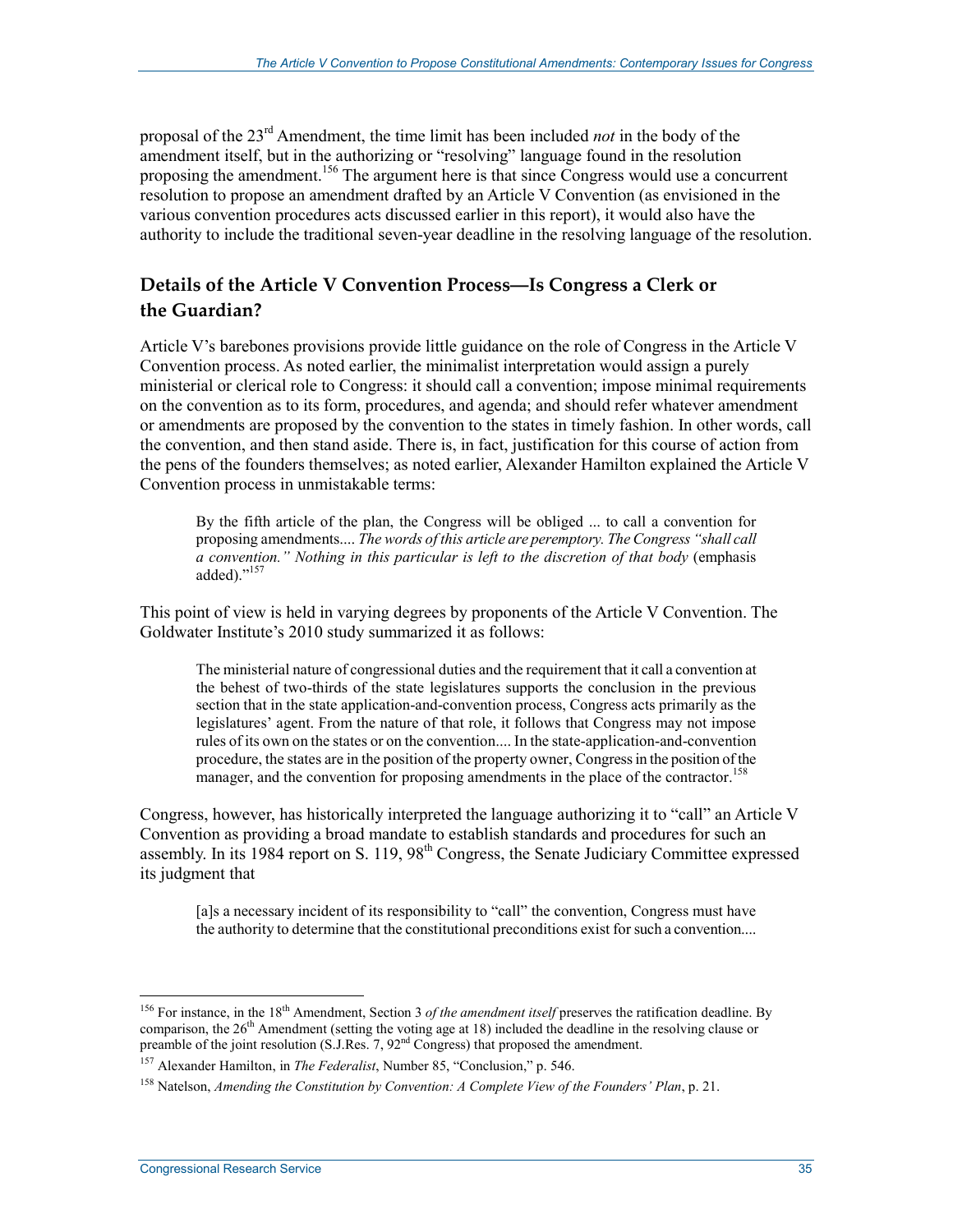The Congress, as well, clearly possesses the authority to set forth the necessary and attendant details of the convention.<sup>159</sup>

The House Judiciary Committee considered both points of view in its 1993 print, *Is There a Constitutional Convention in America's Future?*, ultimately suggesting that Congress does have a role beyond that of calling the convention and then standing aside, but noting that the extent of that function is open to dispute:

Congress, according to most commentators, has only two roles in the Convention process: To call the Convention and to choose a method of ratification. However, all are agreed that a range of ancillary functions are necessary and proper to carry out the primary roles. The disagreement begins in deciding the limits of the ancillary functions.<sup>16</sup>

Some of these ancillary functions associated with an Article V Convention are considered below.

#### **Providing a Framework: The Precedent of Congressional Proposals to Shape an Article V Convention**

As noted in the previous section, Congress has historically interpreted the language authorizing it to "call" an Article V Convention as providing a broad mandate to establish standards and procedures for such an assembly. This viewpoint evolved during the 1970s and 1980s as Congress considered legislation to establish procedures for an Article V Convention: by the mid-1980s, these bills generally included quite specific standards for state petitions, delegate apportionment formulas and delegate qualifications, convention procedures and funding, specific limits for the life of a convention, ratification procedures, and judicial review.

Between 1973 and 1992, 22 bills were introduced in the House and 19 in the Senate that sought to establish a procedural framework that would apply to an Article V Convention. Proponents argued that constitutional convention procedures legislation would eliminate many of the uncertainties inherent in first-time consideration of such an event and would also facilitate contingency planning, thus enabling Congress to respond in an orderly fashion to a call for an Article V Convention. The Senate, in fact, passed constitutional convention procedures bills, the "Federal Constitutional Convention Procedures Act," on two separate occasions: as S. 215 in 1971 in the 92<sup>nd</sup> Congress, and as S. 1272 in 1983, in the 98<sup>th</sup> Congress. Neither bill was considered in the House, although the Subcommittee on Civil and Constitutional Rights of the House Judiciary Committee held hearings on the general issue in 1985. As the prospect of an Article V Convention receded in the 1990s, congressional interest waned. Between 1991 and the time of this writing, no relevant legislation has been introduced. Although the content of these bills evolved over time, most of them were broadly similar, sharing various common elements, among which were the following.

#### *State Application Procedures*

All bills prescribed a standard format and content for state applications, provided delivery standards for applications, and set schedules for submissions to Congress, and for congressional

<sup>1</sup> <sup>159</sup> *Constitutional Convention Implementation Act of 1984*, 98<sup>th</sup> Cong., 2<sup>nd</sup> sess. S.Rept. 98-594, p. 21.

<sup>160</sup> *Is There a Constitutional Convention in America's Future?*, pp. 28-29.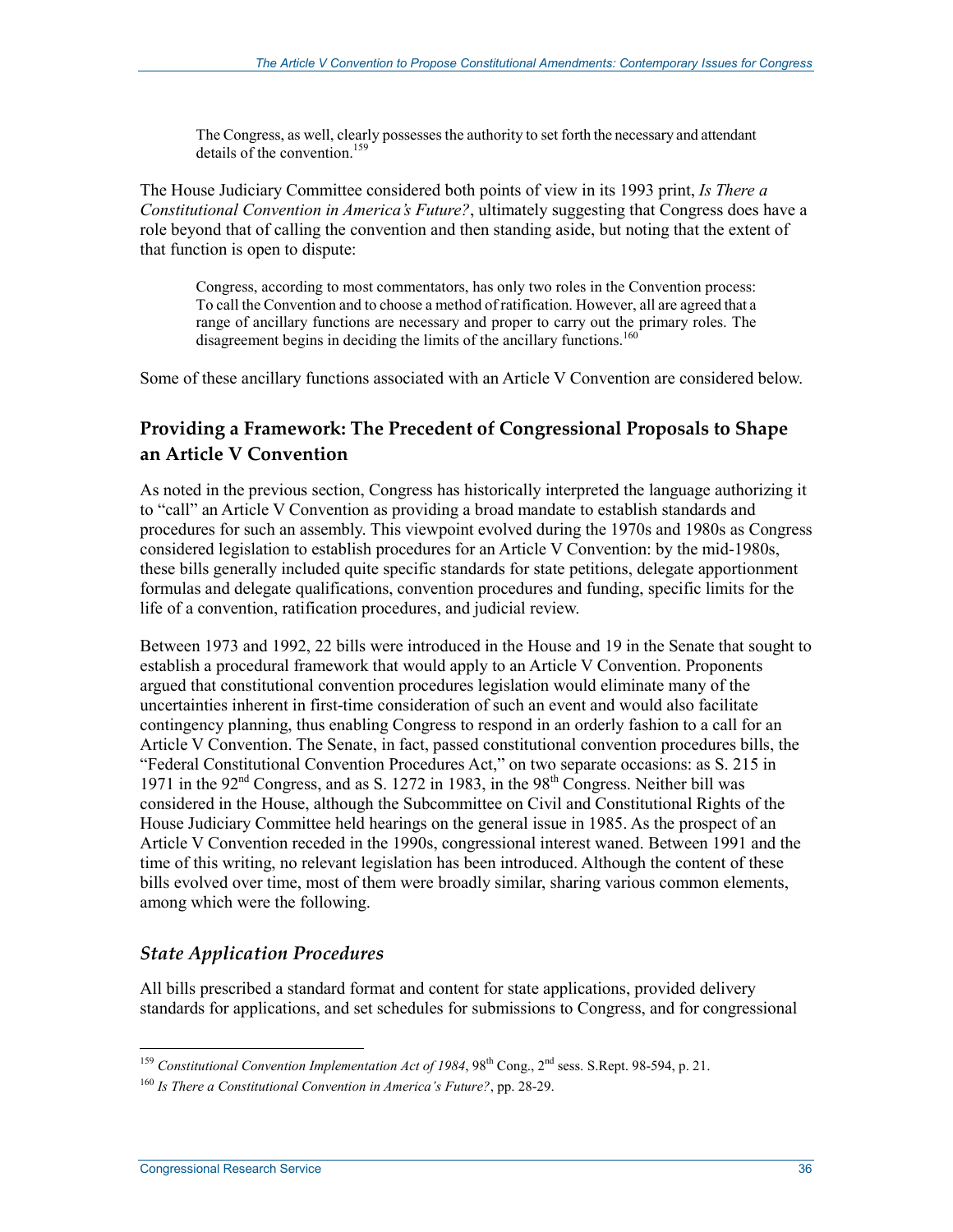declarations of receipt. Most proposals included a contemporaneity provision, essentially establishing a time limit, usually seven years, after which state applications would expire.

#### *Application, Receipt, and Processing in Congress*

The Secretary of the Senate and the Clerk of the House of Representatives were generally authorized to receive and retain applications, report them, and report to their respective chambers if the constitutional requirement was met. Most bills required the adoption of a concurrent resolution by the two chambers that valid applications had been received from two-thirds of the states. The House and Senate, by concurrent resolution, would then call for a convention, designating the place and time of the meeting, which would be not less than one year after the adoption of the resolution, and the nature of the amendment or amendments to be considered.

#### *Number and Apportionment of Delegates*

Apportionment of convention delegates among the states was generally set at the formula provided for the electoral college, with each state assigned a number equal to its combined Senate and House delegations. Some bills included the District of Columbia, assigning it three delegates, but others did not include the federal district. When combined with the per capita voting which most bills provided, this formula gave greater weight to differences in state population; as with the electoral college, it also recognized the federal system's position on constitutional equality of the states by providing each with an extra two delegates and votes, regardless of population.

#### *Funding*

Most bills provided that delegates and convention staff were to be compensated from federal funds, and delegates received immunity from arrest in most instances during the convention. Various federal agencies were authorized to provide support for the convention as requested, and convention expenses were to be covered by appropriated funds.

#### *Convention Procedures*

The Vice President was authorized in most versions to preside over the inaugural session and swear in the convention officers, after which time the permanent officers would preside over later sessions and the delegates would adopt their rules and procedures.

Most bills required that amendments were to be approved by two-thirds of the whole number of delegates, and that amendments were required to be consistent with the issue which the convention had been summoned to address. In most versions, as noted earlier, Congress reserved to itself the right to decide whether proposed amendments met this criterion.

The President pro tempore of the Senate and the Speaker of the House were required to transmit proposed amendments to the Administrator of General Services for circulation to the states unless both chambers passed a concurrent resolution of disapproval. Valid grounds for disapproval included departure from the policy issue for which the convention was called or failure to follow procedures prescribed in the authorizing legislation. Amendments proposed by a convention would be subject to standard constitutional requirements, that is, ratification by three-fourths of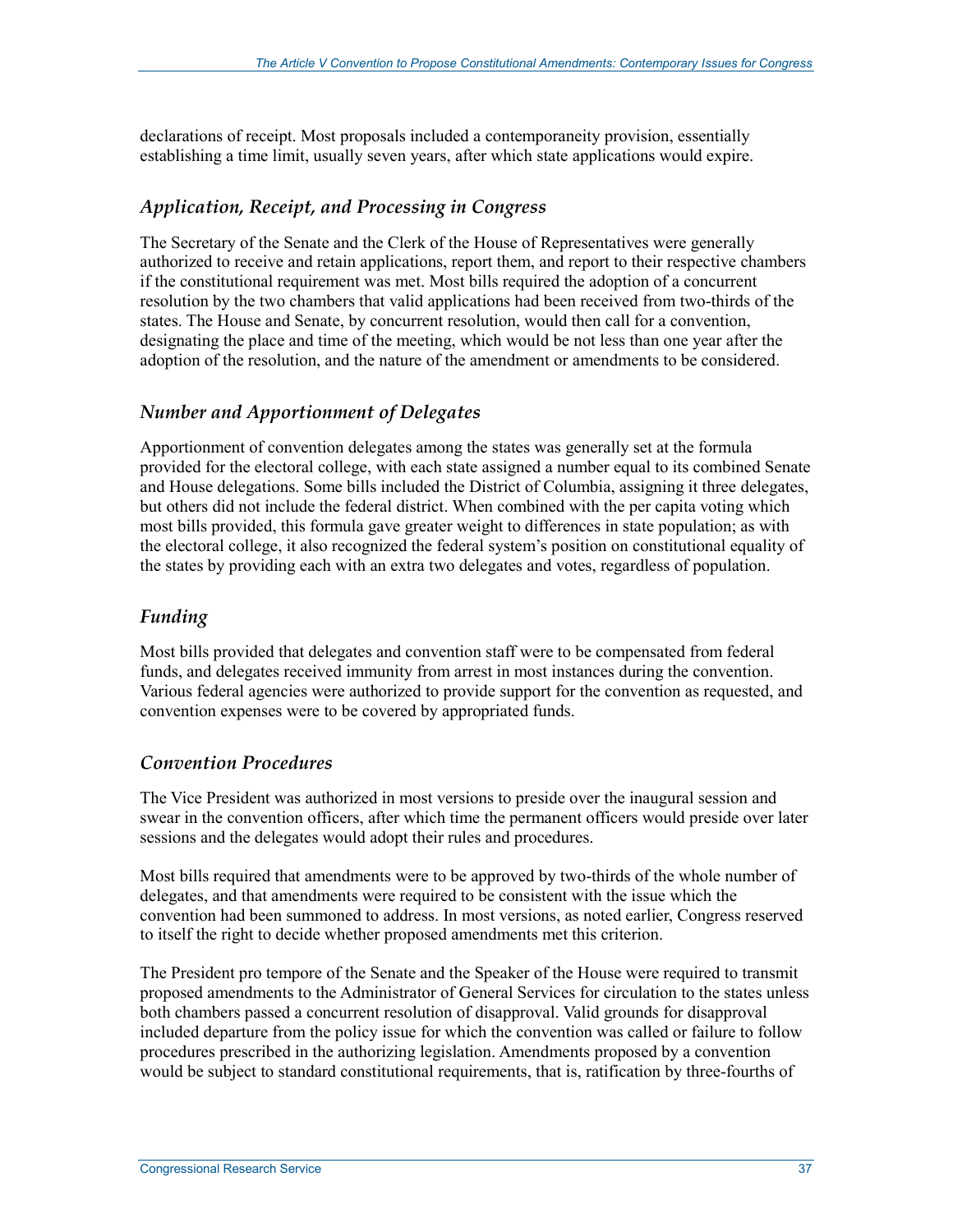the states, either in their legislatures, or by ad hoc ratification conventions, as determined by Congress.

#### *A Defined Term for the Convention*

The convention was given a limited term, generally either six months or one year.

#### *State Authority to Rescind Ratification of Proposed Amendments*

Most versions of the bill authorized the states to rescind ratification of proposed amendments at any time before the constitutional ratification threshold of three-fourths of the states was attained.

#### *Judicial Review*

Later versions of constitutional convention procedures bills generally authorized judicial review and set procedures for court consideration of proposed amendments.

In the event the number of state applications for an Article V Convention approached the twothirds constitutional requirement, Congress could choose to revisit this issue. If so, legislation introduced during the later decades of the  $20<sup>th</sup>$  century could provide a range of models for procedures to provide for an Article V Convention.

#### **What Are the Current Procedures for Receipt and Processing of State Applications by Congress?**

The process by which the states currently register, and Congress acknowledges the receipt of, applications for an Article V Convention, as well as the occasional application for a specific amendment, is another area in which there are few established procedures. For this particular activity, Congress performs an essentially ministerial function.

In the absence of guidance from Congress, the state legislatures have historically forwarded their applications for an Article V Convention to an almost bewildering range of congressional officers and offices. For practical purposes, this is an area where the Senate and the House of Representatives, acting either jointly or individually, might choose to designate a single official or office to whom such applications should be addressed, such as the Secretary of the Senate and the Clerk of the House of Representatives, or, alternatively, the Speaker and the President pro tempore of the Senate. The law governing the transmission of state electoral college proceedings offers a potential example: in this instance, each state is required to transmit the vote of its electors to the President of the Senate (recall that the Vice President presides over the joint electoral vote count session in his capacity as President of the Senate), the secretary of state of their state, the Archivist of the United States, and the judge of the federal court in the district in which the electors assemble.<sup>161</sup> By designating specific officials, the statute avoids the uncertainty faced by states as to whom their electoral college results should be addressed, and by specifying multiple recipients, it ensures that the certificates will be safely delivered and retained.

<sup>&</sup>lt;u>.</u> <sup>161</sup> 3 U.S.C. 11.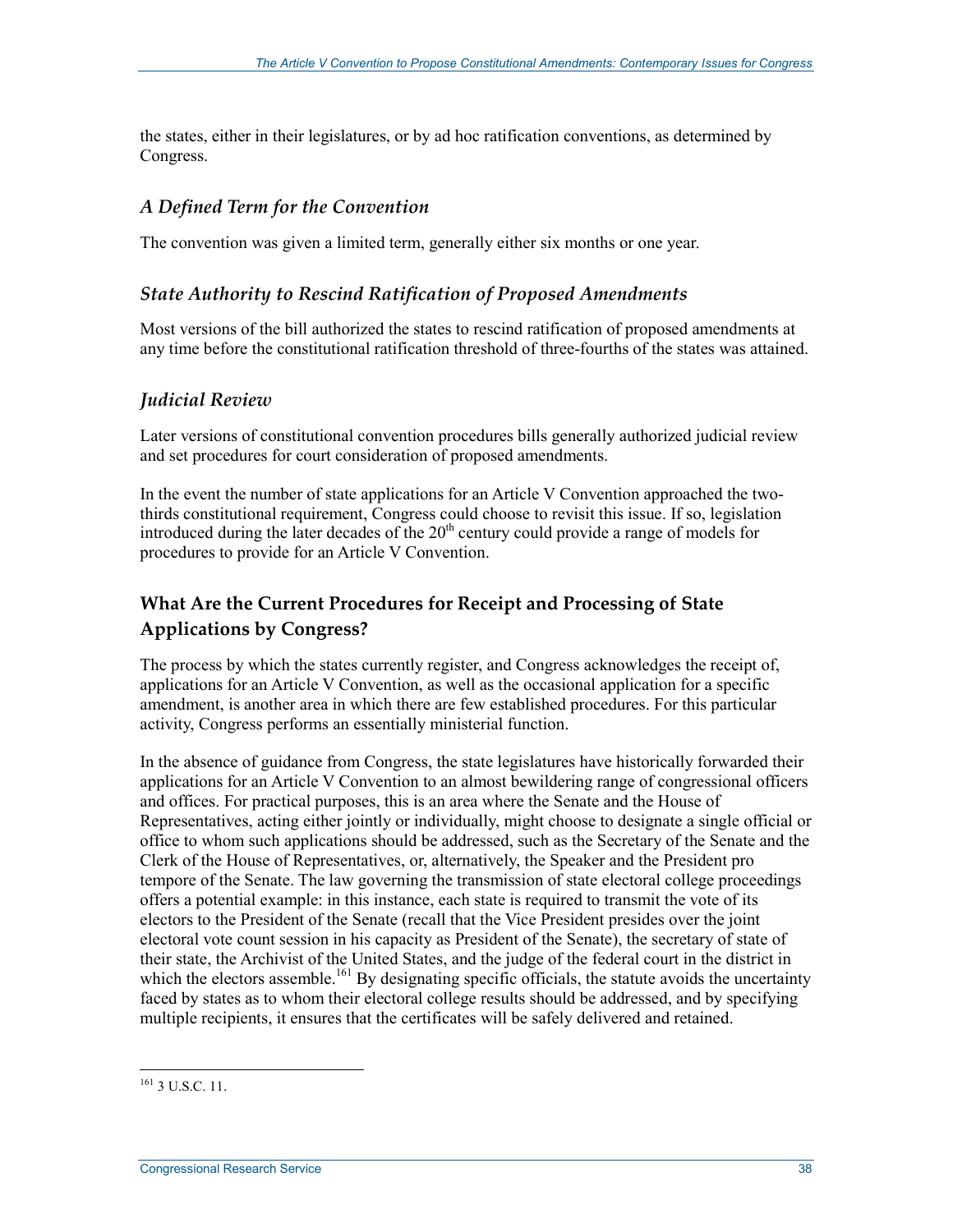Once they are received by Congress, state applications for an Article V Convention are classified as "Memorials."<sup>162</sup> As such, they may be addressed to the House or Senate as a whole, to the Speaker or the presiding officer of the Senate, or to individual Senators or Representatives. Memorials are printed on an occasional basis in the *Congressional Record* after they have been received.

The Senate assigns a "POM" (petitions or memorials) number to each memorial and prints the full text of memorials received from state legislatures from time to time under the heading "Petitions and Memorials" in the *Record*, as authorized by Rule VII of the *Standing Rules of the Senate*. 163

House practice differs somewhat: memorials are customarily presented by the Speaker, in accord with Rule XII, clause 3 of the *Rules of the House*. They are assigned a number, and printed and recorded separately from other communications in the *Congressional Record*, under the heading "Memorials." Unlike the Senate, the House includes only a digest of the state measure.<sup>164</sup>

Rescissions of applications for an Article V Convention, which in recent years have been more common than new applications, are recorded the same way.<sup>165</sup>

The Senate and House of Representatives both place the consideration of constitutional amendments under the jurisdiction of their respective Committees on the Judiciary, and Memorials containing state applications are customarily referred to these committees. Both applications and rescissions are apparently retained by the Judiciary committees during the tenure of the Congress in which they were received, after which time they are transmitted to the National Archives and Records Administration for retention by the Center for Legislative Archives. There does not, however, appear to be a central repository where these documents are retained for the historical record. According to the National Archives, state applications are scattered through the center's various congressional document holdings.<sup>166</sup> Given this finding, and the fact that no single legislative branch officer or entity currently is tasked with recording and retaining all state applications for an Article V Convention, no definitive official list of such calls exists.

This is also an area in which the Senate and House of Representatives, acting jointly or separately, might consider more systematic procedures for the treatment of state applications for an Article V Convention, or for specific amendments, particularly with respect to retention of state applications by a single, designated, repository, for a period longer than the life of the current Congress in which they were received. Such action would also offer a corollary benefit for the purposes of accurate historical record keeping in the future.

<sup>&</sup>lt;u>.</u> 162 For additional information, see CRS Report 98-839, *Messages, Petitions, Communications, and Memorials to Congress*, by R. Eric Petersen.

<sup>163</sup> See *Standing Rules of the United States Senate*, Rule VII, paragraph 1, available at http://rules.senate.gov/public/ index.cfm?=Rule VII.

<sup>164</sup> See *Rules of the House of Representatives*, Rule XII, clause 3, at http://www.rules.house.gov/singlepages.aspx? NewsID= $133\overset{\circ}{\&}$ rsbd= $165$ .

<sup>&</sup>lt;sup>165</sup> Friends of the Article V Convention (FOAVC) maintains what it claims is a complete online archive of *Congressional Record* (and earlier congressional journals) images of state petitions, or digests thereof. This collection begins with 1899 and continues to the present. It is available at http://foavc.org/file.php/1/Amendments/index.htm.

<sup>&</sup>lt;sup>166</sup> Letter from Rodney A. Ross, National Archives and Records Administration, Center for Legislative Archives, dated March 12, 2007. Available from the author of this report.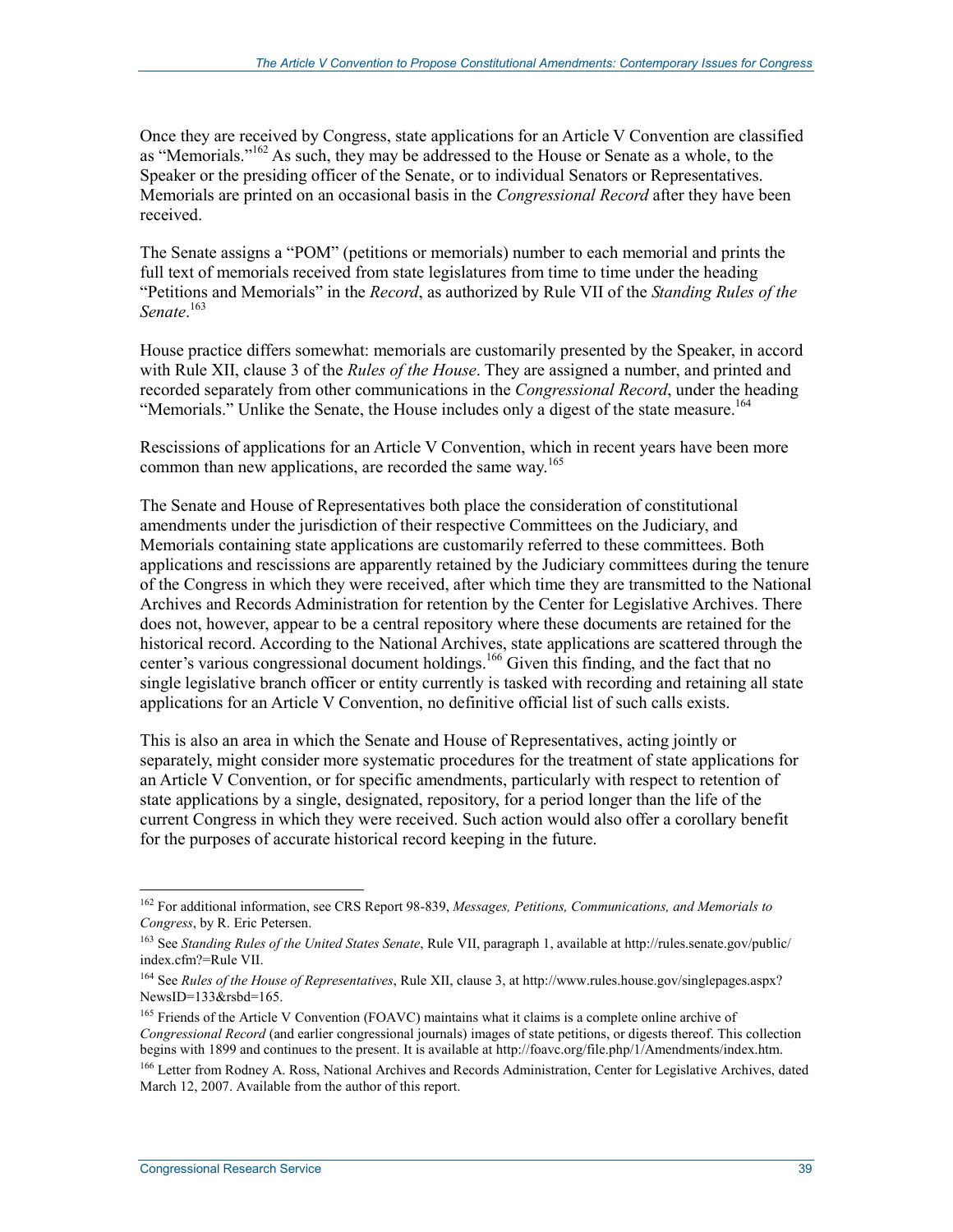#### **Could Senators and Representatives Serve as Delegates to an Article V Convention?**

An initial response to this query might be that Members of either house of Congress would be prohibited from serving as delegates to an Article V Convention. The House Judiciary Committee's 1993 study makes note of this argument, which stems from the Constitution's provision that

No Senator or Representative shall, during the Time for which he was elected, be appointed to any civil Office under the Authority of the United States, which shall have been created, or the Emoluments whereof shall have been encreased [sic] during such time; and no Person holding any Office under the United States, shall be a Member of either House during his Continuance in Office.<sup>167</sup>

The report also cites assertions that Members serving as delegates would constitute "great potential for conflict of interest because Members would be viewed as acting both as regulators and as persons regulated."<sup>168</sup> Finally, it notes arguments also cited elsewhere in this report that the founders intended the Article V mechanism to be a way around congressional unwillingness to propose amendments.

At the same time, other observers have suggested that there is no constitutional prohibition against Senators and Representatives serving as delegates to an Article V Convention. In a 1974 study, the American Bar Association determined that the constitutional mandate prohibits Members from holding any additional office in one of the three branches of the U.S. government, but concluded that service as a "state-elected delegate to a national constitutional convention does not meet this standard."169 Another commentator agreed, suggesting that Members of Congress could make a substantial addition to a convention: "in light of the delegates' function and possible impact on the constitutional scheme, it seems desirable that interested members of Congress be allowed to participate."<sup>170</sup> Finally, both the aforementioned sources cite as precedent the fact that several incumbent Delegates to Congress under the Articles of Confederation, "the United States in Congress Assembled," served with distinction as delegates to the Philadelphia Convention of 1787.

#### **Convention Procedures: Ancillary Issues for Congress**

The Article V Convention carries with it a range of ancillary questions, several of which are addressed in this section.

<sup>&</sup>lt;sup>167</sup> U.S. Constitution, Article I, Section 6, clause 2.

<sup>168</sup> *Is There a Constitutional Convention in America's Future?*, p. 20.

<sup>169</sup> American Bar Association, *Amendment of the Constitution by the Convention Method Under Article V*, p. 37.

<sup>&</sup>lt;sup>170</sup> Forkosch, "The Alternative Amending Clause in Article V: Reflections and Suggestions," p. 1073. Professor Forkosch further suggested that federal judges would be able to serve as delegates to an Article V Convention, although he advised Congress to exclude them.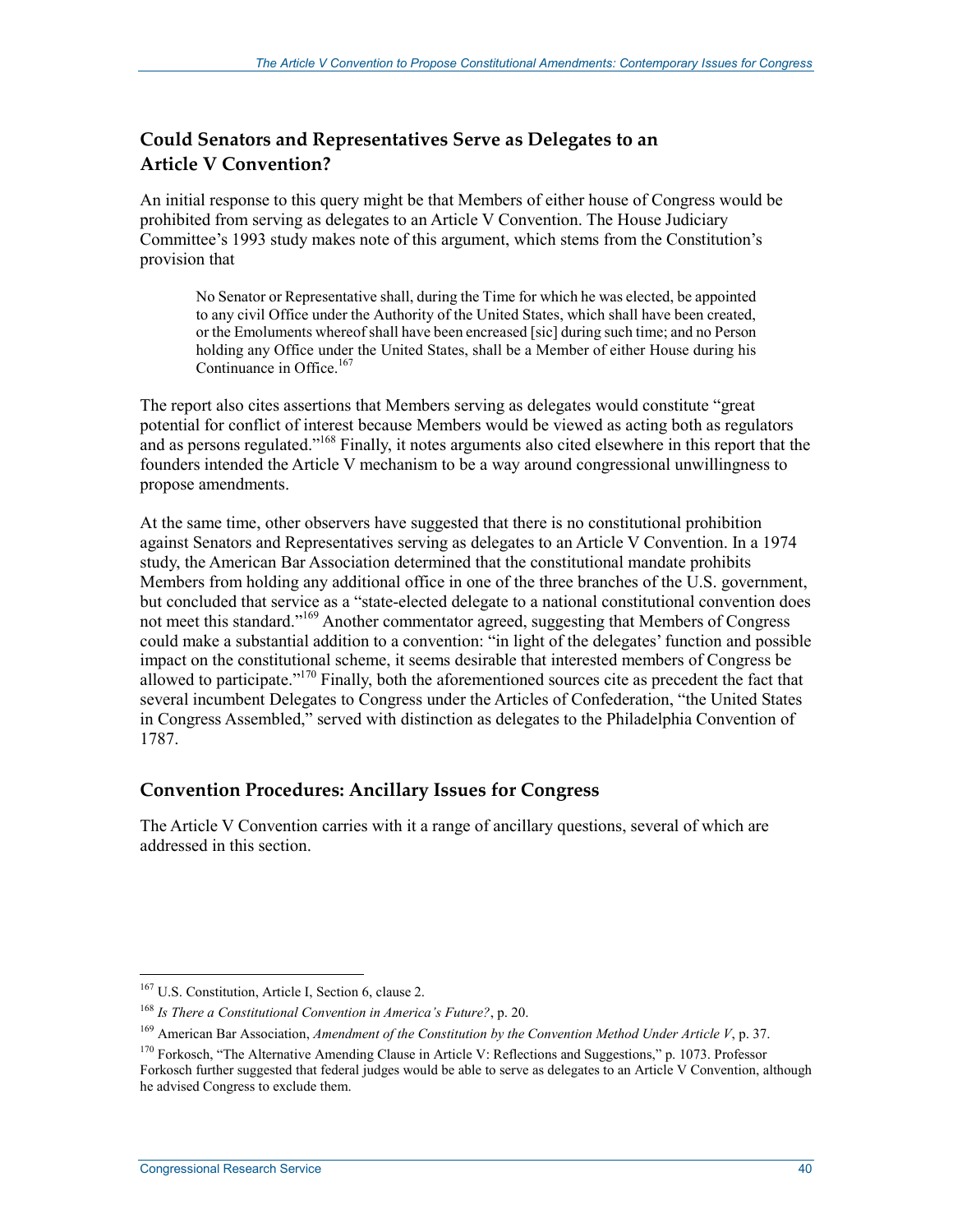#### *Would State Representation and Voting in the Convention be Equal? Proportional to Population? Or Both?*

One issue would likely arise over the state representation formula at an Article V Convention. As noted earlier, the most widely discussed model would establish a convention including 535 (or 538, depending on whether the District of Columbia is included) delegates, allocated to each state according to the size of its electoral college delegation, that is, the combined total of each state's House of Representatives and Senate delegations.

A related question concerns vote allocation in an Article V Convention. Would delegates vote per capita, or would each state cast a single vote, during the convention's deliberations, and on the final question of proposing amendments? Here again, contemporary democratic practice might argue that the convention's size or vote allocation formula should more accurately reflect the great variations in state population than does the electoral vote delegate allocation model.<sup>171</sup> Expanding the number of convention delegates beyond the 535 or 538 previously contemplated would be one response to such concerns; another might be weighted voting, with the votes assigned to each state's delegation adjusted to reflect the population differential, regardless of the number of convention delegates. On the other hand, it could be argued that the allocation of electoral votes reflects the federal principal of fundamental equality among the states, notwithstanding the various population differentials. In fact, it could be noted that each state cast just a single vote in all deliberations at the Philadelphia Convention, and that, moreover, Article V also assigns equal weight to the various states in the ratification process, notwithstanding their population.

A subsidiary question would involve voting within delegations at the convention: if each state casts a single vote, what form would internal state delegation balloting take? Would a majority of delegate votes be required to cast the state vote in favor of a proposed amendment, or for that matter on any question before the convention, or would a plurality suffice?

#### *Would the Convention Require a Super Majority of State or Delegate Approvals to Propose Amendments?*

The Constitution is silent on the vote required to propose amendments in an Article V Convention. It might be argued that since the Constitution offers no guidance, it would be appropriate for the convention, or Congress, if it has passed an Article V Convention procedures act, to set the standard for successful proposal to the states. A strong argument could be made for adopting the two-thirds majority requirement already necessary for congressional proposal of amendments. One commentator argued for approval by two-thirds of the delegates to an Article V Convention, and suggested that Congress should include such a provision in any convention procedures legislation it considered.

Congress should also provide that an affirmative vote of two-thirds of the delegates would be required to propose any given amendment to the states. In this way, it would assure a symmetry of concurrence in the bodies empowered to propose constitutional

 $171$  For instance, if delegates were apportioned according to the electoral college formula, each of California's delegates would represent 679,000 people, while each of Wyoming's three delegates would represent 190,000, by this measurement, providing a substantial arithmetical advantage to residents of the latter state. 2012 Census figures, computed by CRS.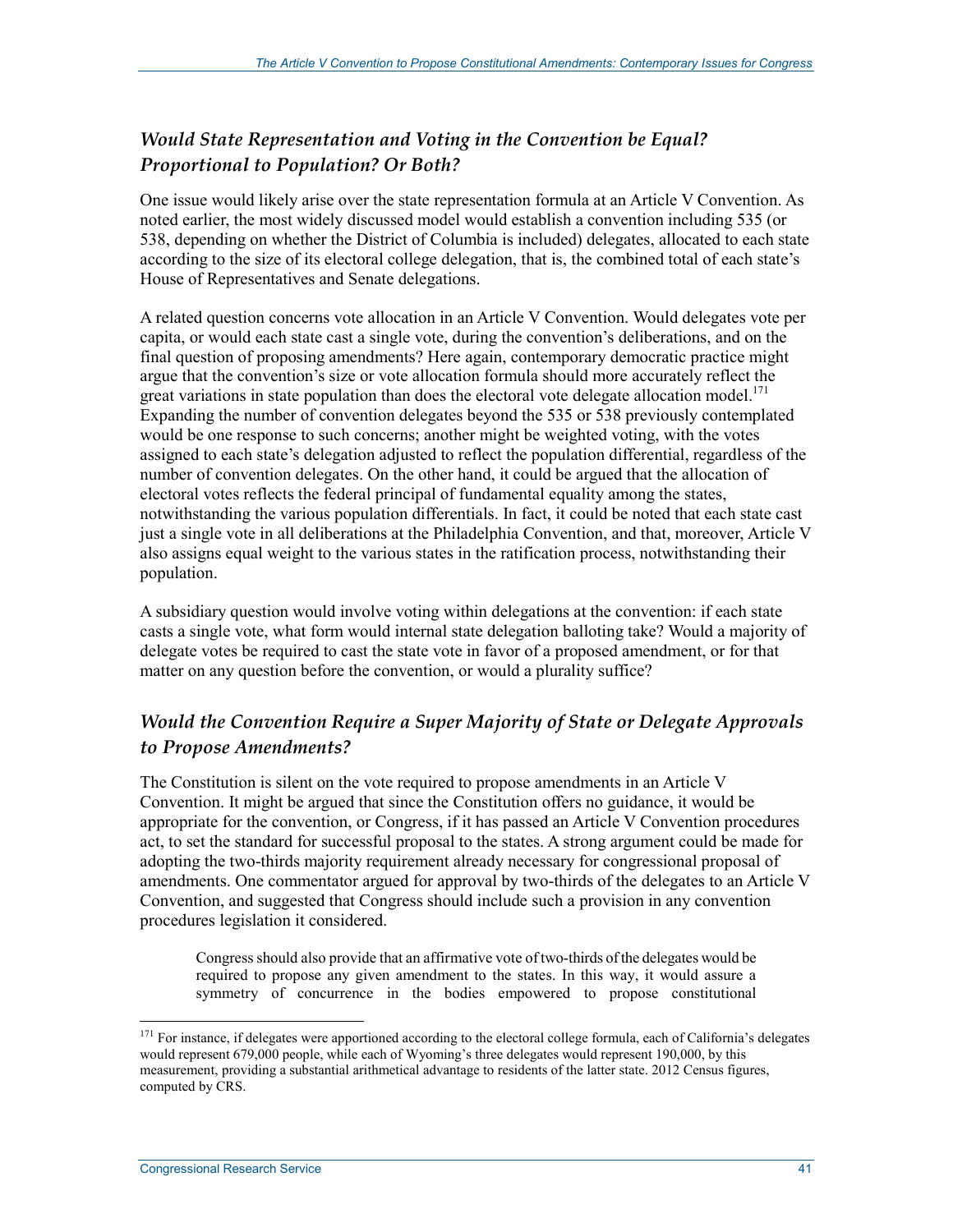amendments―whether the body was Congress or a convention.... A two thirds requirement in such a convention would also guarantee that no amendment, regardless of its means of proposal, is ever submitted to the states before an overwhelming consensus as to its desirability is evidenced in a nationally oriented body.<sup>172</sup>

Proponents of a less restrictive requirement might suggest that, at two-thirds, the bar has been set too high, especially considering the stringent constitutional requisite that any amendment be approved by three-fourths of the states, and usually within seven years, in order to be ratified. The convention, they might argue, should send the amendment to the states and let the people decide. Moreover, they might note that while Article V sets two very specific super-majority requirements for constitutional amendments (a two-thirds vote of both houses for congressionally proposed amendments, and ratification by three-fourths of the states), it provides no supermajority for amendments proposed by an Article V Convention. The inference here is that since the founders did not set a higher hurdle, they were satisfied that majority approval, or perhaps even a plurality vote in the convention, would be sufficient to propose amendments to the states.

#### *The Role of the District of Columbia and U.S. Territories in an Article V Convention*

Article V itself is silent on membership in an Article V Convention, so it is arguable that Congress, in summoning a convention to consider amendments, might choose to include the District of Columbia and U.S. territories as either full members at a convention, or possibly as observers. As noted previously, some versions of the Article V Convention procedures bills introduced in the late  $20<sup>th</sup>$  century did provide for delegates representing the District of Columbia, although not for U.S. territories. There does not appear to be an impediment to participation by representatives of the federal district, although the ratification process for amendments is obviously limited to the states. An argument can be made for including Washington, DC, because it is part of the continental United States, is situated in the area of the original 13 states, and its residents have always been American citizens. Within this larger question, a further issue for Congress would be whether Washington should be accorded full membership in an Article V Convention, or observer or delegate status, as is the case with its representation in Congress. Here again, it could also be inferred that what the Constitution does not prohibit, it permits: since Article V does not set positive qualifications for the convention, the District of Columbia could be provided full voting membership. On the other hand, it could also be argued that Article V vests authority over the amendment process exclusively in Congress and the states, and that to expand membership in an Article V Convention to include delegates from the federal district was never contemplated by the founders, and is arguably extra-constitutional, if not unconstitutional.

The question of territorial representation at an Article V Convention is arguably more problematic. None of the convention procedures bills introduced from the 1970s through the 1990s provided delegates for any of the unincorporated territories or other possessions of the United States―American Samoa, Guam, the Commonwealths of the Northern Marianas and Puerto Rico, and the U.S. Virgin Islands. A case for territorial representation at a convention might turn on the point that these jurisdictions are controlled by the United States, their inhabitants are American citizens or nationals, and that they enjoy the privileges and protections of the Constitution. By extension, it may be asserted that that the territories at least deserve a seat at the table, perhaps as observers or delegates, rather than voting members.

<u>.</u>

<sup>&</sup>lt;sup>172</sup> Bonfield, "Proposing Constitutional Amendments by Convention: Some Problems," p. 676.